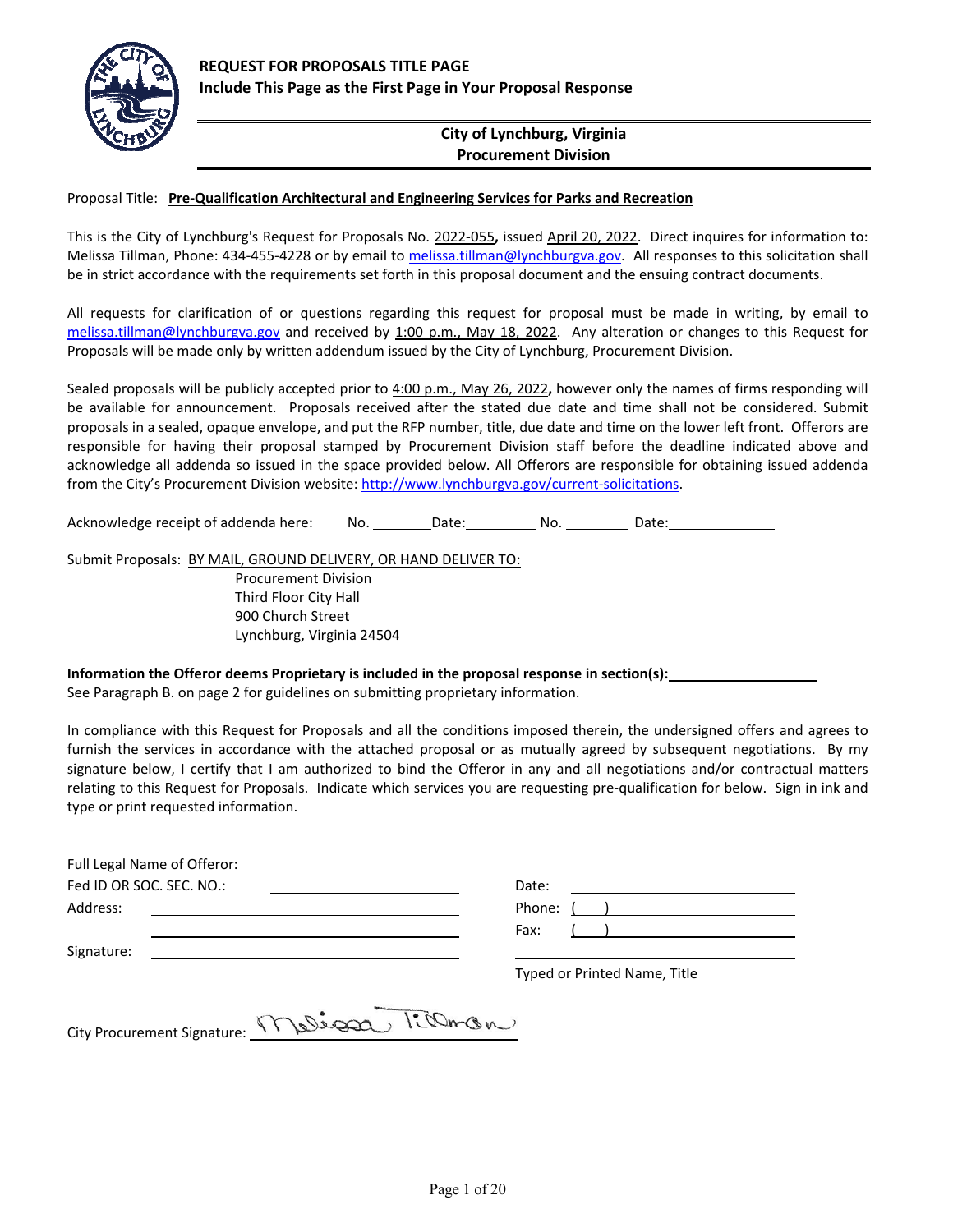Offerors shall mark in the first column beside each areas of expertise that they are submitting proposals to pre‐qualify for:

| A            | <b>Bicycle and Trail Design</b>          |
|--------------|------------------------------------------|
| B            | <b>Bid Phase Services</b>                |
| $\mathsf{C}$ | <b>Construction Administration</b>       |
| D            | <b>Construction Inspection</b>           |
| $\mathsf E$  | <b>Design Document Preparation</b>       |
| $\mathsf F$  | <b>Drone Capabilities</b>                |
| G            | <b>Electrical System Design</b>          |
| H            | <b>Geotechnical Services</b>             |
| $\mathsf{I}$ | <b>Grant Compliance</b>                  |
| $\mathsf{J}$ | Landscape Architects                     |
| К            | Parks and Trails Amenities Design        |
| $\mathsf L$  | Project Management                       |
| M            | <b>Public Relations</b>                  |
| ${\sf N}$    | Retaining Wall Design / Consulting       |
| $\mathsf O$  | Site Security Design / Consulting        |
| $\sf P$      | Sports Lighting Design / Consulting      |
| $\mathsf Q$  | Walking Bridge Design                    |
| ${\sf R}$    | Wi-Fi Infrastructure Design / Consulting |

#### **Please Note:**

The City reserves the right to award to multiple firms and pre‐qualify firms based on their specific areas of expertise. Individual work assignments will be negotiated for each specific project on an as needed basis. It shall be the sole decision of the City regarding which architect/engineer the assignment is awarded to if contracts are awarded to multiple firms. The City reserves the right to perform work in-house or to award large projects through a separate procurement action. **Pre‐qualification does not guarantee any future contract.**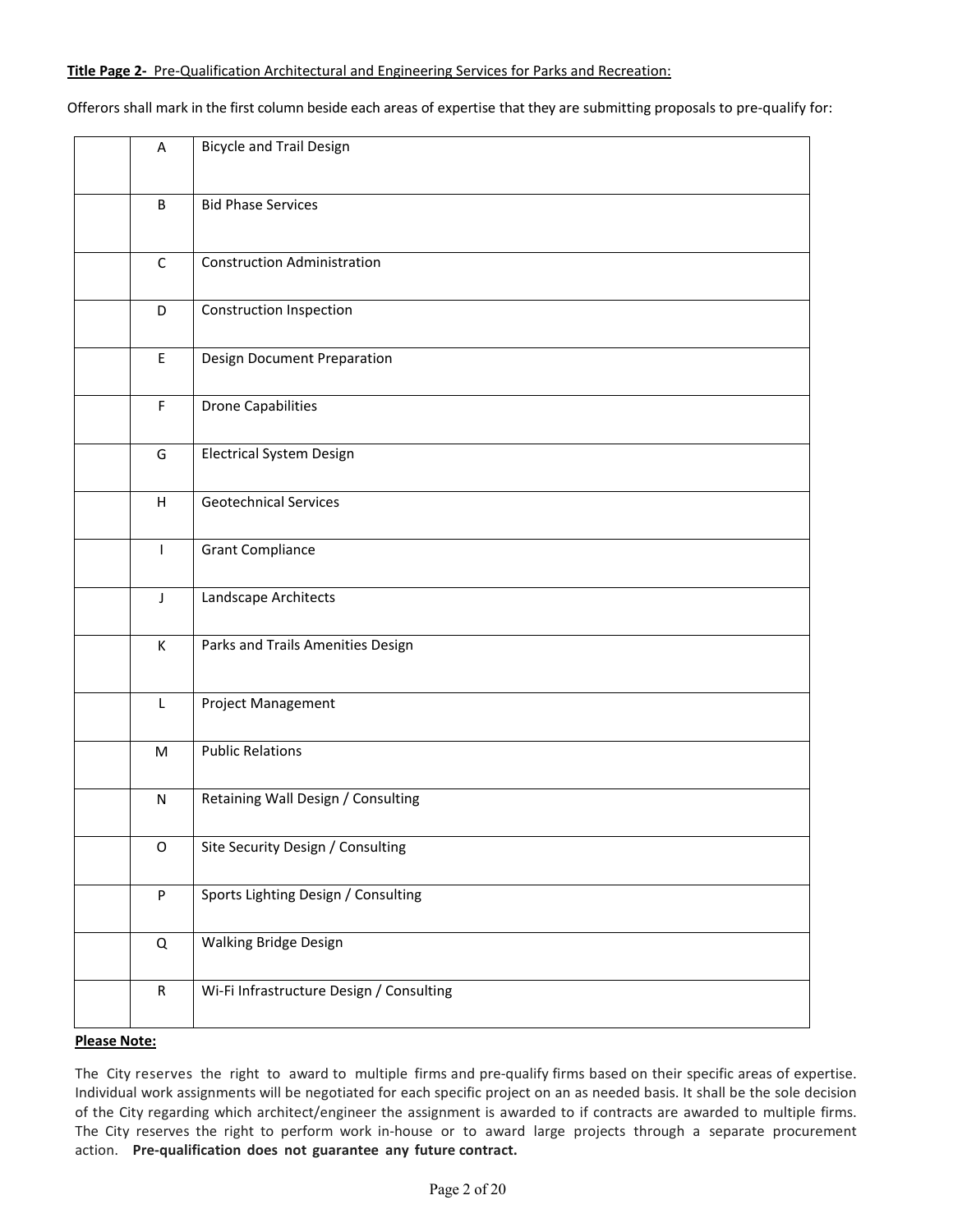#### **I. SUBMISSION OF PROPOSALS**

- A. **An original (1), so marked, and four (4) copies, so marked, for a total of five (5)** of your proposal document are required. **In addition, one (1) copy of proposal in an electronic format**, **either on a USB drive OR send an electronic file via e‐mail to** melissa.tillman@lynchburgva.gov **within 24 hours after the proposal due date; do not send the file before the advertised due date.** The City of Lynchburg (City) will not assume responsibility for reproduction where an insufficient number of copies have been supplied. In any such case, the City will notify the Offeror of the deficiency and request that the appropriate number of copies be delivered within 24 hours. Failure to comply with this or other requirements of this Request for Proposal shall be grounds for the City to reject such proposals. Telegraphic or facsimile submission of proposals is not acceptable and any such proposals will not be considered.
- B. **Submission of Proprietary Information**: Trade secrets or proprietary information submitted by an Offeror in connection with this procurement transaction shall not be subject to public disclosure under the Virginia Freedom of Information Act; however the Offeror must invoke the protection of this section prior to or upon submission of the data or the materials, and must identify the data or other materials to be protected and state the reason why protection is necessary (Section 2.2‐4342F of the Code of Virginia). Offerors shall submit, in a separate section of the proposal, any information considered proprietary and any copyrighted material and clearly identify the information as proprietary and/or copyrighted information. Offerors may not declare their entire proposal proprietary nor may they declare proposed pricing to be proprietary.

 References may be made within the body of the proposal to proprietary information; however all information contained within the body of the proposal not in the separate section labeled proprietary shall be considered Public Information.

- C. Proposals having any erasures or corrections must be initialed by the Offeror in ink.
- D. The City reserves the right to accept or reject any or all proposals, to waive informalities, and to reissue any request for proposals and to award contracts to multiple Offerors. Any contract resulting from this Request for Proposal shall not be exclusive to the Successful firm. The City reserves the right to contract with firms not party to the resultant contract for similar work if it determines this to be in their best interest.
- E. By submitting a proposal response, the Offeror agrees that the proposal response will not be withdrawn for a period of 90 days following the due date for proposal responses.
- F. By submitting a proposal response, the Offeror certifies that it has not combined, conspired or agreed to intentionally rig, alter or otherwise manipulate, or to cause to be rigged, altered or otherwise manipulated its proposal response for the purpose of allocating purchases or sales to or among persons, raising or otherwise fixing the prices of the goods or services, or excluding other persons from dealing with the City.
- G. By submitting a proposal response, the Offeror certifies that its proposal is made without collusion or fraud and that it has not offered or received any kickbacks or inducements from any other Offeror, supplier, manufacturer or subcontracting firm in connection with its proposal; and that it has not conferred on any public employee having official responsibility for this procurement transaction any payment, loan, subscription, advance, deposit of money, services or anything of more than nominal value, present or promised.
- H. Nothing herein is intended to exclude any responsible Offeror or in any way restrain or restrict competition. All responsible Offerors are encouraged to submit proposals.
- I. It is the policy of the City to maximize participation by minority and women owned business enterprises in all aspects of City contracting opportunities. The City does not discriminate against faith‐based organizations
- J. The City will not be responsible for any expense incurred by any Offeror in preparing and submitting a proposal response. All proposals submitted will become the property of the City.
- K. By submitting a proposal, the Offeror is certifying that Offeror is not currently debarred by the City, or in a procurement involving federal funds, by the Federal Government. A copy of the City's debarment procedure in accordance with Section 18.1‐10 of the City's Procurement Ordinance is available upon request.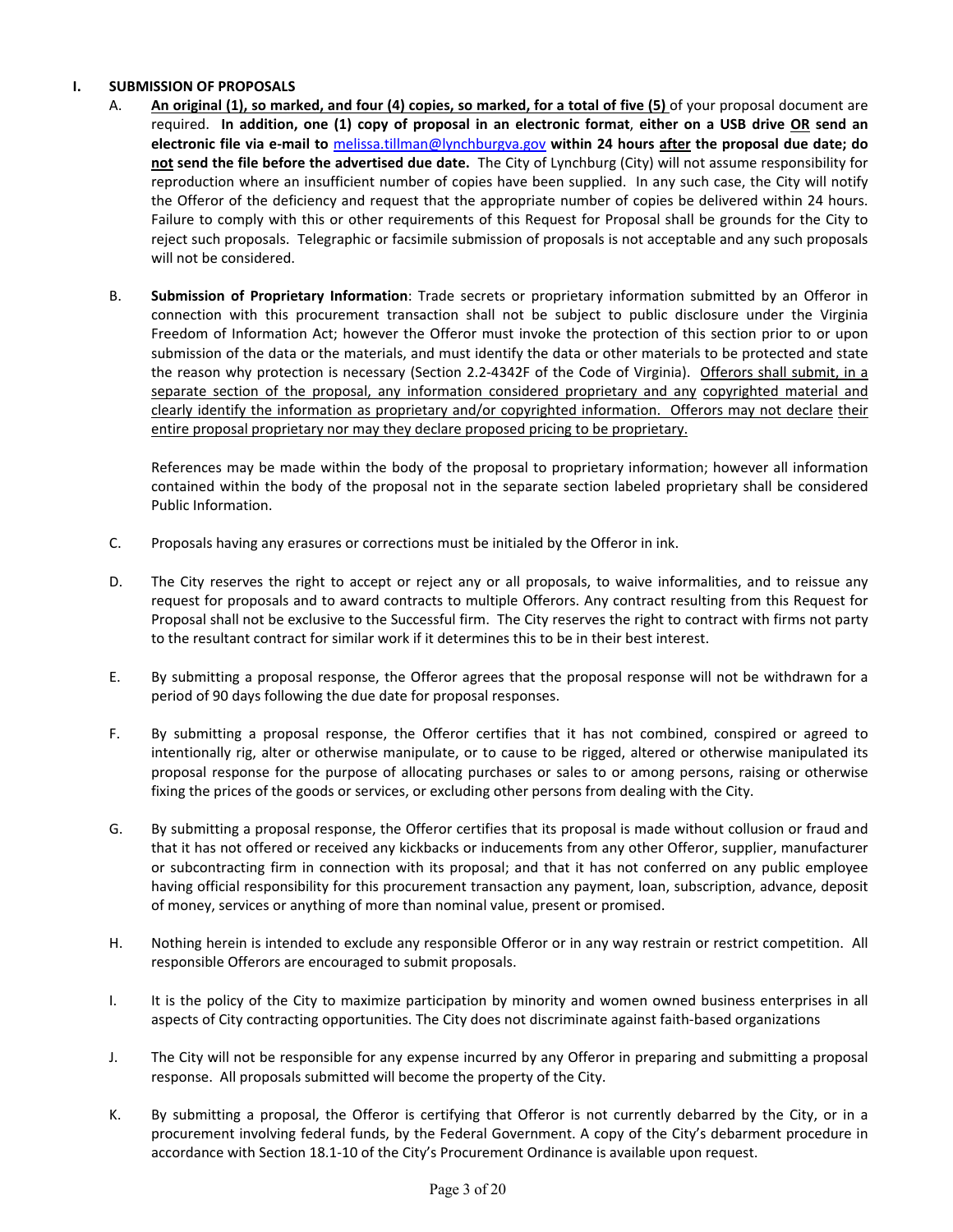#### **II. INTRODUCTION**

The purpose of this Request for Proposal (RFP) is to solicit sealed proposals from interested architectural and engineering firms (Offeror) that can become pre-qualified consultants for various parks and recreation services. This service has not been previously solicited, so this is a new Requirement Contract for professional services to be provided on an "as needed" or "on-call" basis. When the need for services arises in connection with a specific project, the City will issue a Task Order to the Consultant for the professional services.

Pre‐qualification does not guarantee any future contract. Per Virginia Code 2.2‐4303.1, *the sum of all projects performed in a one year contract term shall not exceed \$8 million and the fee for any single project shall not exceed \$2.5 million.* It is understood that projects may not be completed during the contract term; however all terms and conditions of this contract shall survive until work is completed.

The City reserves the right to award to multiple firms and pre‐qualify firms based on their specific areas of expertise. Individual work assignments will be negotiated for each specific project on an as-needed basis. It shall be the sole decision of the City regarding which firm the assignment is awarded to, if contracts are awarded to multiple firms. The City reserves the right to perform work in-house or to award large projects through a separate procurement action.

The selected Consultant and City will mutually define the project specific scope of services on a per project basis. The Consultant shall be responsible for performing all professional services as defined in each approved Task Order, on a per project basis. Development of plans and specifications for projects should be in conformance with the requirements outlined in the City's Manual of Specifications and Details, latest revision: http://www.lynchburgva.gov/manual‐specifications.

Funding for capital and maintenance projects is appropriated by the City's Capital Improvement Program (CIP) which is financed by local, state, and federal funds. The City is part of the First Cities Initiative and receives Community Development Block Grant (CDBG) funds and/or HOME Investment Partnerships Program (HOME) funds, as well as funding through various federal and state grant awards.

#### **III. BACKGROUND**

The City of Lynchburg's Parks and Recreation Department currently maintains 17 parks and over 40 miles of trails. Their plans are to improve the connectivity of bicycling, walking and hiking paths and champion environmental initiatives such as the rehabilitation of the health of the Blackwater Creek Trail. Development of amenities such as pavilions, public restrooms and recreational spaces, is a goal across many of the City's parks.

#### **IV. SCOPE OF SERVICES**

This RFP will pre‐qualify architectural and engineering firms as consultants to provide professional services. Offerors should mark on Title Page 2 the areas that they desire to become pre‐qualified for and then describe their ability to provide one or more specific services listed below under Section 2 of their proposal. Proposals should be detailed with respect to the services that the Offeror has expertise in, based on the following requirements and descriptions outlined below.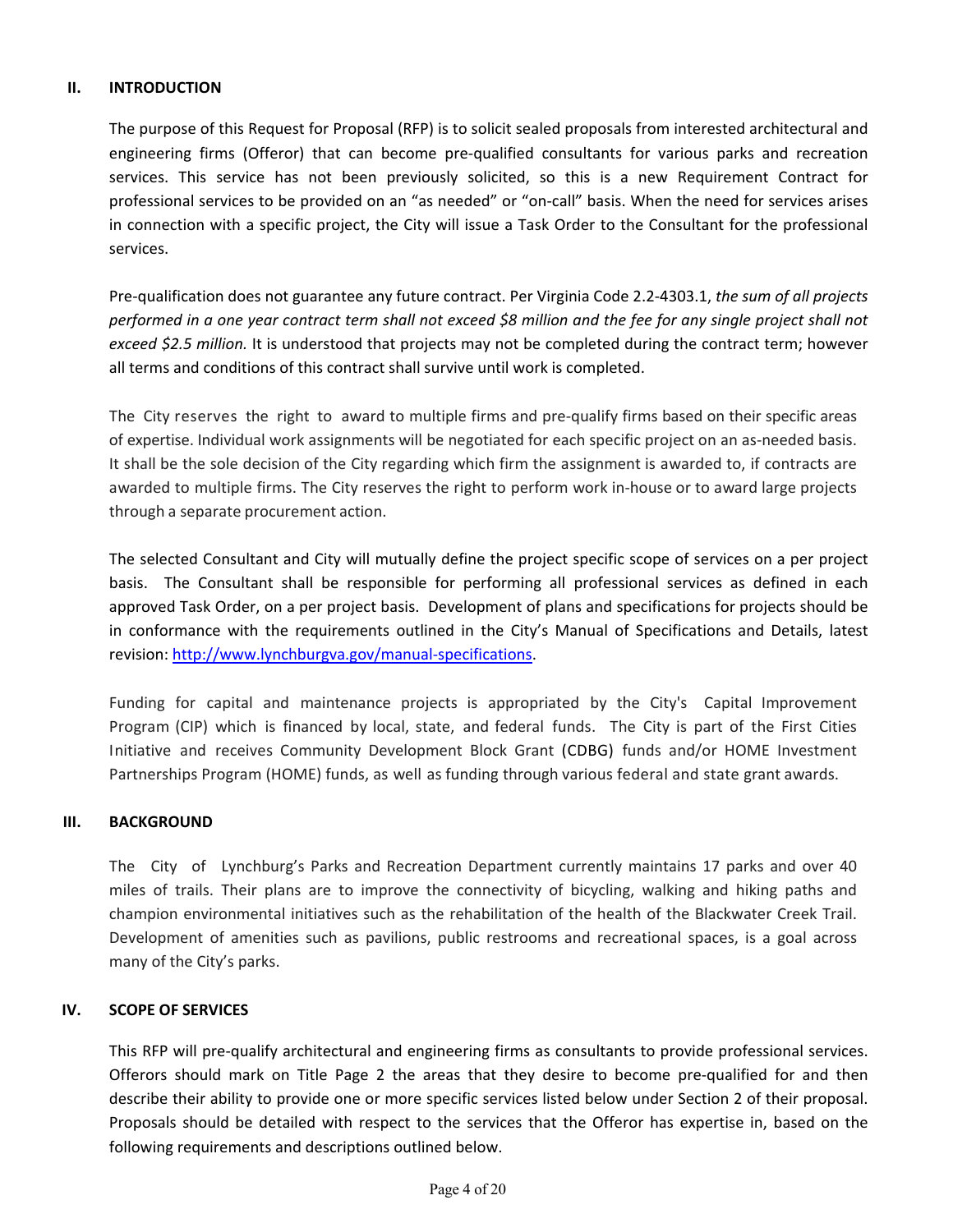- **A. Bicycle and trail design** The Offeror shall demonstrate experience with designing bicycle and walking paths and hiking trails. When applicable, trails shall be developed for ADA compliance and accessibility for public access. The City's is still developing pedestrian access along the Blackwater Creek and James River and the City's Parks and Recreation has a Master Plan to expand services.
- **B.** Bid phase services The Offeror may be required to provide consulting services during the bid phase of projects. This may include development of bid alternates; facilitation and documentation of pre-bid conferences; consultation on the acceptability of substitute materials; responding to bidders questions; preparation of addenda; and review, evaluation and negotiation of the lowest responsible bids.
- **C. Construction administration** ‐ The Offeror shall demonstrate the ability to provide construction administration services for transportation projects. Work may include facilitation and documentation of the pre-construction conference; review and approval of shop drawings, tests, and inspections; determine the acceptability of substitute materials or equipment; make project inspections and document the findings of work quality; approve or disapprove work completed by the contractor; review the contractor's schedule throughout the project; respond to requests for information pertaining to the design and issue instructions to the contractor; prepare and/or review change orders; review and approve contractor's pay requests; conduct substantial completion inspections and preparation of the project punch-list; and otherwise act as the representative of the City to the extent authorized during the construction phase of the project.
- **D.** Construction inspection The Offeror shall have available construction inspection services to the extent required by the City. This may include the use of a full-time project inspector for Quality Control and or Quality Assurance purposes.
- **E. Design document preparation** The Offeror shall have the capacity to produce construction design documents. This includes: preparation of preliminary engineering or conceptual design reports, preparation of Bid Documents (to include drawings, specifications, easement plats) in multiple phases to allow City review and comments, working with City staff in resolving comments, development of erosion and sediment control plans, development of Stormwater plans (SWPPP), environmental permit applications and reporting requirements, development of traffic control plans as‐needed, preparation of opinions of probable construction cost at agreed upon phases of the design project, and working and negotiating with appropriate government agencies and authorities to achieve project approval.

Design reports, plans and specifications shall be signed and sealed by a Professional Engineer, licensed in the Commonwealth of Virginia. The City utilizes its own Manual of Specifications and Standard Details for commonly required details and items. These are available on the City's website at: **www.lynchburgva.gov** . The City Procurement Division also provides front-end documents and specifications for most bid projects.

- **F. Drone capabilities‐** The Offeror shall demonstrate capabilities to provide high definition video cameras, to produce live‐feed and time‐lapse videos for construction projects, in addition to still images in daylight or infrared.
- **G. Electrical System Design** – The Offeror shall demonstrate the licensure and experience of designing electrical systems for park/trail lighting, amenities and site infrastructure design. This will include writing specifications documents, schematic diagrams and wiring diagrams.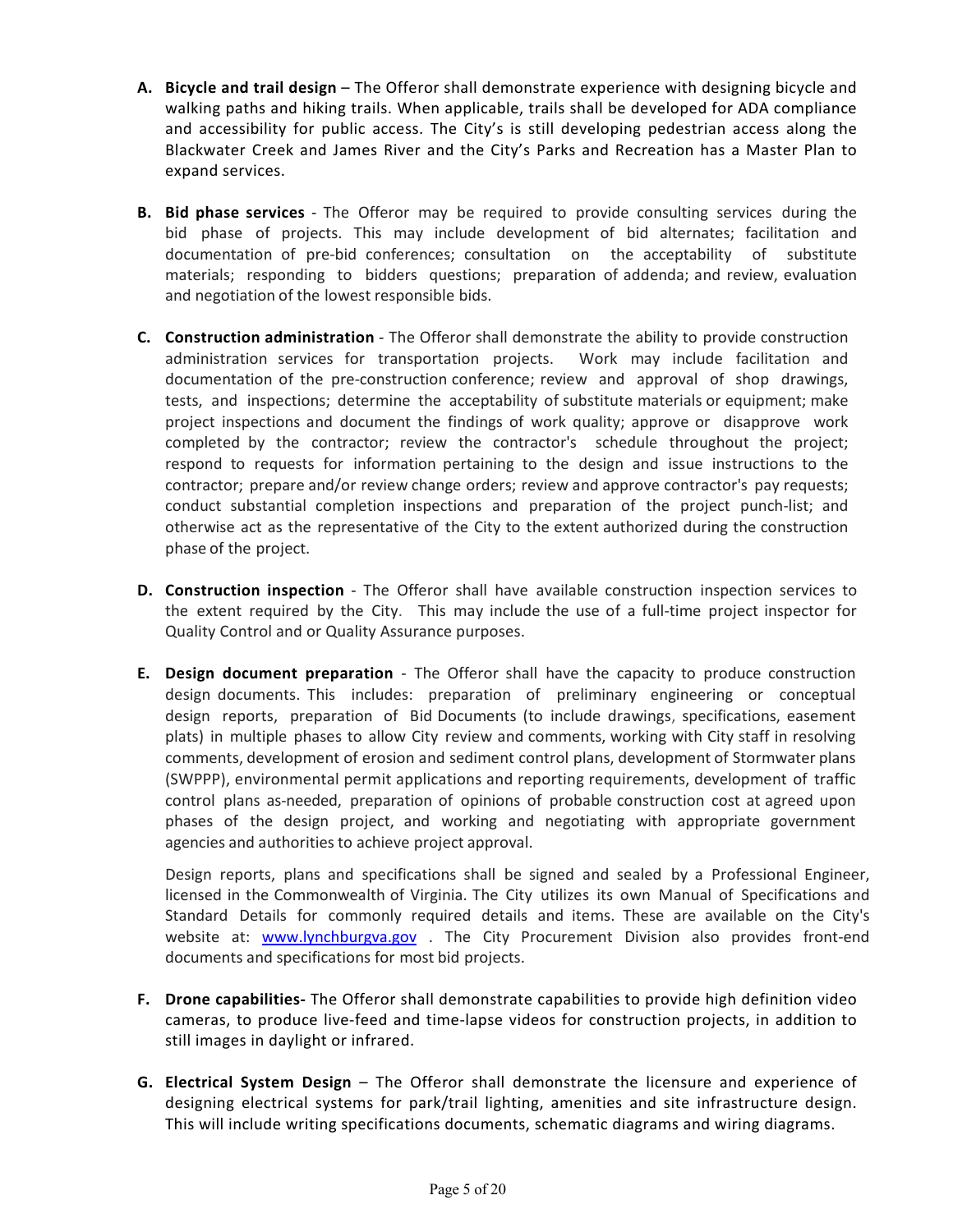- **(a) Site Lighting‐** Offeror demonstrates the ability to perform site lighting studies and ability to translate that into a concept and/or construction documents for the installation of site lighting in park settings. Both high and low voltage site lighting are used in City parks, with power sources using both traditional grid‐wired and on‐site solar infrastructures.
- **(b) Site Electrical Infrastructure Design‐**  Offeror can work with both existing and/or new sites to design construction documents for the electrical infrastructure to fit the site's needs. Sites can be as simple as a small pocket park to a large scale regional park.
- **H. Geotechnical services ‐** The Offeror shall have available, either in‐house or via sub‐consultant, geotechnical study expertise to include soil studies, depth of groundwater, depth of rock analysis, and other geotechnical services as needed. This shall include: exploration, sampling, analysis and recommendations.
- **I.** Grant Compliance The City receives funding from various state and federal sources. The main grant that Parks and Recreation uses is the CDBG (Community Development Block Grant). Regulatory compliance with documentation, recordkeeping and paperwork is critical. If Offeror's have experience with grant compliance then they should document this in their proposal.

The Attachment **PART II** details requirements that are associated with the issuance of contracts and/or purchase orders that utilize CDBG and/or HOME funds. Subparts A‐E would be applicable for professional services and Section F only applies to construction contracts. The City's Procurement Division will verify with the Grant Manager for current requirements throughout the Contract, if any revisions occur to the included Subparts, Attachments or Davis‐Bacon Wage Rates, then the latest version will apply to each approved Task Order under the Consultant's resulting pre‐ qualification contract.

- **J. Landscape architects** The Offeror shall demonstrate experience with landscape architecture through the planning, designing, management and development of natural environments for the City's Parks and Recreation Department. The goal is to design attractive and functional public parks, gardens, playgrounds and public spaces.
- **K. Parks and Trail Amenities Design‐** The Offeror shall have experience designing park and trail amenities to develop multi-use system that provide comfortable, convenient and safe places to exercise and socialize for pedestrians and bicyclists. Amenities would include: pavilions, public restrooms, benches, tables, trash receptacles, bicycle racks/shelters, drinking fountains, informational signage and other park related structures.
- **L. Project management** – The Offeror shall demonstrate experience with project management for construction related services. The involvement could include project initiation, conception, planning, execution, contractor performance management and project closeout.
- **M. Public relations** ‐ The Offeror shall assist the City in gaining approval of projects through public meetings and with public involvement and relations during the project. This work may include assisting City staff, or providing the lead in making presentations to City Council, other city officials, other governmental agencies and to the general public in various forums as necessary. This would also include responding to citizens and media outlets.
- **N.** Retaining Wall Design/Consulting The Offer shall demonstrate experience with designing retaining walls in parks and along trails. Public safety is a critical concern when designing these retaining walls due to the soil characteristics, groundwater conditions and on-site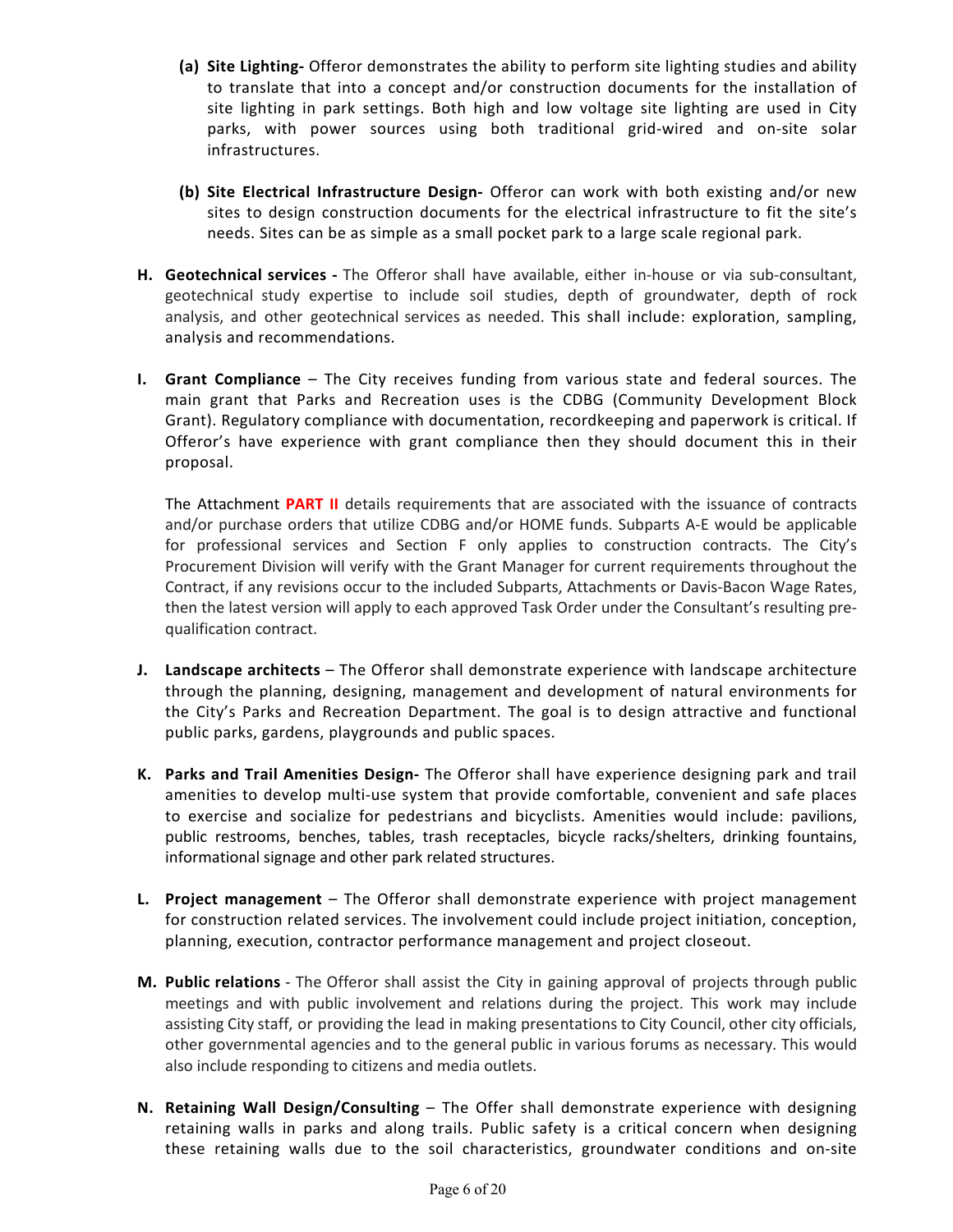drainage. Designs shall be directed by AASHTO Load and Resistance Factor Design requirements.

- **O.** Site Security Design/Consulting The Offeror shall demonstrate experience with designing and/or consulting for site security.
- **P. Sports Lighting Design/Consulting**  The Offeror shall demonstrate the knowledge of different sports field lighting requirements (including: basketball, baseball, football, soccer, tennis and other specific individual and team sports) so that proper designs of sport lighting systems can be provided. The City's Parks and Recreation Department operates many different types of outdoor sporting facilities throughout the City. Designs and/or consulting may be needed on both the installation of new lighting and/or retrofitting existing systems to meet the City's requirements.
- **Q.** Walking Bridge Design Throughout the City's parks and trail system, there are multiple pedestrian walking bridges along the Blackwater Creek and James River. The Offeror shall demonstrate experience designing walking bridges over waterways and have knowledge of the environmental permitting and regulatory compliance needed for such projects.
- **R. Wi‐Fi Infrastructure Design/Consulting**  Providing consistent wi‐fi access to designated public areas is a goal of the City's Parks and Recreation Department. Offerors shall demonstrate experience with designing Wi-Fi infrastructure to include signal transmitters, towers or poles along with equipment recommendations to reduce weak signal zones.

#### **V. GENERAL REQUIREMENTS AND PROJECT COORDINATION**

During the Design Services Phase, the Consultant shall be responsible for providing the services set forth below on a continuous basis.

#### A. **General**:

- 1. For all services pursuant to this Contract, the Consultant shall be required to submit a Staffing Plan in accordance with the Contract. Such Staffing Plan must indicate the personnel who will perform the services specified in the Contract. The Staffing Plan is subject to review and approval by the City. Such approval must be obtained prior to the commencement of services hereunder.
- 2. The design shall provide for the continuation of vehicular and pedestrian traffic in the vicinity of the project area, as directed by the City. Access to private properties must be maintained at all times during construction.

#### B. **Progress Reports**:

1. The Consultant shall prepare and submit a progress report that is in accordance with the Contract Schedule set forth in the Task Order. The progress report shall include, but not be limited to, the following: target dates for completion of inspections, field surveys, condition reports, preliminary and approved drawings, advanced plans, specifications, cost estimates and construction documents. A detailed listing of all tasks, sub-tasks and milestones; the time necessary to complete the various tasks, sub-tasks and milestones; the interrelationship of milestones; the interrelationship and dependency of the various elements of the progress report; and the critical path for the projects under a resulting contract.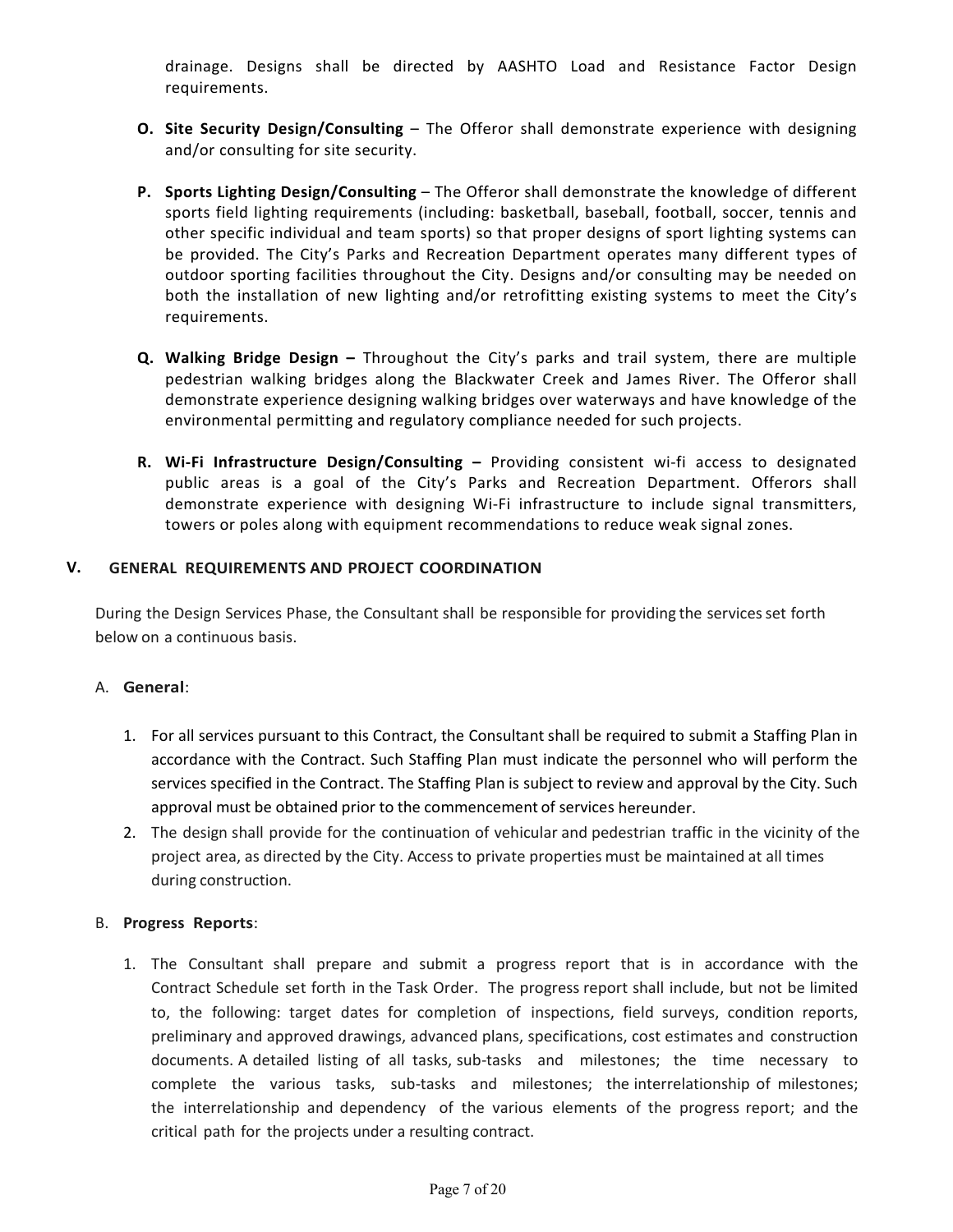#### C. **Meetings and Coordination**:

- 1. The Consultant shall schedule, coordinate and participate/function as Chairperson at all meetings held during the progress of the contract, including any/all required follow-up meetings and/or actions.
- 2. The Consultant shall prepare draft and final minutes for all required meetings and conferences. The draft minutes shall be prepared and distributed to the City Project Manager, Architect and/or Engineer and affected parties within two (2) business days of the meeting. Upon receiving comments on the draft minutes, the Consultant shall revise the minutes, as appropriate, and shall distribute final minutes of meeting within five (5) business days.
- 3. The Consultant shall prepare and distribute all necessary correspondence as directed by the City.

#### D. **Deliverables:**

Where deliverables are required as a part of the scope of work, all documents shall be delivered in the following formats, and shall become property of the City of Lynchburg:

- 1. Reports and Text Documents Submit in Microsoft Word format and pdf format.
- 2. Design Drawings Submit in 2020 AutoCAD format and pdf format
- 3. As‐Built Survey Submit in 2020 AutoCAD format

#### E. **Public and Private Utilities Coordination**:

- 1. Any utility owned and/or maintained by the City (e.g. water main, sewer line, traffic signals) is defined as Public Utility.
- 2. Any utility, which is not owned and/or maintained by the City (e.g. gas main, electric lines, telephone lines, fiber- optic lines, cable services, pipelines, etc.), is defined as Private Utility.
- 3. The consultant shall clearly identify the location and ownership of all utilities, public as well as private, existing or proposed, within the project limits.
- 4. Public Utilities: The Consultant shall provide design services for all items of work required by the Public Utility. At the onset of the Project, the Consultant shall meet with Public Utility to identify the items of work to be included in the design. At a minimum, the work shall include the following items: (1) maintenance of existing utility services during construction,
	- (2) relocation of existing utilities,
	- (3) installation of new utilities and support.

For all items of work required by the Public Utility, the Consultant shall provide all required design services at each stage of the design (preparation of plans, specifications, construction details, cost estimates, etc.).

5. The Consultant shall obtain timely approval letters from all affected public and private utilities prior to the finalization of the Construction Documents.

#### F. **Permits**:

1. Permits may be required from the impacted agencies during the design and/or the construction. The impacted agencies include, without limitation: Railroad, Army Corps Engineers,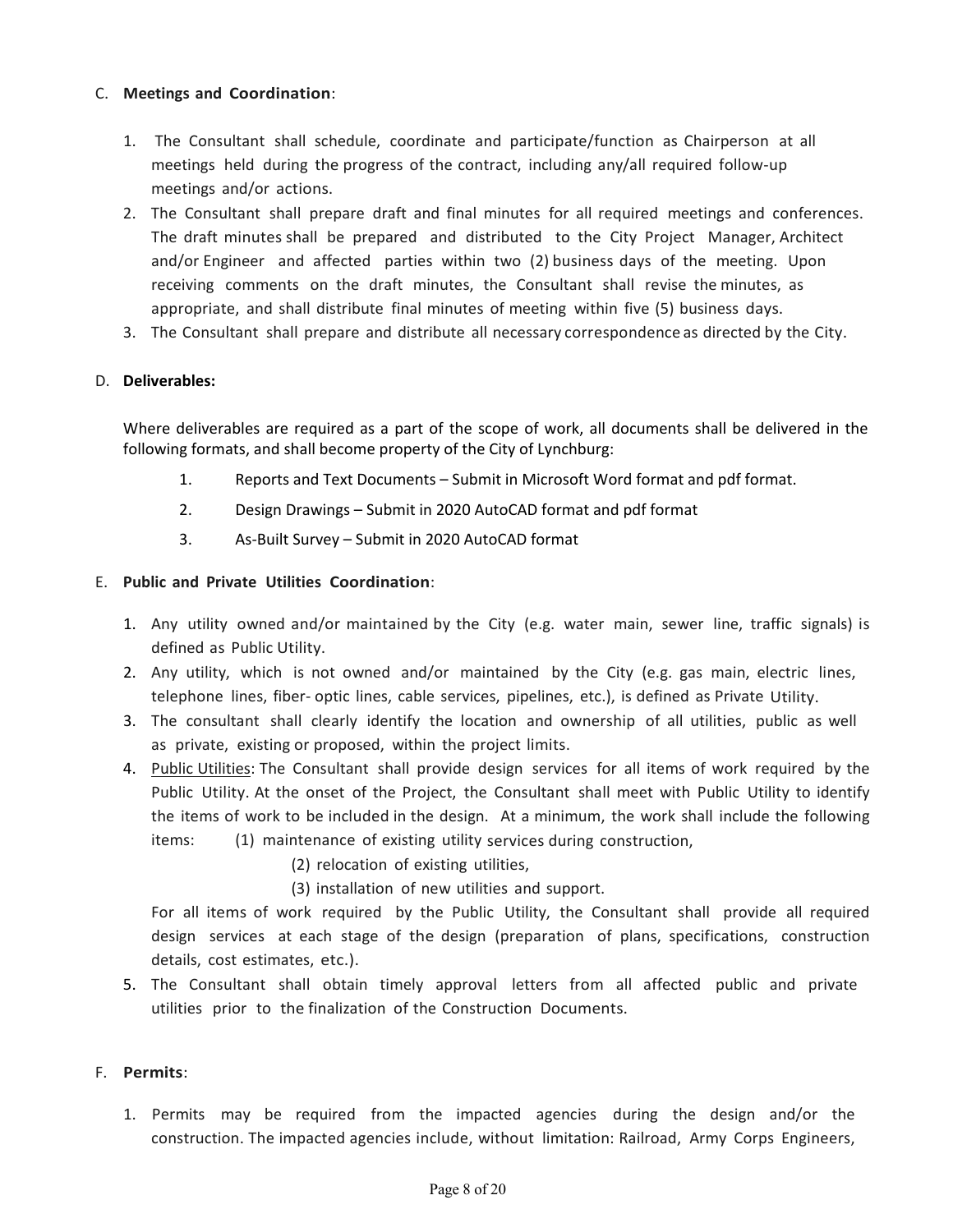Department of Environmental Quality (DEQ), Department of Conservation and Recreation (DCR), Virginia Marine Resources Commission (VMRC) and the City of Lynchburg VA, etc.

- 2. The Consultant shall obtain all permits necessary for completion of the design. The Consultant shall start the permit application process as early as possible in the design phase to ensure that all required permits are obtained in a timely fashion.
- 3. The Consultant shall include language in the Construction Documents requiring the contractor to obtain all necessary permits. The Consultant shall clearly identify all the permits the contractor is required to obtain for construction of the project.
- 4. The application fees and permit fees shall be paid by the City.

#### G.  **City's Responsibilities:**

The City shall:

- 1. Provide all information in possession of the City, including Geographic Information System (GIS) data such as:
	- planometrics, topography, utilities, aerials and property lines, as needed for individual projects.
- 2. Assist in obtaining permission to enter upon public and private property as required for the engineer to perform services. The City will acquire the necessary easements and property.
- 3. Examine all studies, test results, reports, sketches, drawings and proposals and any other documents presented by the engineer.
- 4. Pay all necessary advertising costs for public hearings and construction bids.
- 5. Conduct all bidding, addenda issuance and administer the construction contract.
- 6. Provide a designated City representative with respect to the work to be performed for each assignment.

#### H. **Professional Standard:**

Offerors should demonstrate their ability to:

- 1. Perform all tasks in accordance with generally accepted professional standards.
- 2. Provide to the City the best possible advice and consultation within the engineer's authority and capacity as a professional architect/engineer.
- 3. Comply with all applicable regulations, laws, ordinances and requirements of all applicable governmental agencies and authorities.
- 4. Assign work to be performed to qualified personnel in sufficient numbers to meet negotiated performance schedules.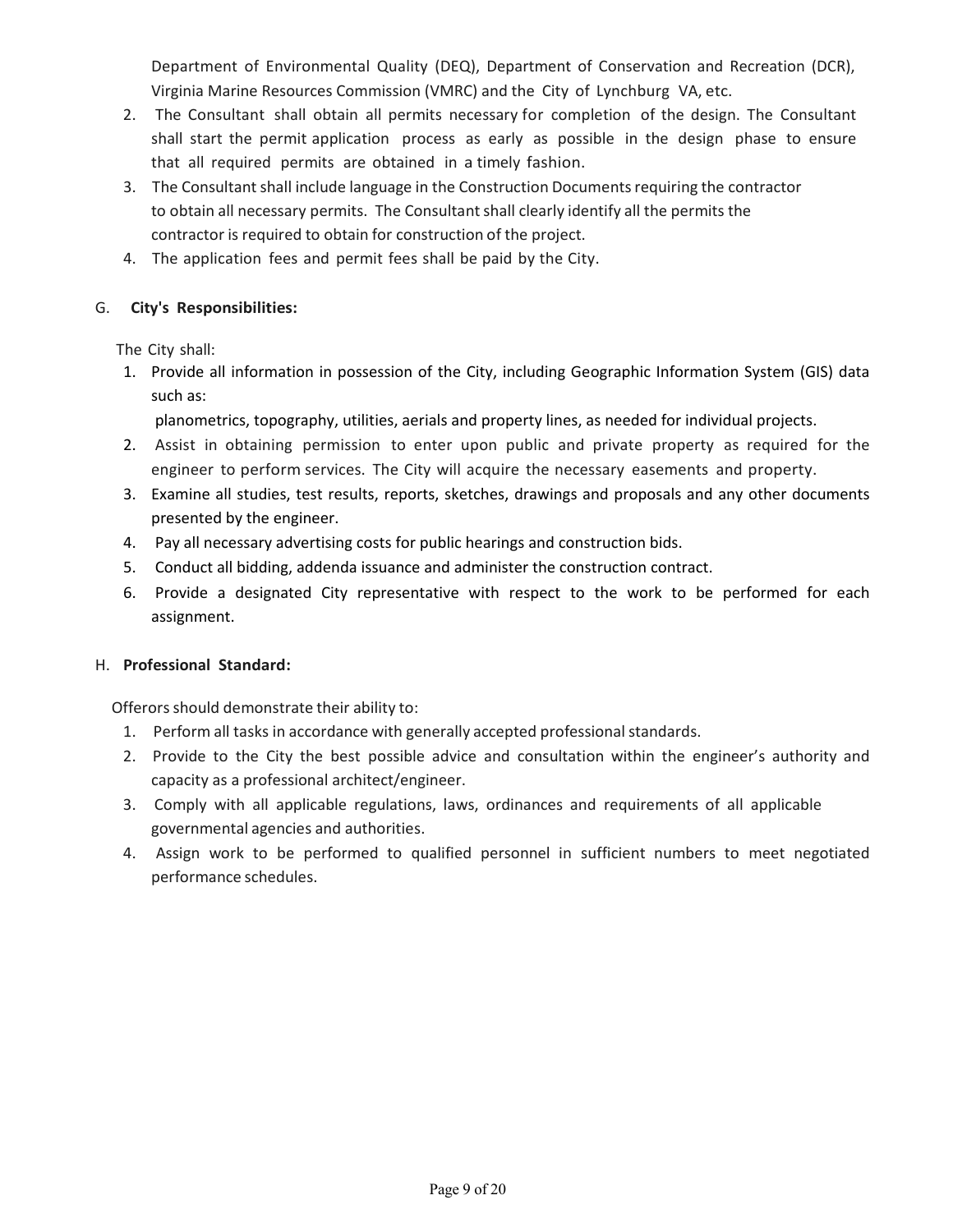#### **VI. PROJECT ASSIGNMENT, COMPENSATION AND PERFORMANCE SCHEDULES**

#### **Selection of Architect and/or Engineer**

 The City reserves the right to negotiate with multiple Offerors on any specific project for which they are pre‐ qualified. Individual work assignments will be negotiated for each specific project on an as‐needed basis. It shall be the sole decision of the City regarding which architect/engineer the assignment is awarded to if contracts are awarded to multiple firms; selection may be based on qualifications, quickness of response, proximity to the City and/or project team availability. The City reserves the right to perform work in‐house or to award large projects through a separate procurement action. Pre-qualification does not guarantee any future contract.

Once a pre‐qualified Offeror has been selected, they shall coordinate with the City to develop the scope of work, fee schedule, and schedule for the proposed services. Task Orders shall be negotiated and prepared between the City and the Offeror on a project-by-project basis and shall be signed by both parties for approval. The first Task Order assigned will be the basis for the initial pre-qualification contract.

#### **Compensation and Method of Payment**

 As full payment and compensation for the performance and completion of work acceptable to the City for each project or Task Order, the City will pay the architect/engineer in accordance with the sum determined for the individual project assignment. All work shall be performed for each project and shall be done on a lump-sum, not-to-exceed basis or the fee shall be negotiated prior to assignment by incorporating a maximum hourly fee charge. Total fee shall include all expenses for performing the necessary work, including professional fees and reimbursable expenses.

 Reimbursable expenses, which shall be the actual expenses incurred in connection with the work performed for transportation, and sustenance incidental thereto, toll telephone calls and telegrams, reproduction of reports, drawings and specifications and computer time shall be estimated at the time of negotiation with actual expenses added to invoices. When assignments are negotiated on a lump-sum or not-to-exceed basis, the cost of attending the number of meetings as required by the City, shall be included in the fee.

#### **Performance Schedule**

 The architect/engineer shall perform work in accordance with a performance schedule negotiated at the time of project assignment. The architect/engineer shall assign the work to qualified personnel in sufficient numbers to complete the work according to the performance schedule. They shall designate one employee to oversee each project. The designated employee shall work continuously on the project until final reports are accepted by the City.

#### **Changes in Performance Schedule**

The City may make changes to the work previously negotiated for an individual assignment. If any such change increases or decreases the time required to perform the work, the performance schedule will be adjusted accordingly. The architect/engineer shall not be entitled to adjustments for changes in work that in the opinion of the City do not result in an increase in the engineer's cost of performing the work. Any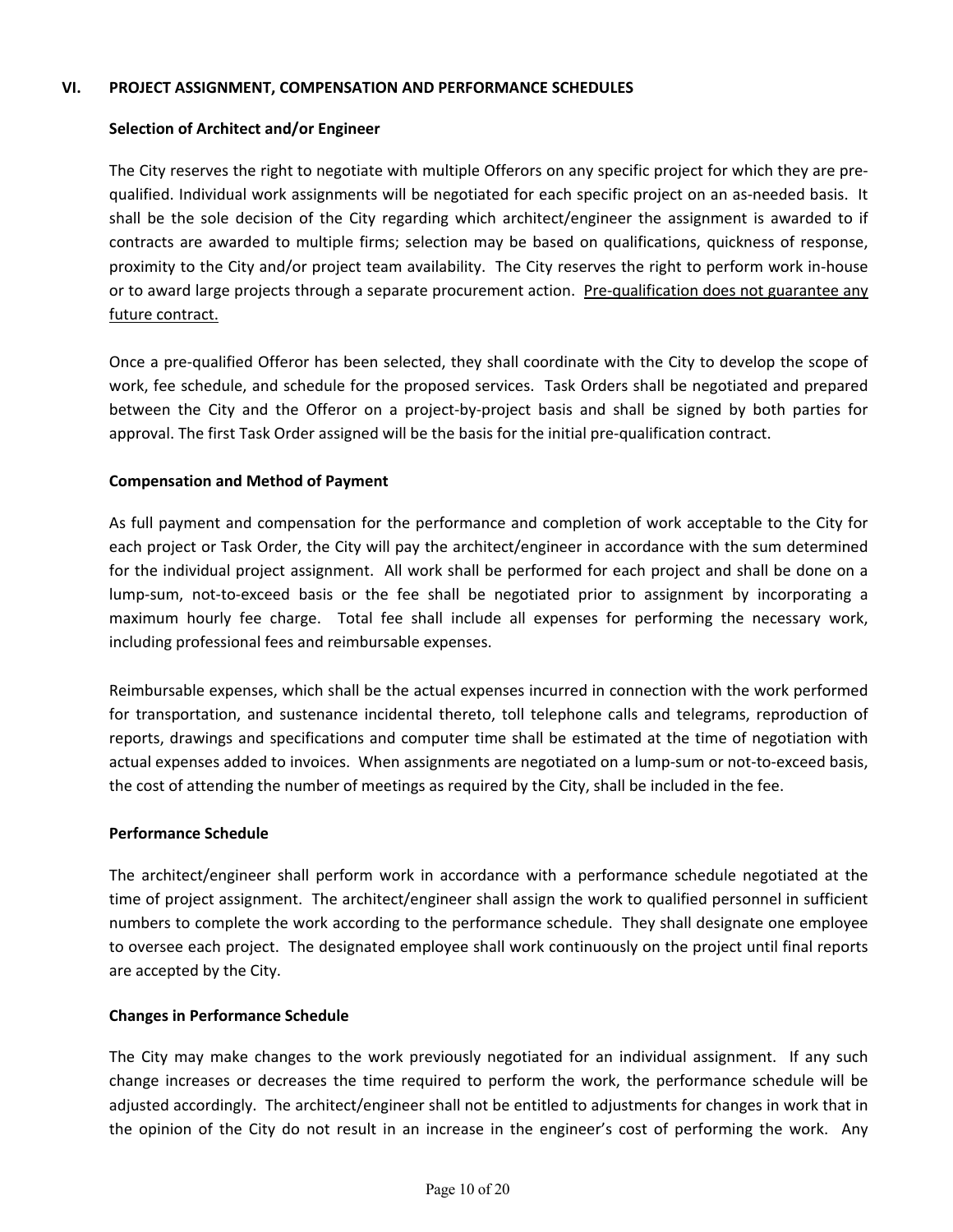changes in the scope of work for project assignments and performance of any additional services shall proceed only with express written authorization of the City.

#### **VII. PROPOSAL PREPARATION**

**Proposals must address the items included in Sections IV‐VI and the Criteria for Proposal Evaluation**. Proposals should be prepared simply, providing straightforward and concise responses to requests for information and descriptions of qualifications and capabilities. Responses shall be limited to no more than 30 double-sided pages, (excluding the cover, section dividers, Table of Contents and Title pages 1 & 2). Each copy of the proposal must be bound (comb, spiral thermal binding or 3‐hole punched and inserted into a slim binder) with all documentation in a single volume where practical. Failure to do so will result in a lowered evaluation. Incomplete proposals may be determined nonresponsive.

Offerors should organize their proposals using the format described below and include a Table of Contents:

#### **Section 1‐ Title Page & Front End Documents**

#### 1. **Title Page**:

Furnish the **REQUEST FOR PROPOSALS TITLE PAGE (pages 1 & 2)** and include them as the first two pages of the proposal. The name stated on the Title Sheet must be the full legal name of the Offeror and the address must be that of the office which will have the responsibility for the services provided. Offers should acknowledge receipt of addenda on the title page. Failure to do so may result the proposal being deemed non‐responsive.

#### 2. **Executive Summary**:

Provide a brief summary of the reasons that the Offeror believe themselves to be the most qualified for this project. Include the name, address, phone number for the main office and any branch office(s) that would be involved in any way with a resulting contract. Also include the project manager's contact information and e‐mail address.

#### 3. **Virginia State Corporation Status**:

Include a qualifying statement as to your firm's registry status with the Virginia State Corporation Commission.

#### **Section 2 – Offeror Experience**

Describe the Offeror's background, history of the business and experience; include the following:

- a. Years in business as an established firm
- b. Firm principals
- c. Size of firm (denote partnerships or subcontractors necessary to facilitate full service scope)
- d. The name, position and telephone number of contact person authorized to conduct negotiations and authorize final contracts or otherwise bind the firm to a contractual relationship
- e. Provide a listing of services the firm is uniquely qualified to provide as detailed in Section IV‐ Scope of Services. Detail relevant experience for each proposed service, to aid in the evaluation of pre‐ qualifying firms in each proposed category.

#### **Section 3 – Staff Experience**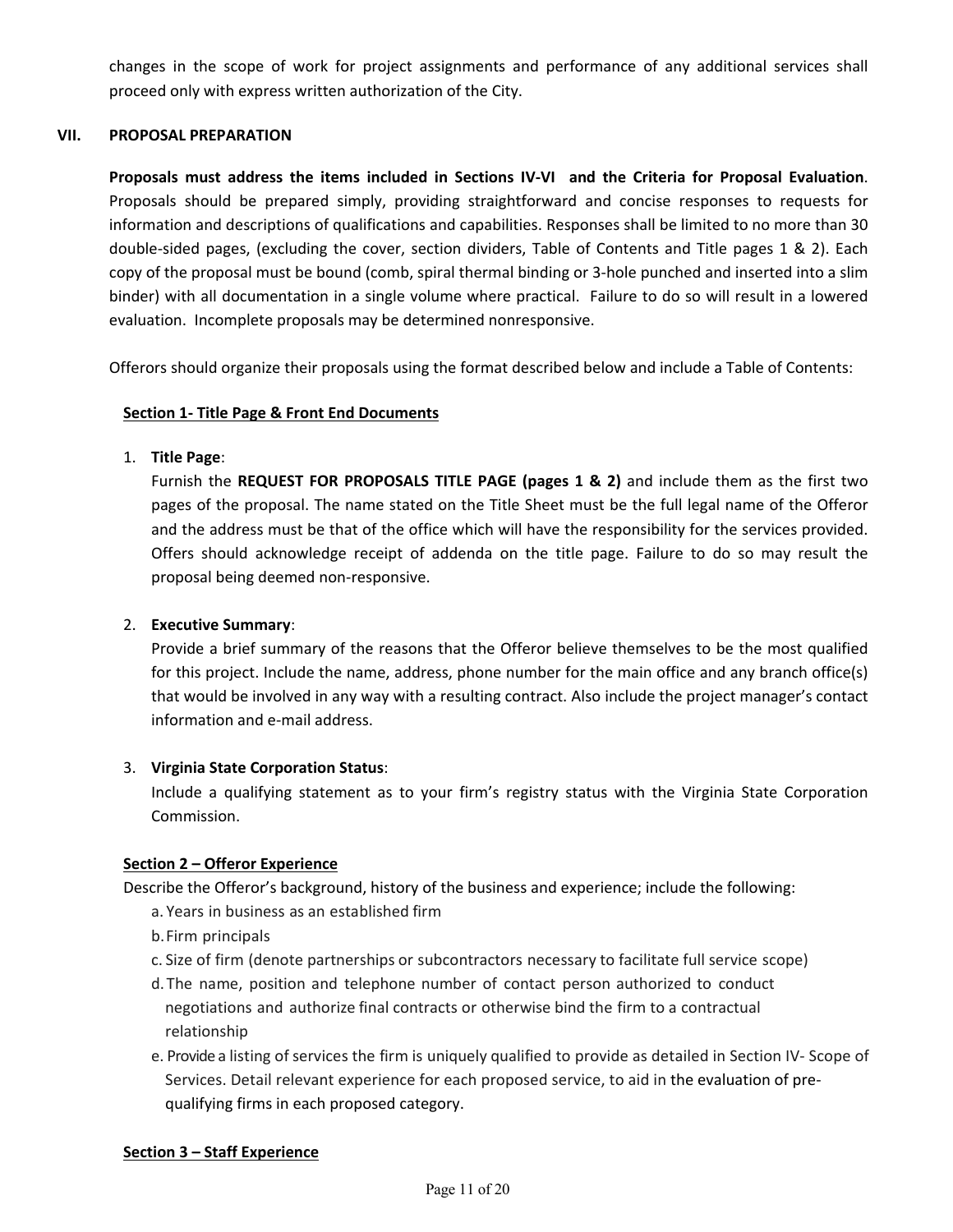Provide specific staff experience for providing professional services. Include a resume for the project manager and each key member of the team that will have a proposed role in providing services. For each individual involved include the following details:

- a.Indicate their educational background and specific area of expertise, include any certifications
- b.Relevant experience, especially with local government agencies
- c. Emphasize their role on the proposed project and provide a description of the responsibilities the individual will assume; also provide their corporate affiliation
- d.List the individual's physical location‐ (city/state)

Resumes of individuals who will not be directly involved with the proposed project should not be included. Resumes for staff of sub‐consultants should be included in the same format as listed above. Also include a project team organizational chart for available staff, as related to this project.

#### **Section 4 – References**

List current and past work assignments of similar nature that the firm has directly contracted to provide within the last five years. Furnish at least three (3) similar contracts either completed or currently underway to be used as references and include the following information:

- a. Name of client
- b. Name, telephone number and e‐mail address of reference
- c. Contract description
- d. Duration of each contract & dates when the service was provided

#### **VIII. CRITERIA FOR PROPOSAL EVALUATION**

The following criteria are to be utilized in the evaluation of qualifications for development of a pre‐qualified shortlist of firms who may be considered for "on‐call" services:

- 1. Demonstrated understanding of the proposed projects a firm is pre-qualifying for and ability to perform proposed engineering services. (20%)
- 2. Demonstrated competency of the firm's ability to; identify all disciplines available within the firm and those that will be subcontracted to others which are relevant to the project scope. (25 %)
- 3. Demonstrated competency and qualifications of personnel including the depth of experience, expertise and performance on projects of similar nature. Evaluate the qualifications and education of all personnel, including sub‐consultants, who will be assigned to work on projects. (25%)
- 4. Demonstrate a minimum of three years of experience in the areas which the firm is proposing, plus any alternative approaches they provide; documented performance on 3 projects of similar nature. (20 %)
- 5. Conciseness and clarity of proposal; ability to adhere to terms and conditions. (10 %)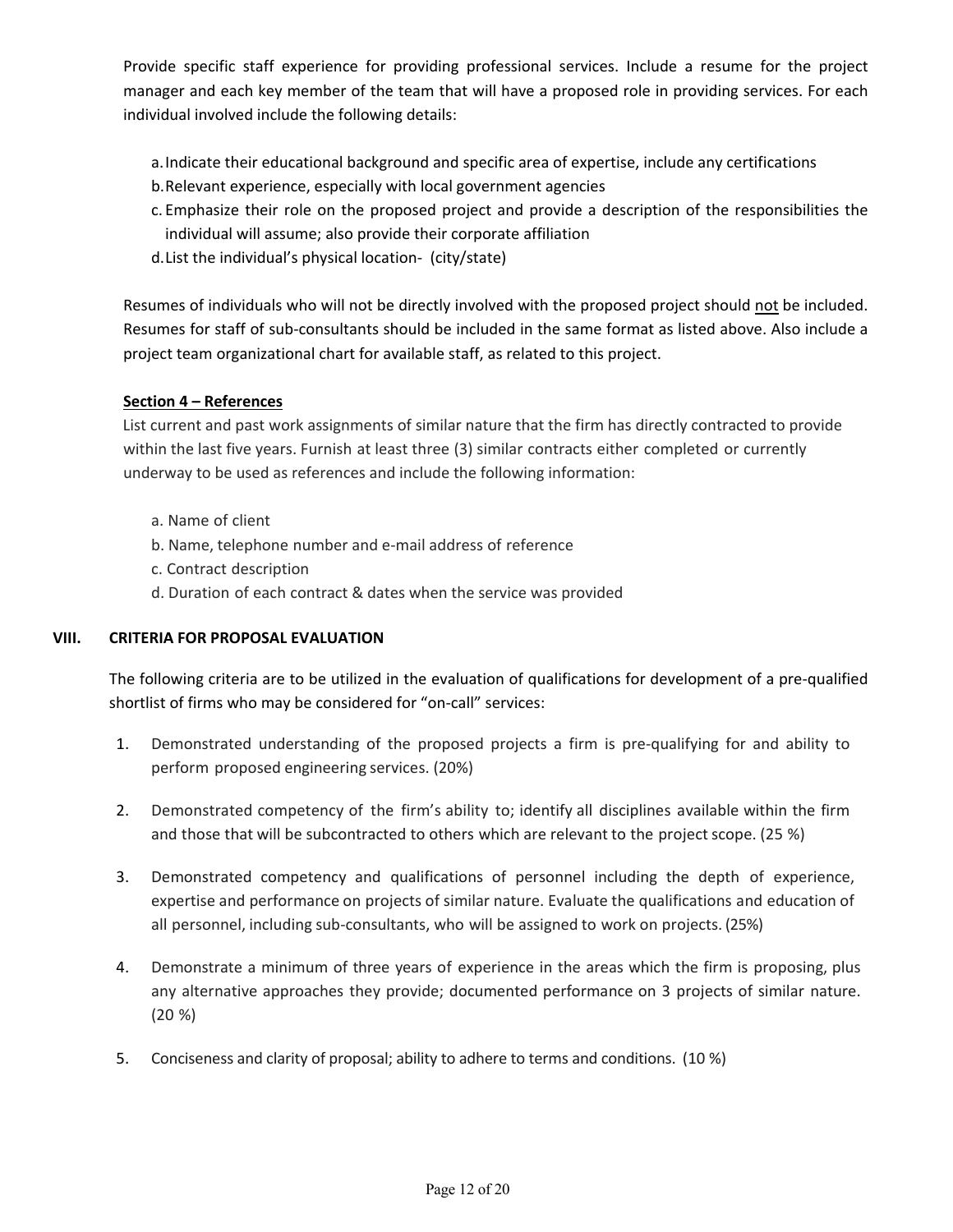#### **IX. METHOD OF AWARD**

Following evaluation of the written proposals, the City may choose to pre‐qualify any number of Offerors, at its discretion. When requiring Professional Services, the City reserves the right to negotiate with multiple Offerors on any specific project for which they are pre‐qualified. At the City's discretion, selection may be based on qualifications, quickness of response, proximity to the City, and project team availability. It shall be the sole decision of City regarding which Architect and/or Engineer the assignment is awarded to, if contracts are awarded to multiple firms. **Pre‐qualification does not guarantee any future contract.**

Projects which are projected by the City to exceed a State designated contract value will not be considered for negotiation with pre-qualified Offerors. These projects will be posted by the City for open submittal under State procurement law and will be open for submittals from pre‐qualified Offerors and other Offerors.

All pre-qualified firms will receive a Notice of Award that will be posted on the City's website (www.lynchburgva.gov/notices‐award ) and on the bulletin board located outside of the Procurement Office, 3rd floor City Hall, 900 Church Street, Lynchburg, Virginia, 24504.

#### **X. CONTRACT AND RENEWAL TERM**

The initial term of the resulting contract shall be for a period of one (1) year effective at the time of award. At the time of contract expiration, the engineer shall complete, at the discretion of the City, any assignment undertaken, but not yet completed. The engineer will be compensated for all such work undertaken and completed to the satisfaction of the City.

The resulting contract may be renewed by the City for four  $(4)$  successive one  $(1)$  year periods under the terms and conditions of the original contract except as stated in A and B below. Price increases may be negotiated only per individual Task Order. Upon a determination by the City to renew this contract for an additional term, written notification will be given to the Contractor.

- A. If the City elects to exercise the option to renew the contract for an additional one‐year period, the contract price(s) for the additional one year shall not exceed the contract price(s) of the original contract increased by more than the percentage increase/decrease of Table 4 "Other Services" category of the Consumer Price Index (CPI) of the United States Bureau of Labor Statistics for the latest twelve months for which statistics are available. The source for this index shall be http://www.bls.gov/cpi.
- B. If during any subsequent renewal periods, the City elects to exercise the option to renew the contract, the contract price(s) for the subsequent renewal period shall not exceed the contract price(s) of the previous renewal period increased by more than the percentage increase/decrease of Table 4 "Other Services" category of the Consumer Price Index (CPI) of the United States Bureau of Labor Statistics for the latest twelve months for which statistics are available. The source for this index shall be http://www.bls.gov/cpi.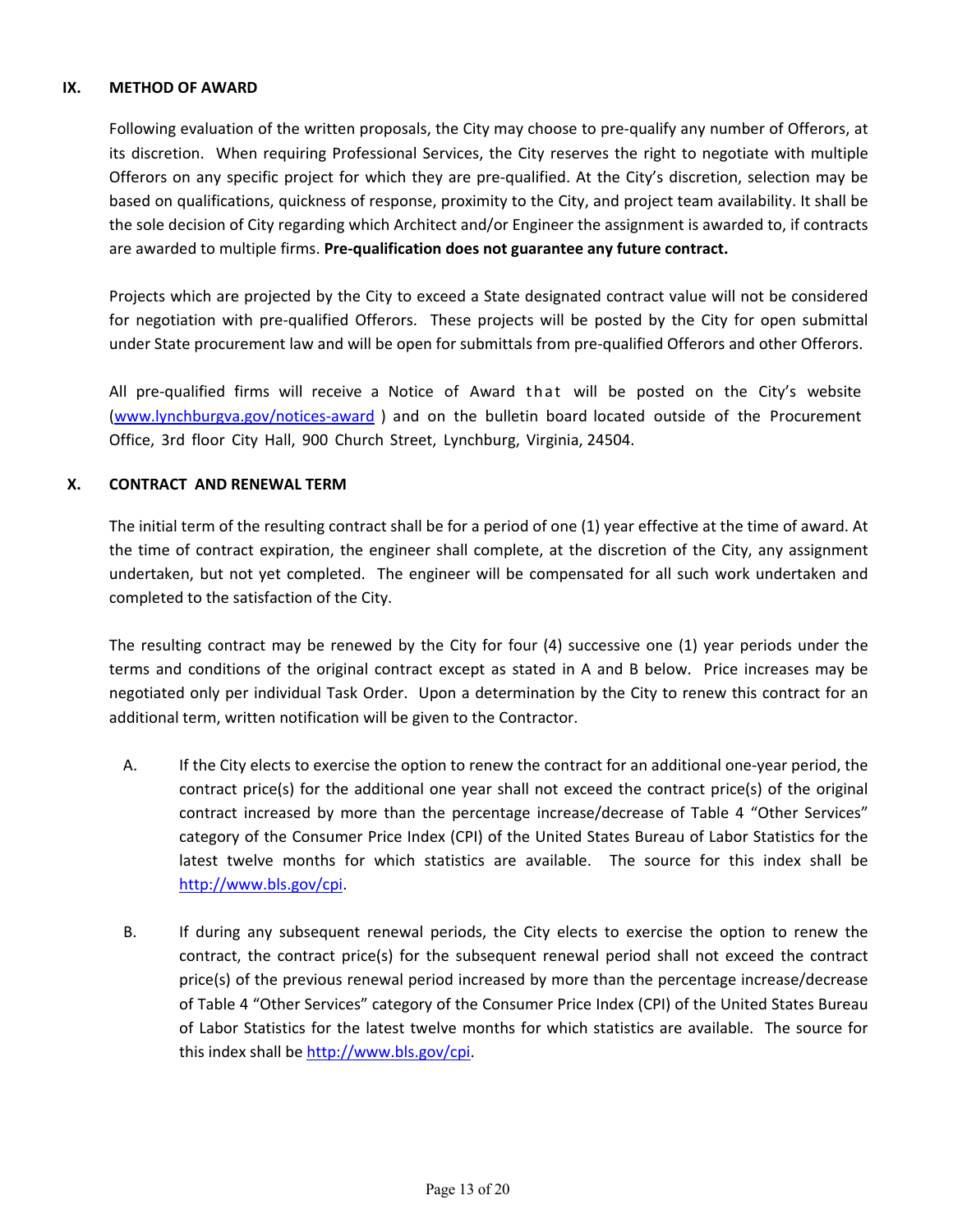#### **XI. GENERAL TERMS AND CONDITIONS**

#### A. Subcontracting and Assignment of Work

The successful firm shall not subcontract or assign portions of the work, other than those specifically defined in the CONTRACT, without the express written consent of the City. A description of any work the Offeror proposes to subcontract shall be submitted to the City for review and approval along with the name and address of the individual, firm, or corporation that is the proposed subcontracting firm. This submittal shall also include a list of the key personnel that the subcontractor firm will assign to the project. All work performed by any subcontractor firm shall be coordinated by the successful firm and the successful firm will be responsible to the City for all work performed by any subcontracting firm or special consultant.

#### B. Payment for Services

Payments to the successful firm shall be made within 30 days after receipt of an approved invoice for services provided in the previous month. Backup documentation for each invoice shall be provided in detail satisfactory to the City. The successful firm's records and documentation supporting such invoices shall be made available to the City upon reasonable request. The successful firm agrees to retain all records, documents and support materials relevant to the CONTRACT for a period of five years following final payment.

#### C. Independent Successful firm

The successful firm is an independent successful firm and nothing contained in a subsequent CONTRACT shall constitute or designate such firm or any of its agents or employees as employees of the City.

#### D. Notification

Any notice required by the Contract shall be effective if given by registered mail, return receipt requested, to the Successful firm in the name and at the address given in its proposal submission; provided that change of address shall be effective if given in accordance with this paragraph. Unless otherwise specified, any notice to the City shall be given to the City of Lynchburg, Procurement Administrator, 900 Church Street, Lynchburg, VA 24504. The Successful firm agrees to notify the City immediately of any change of legal status or of address. Any notice provided in accordance with this paragraph shall be deemed to have been completed five calendar days after the date of mailing.

#### E. Termination and Ownership of Documents

The City reserves the right to terminate the contract upon written notice to the Successful firm. In the event of termination pursuant to this paragraph which is not the fault of the Successful firm, the Successful firm shall be paid for all services provided through the date of termination. The contract will terminate immediately upon failure of the City of Lynchburg, City Council to appropriate funds for its continuance.

The Successful firm agrees that all information and materials gathered and/or prepared by or for it under the terms of the CONTRACT shall be delivered to, become and remain the property of the City upon completion of the work or termination of the CONTRACT. The City shall have the right to use and reproduce the data and reports submitted hereunder, without additional compensation to the Successful firm.

#### F. Insurance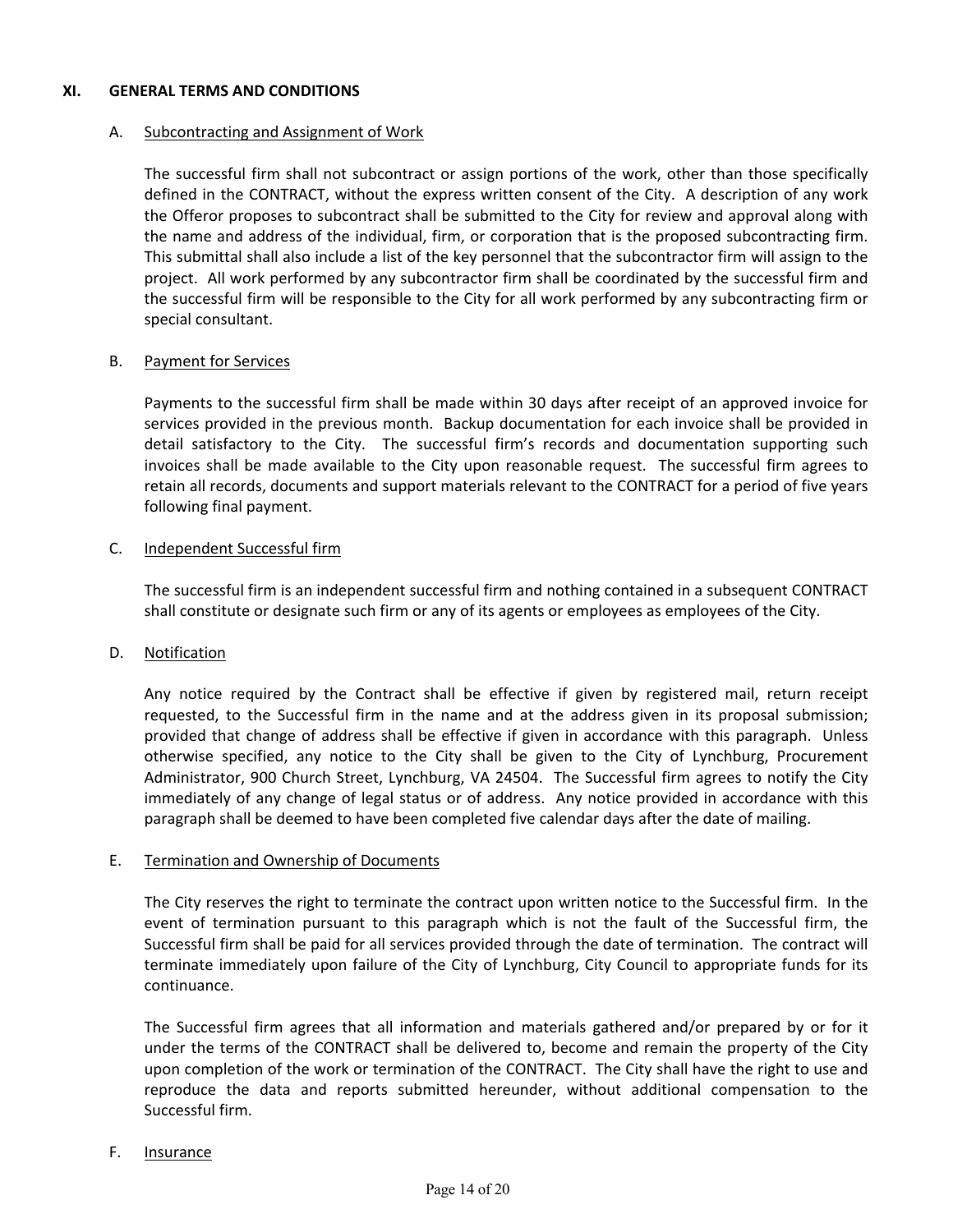The selected firm shall be required to maintain in force such insurance, in amounts acceptable to the City, as will protect himself and the City from claims which may arise out of or result from the execution of the work, whether such execution be by himself, his employees, agents, subcontractor firms or by anyone for whose acts any of them may be liable. This coverage should include, at a minimum, Worker's Compensation, General Liability (including premises/operations, independent successful firms, products and completed operations, contractual liability and personal injury liability) and Professional Liability. All insurance shall be provided by companies authorized to conduct business in the Commonwealth. The selected firm shall furnish the City with an original Certificate of Insurance upon request. The Certificate should name the City as additional insured. The selected firm shall notify the City at least 30 days prior to policy cancellation, non‐renewal or reduction of coverage.

#### G. Laws and Regulations

The Successful firm shall abide by all Federal, State and Local laws and regulations governing the provision of the services called for in the contract. The Successful firm shall give notice and comply with all laws, ordinances, rules, regulations, and lawful orders of any public authority bearing on the performance of the work. Any legal proceedings arising out of or related to this agreement shall be filed by the parties in the City of Lynchburg General District Court or the Lynchburg Circuit Court.

#### H. Additional Services

The City may add to the Scope of Services or make changes in the Scope of Services any services of a similar nature to those specified in the Scope of Services of this Request for Proposals as mutually agreed to at a price mutually agreed upon.

#### I. Severability

Each paragraph and provision of the resultant contract will be severable from the entire agreement and if any provision is declared invalid, the remaining provisions shall remain in effect.

#### J. **Licenses and Permits**

The Successful firm shall secure and pay for all permits, governmental fees and licenses necessary for the proper execution and completion of the work which are legally required prior to and during the work. The City will not charge for any permits required by the City of Lynchburg.

#### K. Nondiscrimination

If the resultant contract exceeds \$10,000, during the performance of the contract, the Successful firm agrees as follows:

- a. The Successful firm will not discriminate against any employee or applicant for employment because of race, religion, color, sex or national origin, except where religion, sex or national origin is a bona fide occupational qualification reasonably necessary to the normal operation of the Successful firm. The Successful firm agrees to post in conspicuous places, available to employees and applicants for employment, notices setting forth the provisions of this non-discrimination clause.
- b. The Successful firm, in all solicitations or advertisements for employees placed by or on behalf of the Successful firm, will state that such Successful firm is an equal opportunity employer.
- c. Notices, advertisements and solicitations placed in accordance with federal law, rule or regulation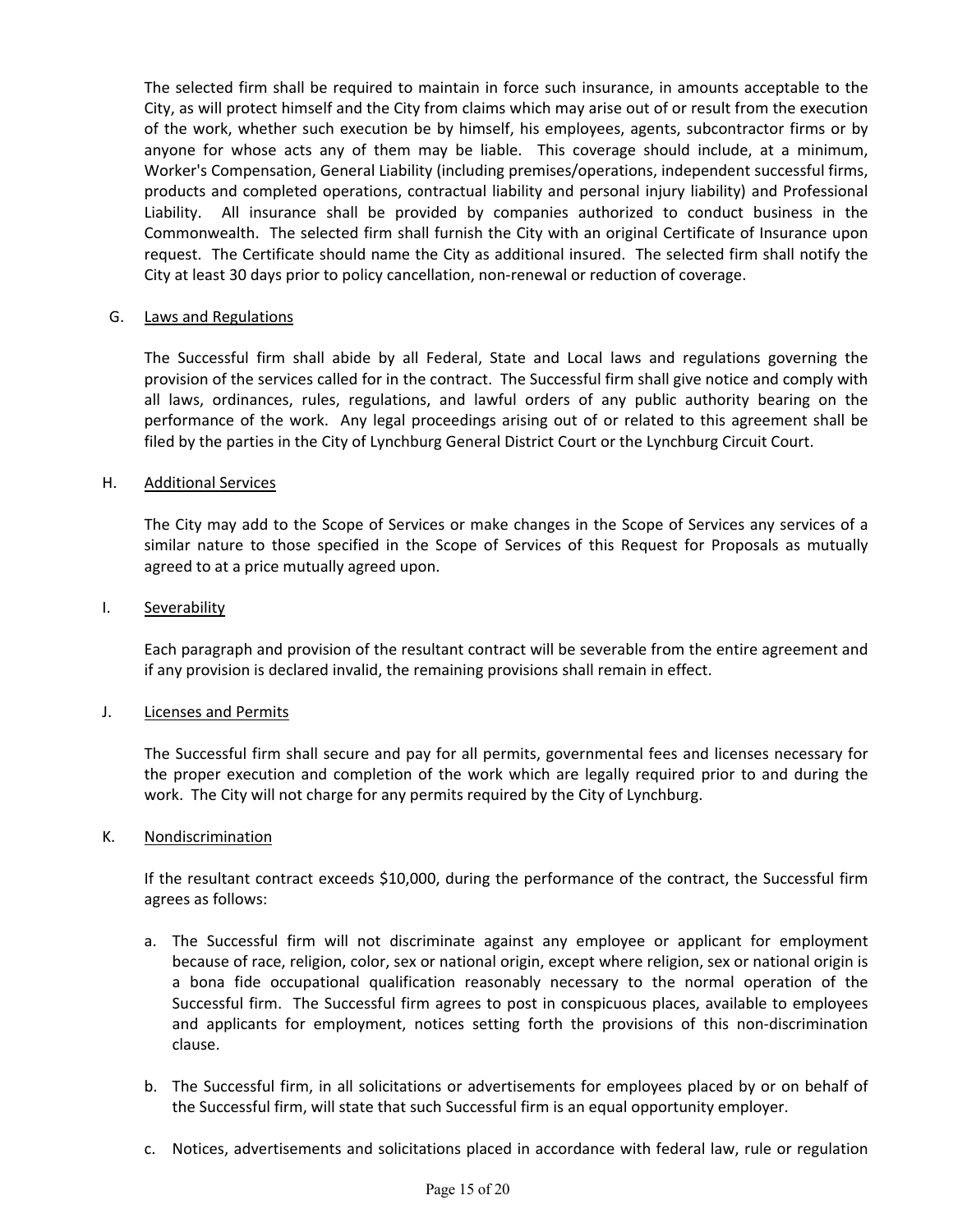shall be deemed sufficient for the purpose of meeting the requirements of this section.

d. The Successful firm will include the provisions of the foregoing paragraphs a, b and c in every subcontract or purchase order of over \$10,000, so that the provisions will be binding upon each subcontracted firm or vendor.

#### L. Payments to Successful Firms

In accordance with Virginia Code Section 2.2‐4354 the Successful firm agrees that:

- 1. Should any contractor be employed by the Successful firm for the provision of any goods or services under this Contract, the Successful firm agrees to the following:
	- (a) The Successful firm shall, within seven days after receipt of any payments from the City pursuant to this Contract, either:
		- (1) Pay the subcontractor for the proportionate share of the total payment received from the City attributable to the goods or services provided by the subcontractor; or
		- (2) Notify the City, as applicable, and the subcontractor, in writing, of the intention to withhold all or a part of the subcontractors firm's payment with the reason for nonpayment. Written notice to the City shall be given to: City of Lynchburg, Procurement Administrator, 900 Church Street, Lynchburg, VA 24504.
	- (b) The Successful firm shall pay interest to the subcontractors firm, at the rate of one percent per month on all amounts owed to the subcontractors firm that remain unpaid after seven days following receipt of payment from the City for goods or services provided under this Contract, except for amounts withheld under subparagraph (a)(2) above.
	- (c) The Successful firm shall include in each of its subcontracts a provision requiring each subcontractors firm to include or otherwise be subject to the same payment and interest requirements with respect to each lower-tier subcontractors firm.
	- (d) The Successful firm's obligation to pay an interest charge to a subcontractors firm shall not be an obligation of the City.
	- (e) No contract modification shall be allowed for the purpose of providing reimbursement for these interest charges. No cost reimbursement claim shall include any amount for reimbursement of these interest charges.
- 2. Invoice processing is to be in strict accordance with the rules and regulations set forth by the applicable Jurisdiction and the *Code of Virginia* Section 2.2-4352, requiring payment of invoices within 30 days of receipt of a proper invoice. No promises or commitments on the part of any employee of the Public Body shall bind the Jurisdiction to any other terms and/or conditions other than those set forth in procedures issued by the Public Body.
	- (a) Invoices shall be submitted to the City on a monthly basis. The City shall pay the amount of the invoice within thirty (30) days. However, the City shall have the right to verify information contained on an invoice and extend the time of payment until information is received to correct any errors found therein. The invoices submitted shall include, at a minimum, the following information:
		- (1) Project name, city and state project number;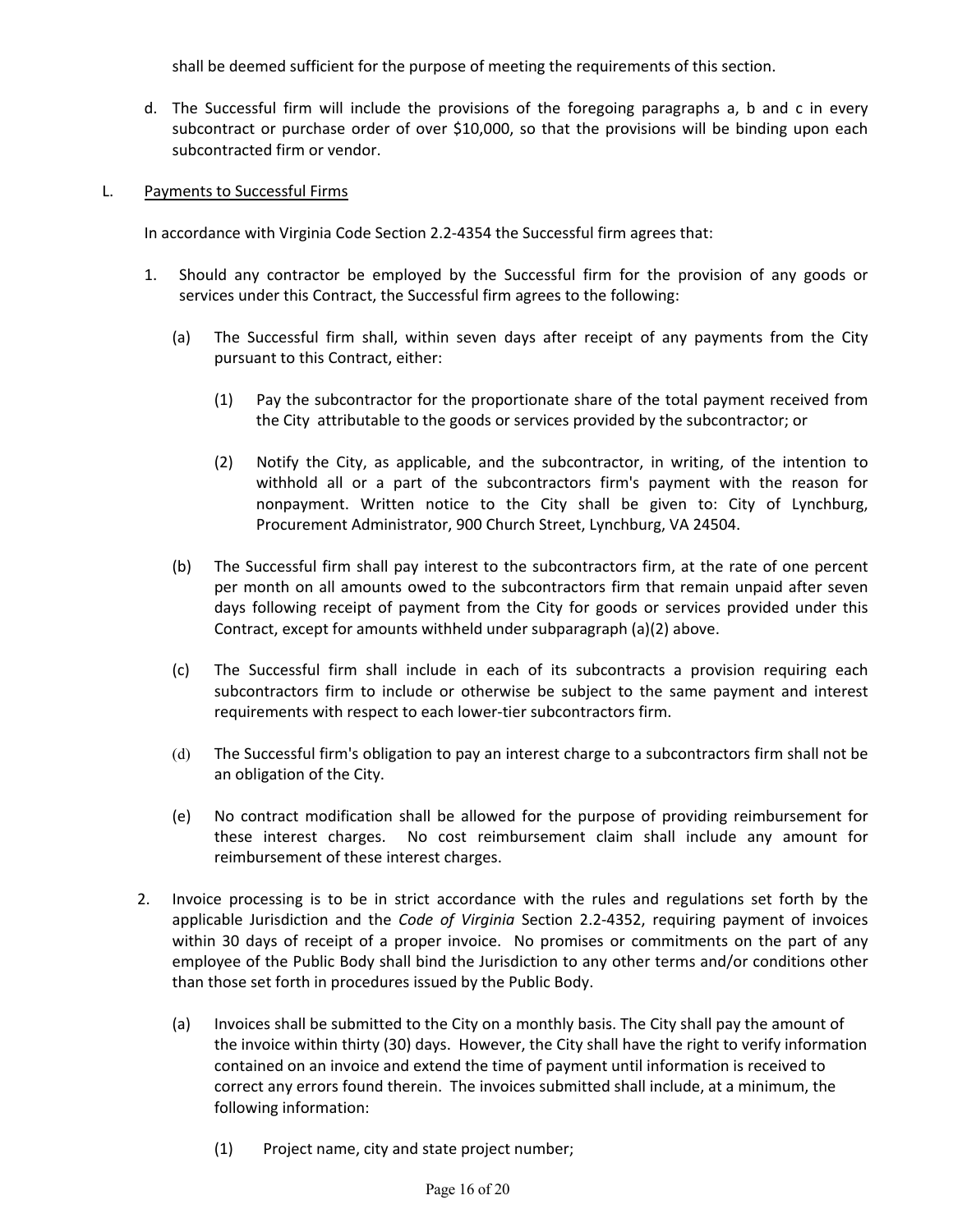- (2) City Project Manager;
- (3) City assigned Contract Number;
- (4) Not to exceed amount or lump sum amount;
- (5) Total payments requested to date;
- (6) Payments received;
- (7) Balance due;
- (8) Invoice number;
- (9) Period during which services were performed; and
- (10) Brief description of work covered by invoice.
- (b) Payments shall not be considered as evidence of satisfactory performance of the work either in whole or in part, nor shall any payment be construed as acceptance by the City of any defective work. The City reserves the right to withhold payment in the event the City believes that the work is unsatisfactory.

#### M. Contractual Claims

Contractual claims, whether for money or other relief, shall be submitted in writing no later than 60 days after final payment; however, written notice of the Successful firm's intention to file such claim shall have been given at the time of the occurrence or beginning of the work upon which the claim is based. Any notice or claim shall be delivered to the City's Procurement Administrator, Third Floor City Hall, 900 Church Street, Lynchburg Virginia 24504 and shall include a description of the factual basis for the claim and a statement of the amounts claimed or other relief requested.

The City's Procurement Administrator shall render a decision on the claim and shall notify the Successful firm within 30 days of receipt of the claim. The Successful firm may appeal the decision of the City's Procurement Administrator by providing written notice to the City Manager, within 15 days of the date of the decision. The City Manager shall render a decision on the claim within 60 days of the date of receipt of the appeal notice and such decision shall be final unless the Successful firm appeals the decision in accordance with the Virginia Public Procurement Act. Invoices for all services or goods provided by the Successful firm shall be delivered to the City no later than 30 days following the conclusion of the work or delivery of the goods.

#### N. Taxes

The Successful firm shall pay all City, State and Federal taxes required by law enacted at the time proposals are received and resulting from the work or traceable thereto, under whatever name levied. Said taxes shall not be in addition to the contract price as the taxes shall be an obligation of the Successful firm and not of the City and the City shall be held harmless for same by the Successful firm.

#### O. Indemnification

To the fullest extent permitted by law, the Successful firm, for itself, heirs, representatives, successors and assigns agrees to save, defend, keep harmless and indemnify the City and all of its officials, agents and employees (collectively, the "City") from and against any and all claims, loss, damage, injury, costs (including court costs and attorney's fees), charges, liability or exposure, however caused, resulting from, arising out of or in any way connected with the Successful firm's performance (or nonperformance) of the agreement terms or its obligations under this agreement.

#### P. Contract Assignment

The resultant contract may not be assigned, in whole or part, without the written consent of the City.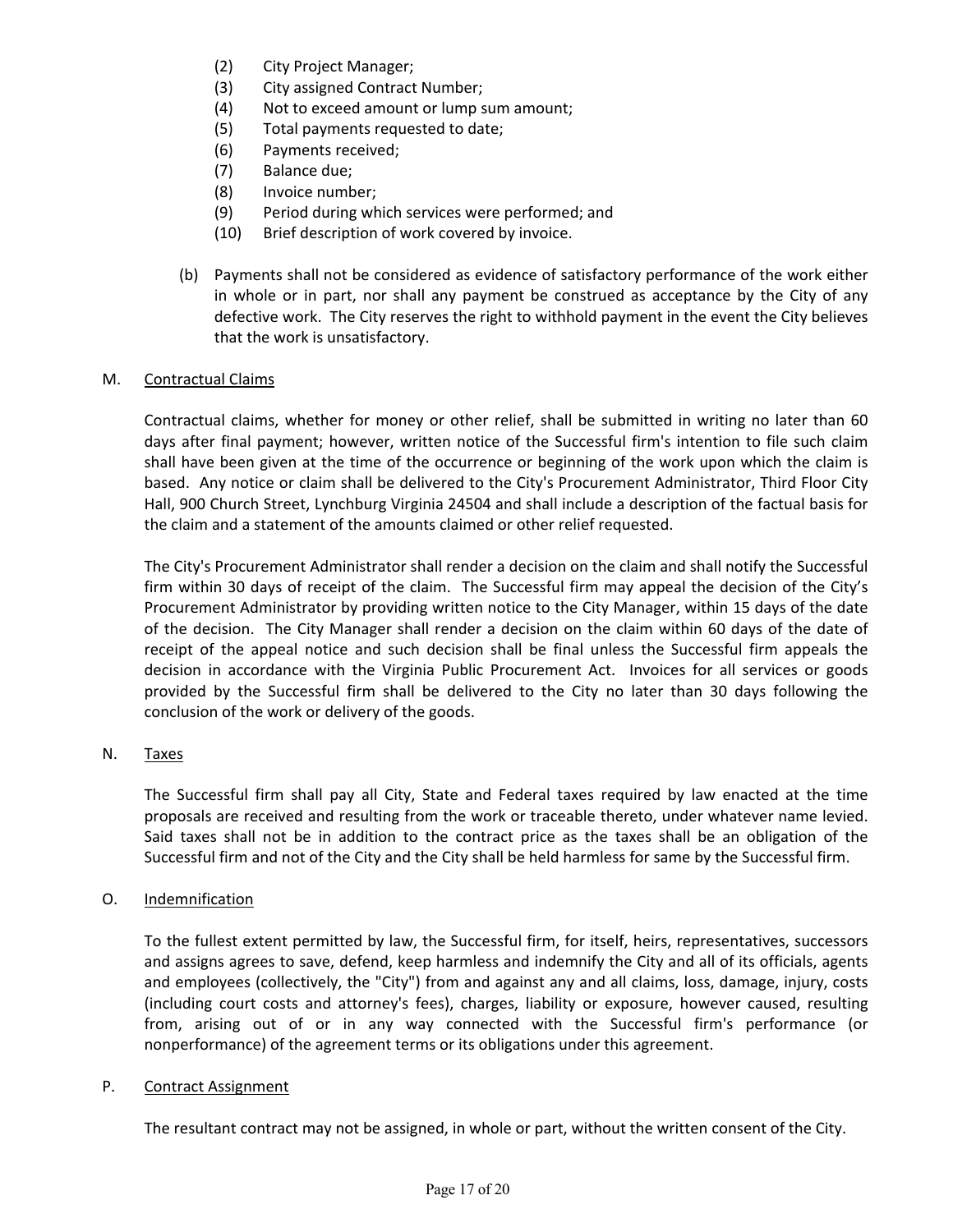#### Q. Royalty and License Fees and Copyright, Trademark and Patent Protection

The Successful firm shall pay all royalty and license fees relating to the items covered by the contract. In the event any third party shall claim that the manufacture, use and sales of these goods offered hereby constitutes an infringement of any copyright, trademark, or patent, the Offeror shall indemnify and hold harmless the City from any cost, expense, damage or loss incurred in any manner by the City on account of such alleged infringement.

#### R. Responsibility for Property

The Successful firm shall be responsible for damages to property caused by work performed under the CONTRACT. Property damage to surrounding or adjoining areas caused directly or indirectly by actions or omissions of the Successful firm shall be repaired or replaced by the Successful firm, to the satisfaction of the Owner, at the Successful firm's expense.

#### S. Precedence of Documents

The precedence of documents shall be as follows: the CONTRACT, the Request for Proposals and the Offeror's response to the Request for Proposals.

#### T. Administrative Appeals Procedure

(a) The following are the exclusive procedures for a bidder or offeror to protest the City's award or decision to award a contract.

- (1) Any protest to award a contract shall be in writing and shall be delivered so that it is received by the City Manager not later than five (5) business days after announcement of the award or decision to award, whichever comes first. Otherwise any such protest shall be deemed to be waived.
- (2) Except for a protest of an emergency or sole source procurement, a protest of a City award or decision to award a contract may only be made by a person who submitted a bid or proposal for the procurement at issue and who was reasonably likely to have its proposal accepted but for the city's decision. In the case of an emergency or sole source procurement, a protest may only be made by a person who can show that he was reasonably likely to have submitted a successful bid or proposal if the procurement had been other than emergency or sole source.
- (3) Protests shall only be granted if (1) the protester has complied fully with this Sec. 18.1‐6 and there has been a violation of law, the Lynchburg public procurement code, or mandatory terms of the solicitation that clearly prejudiced the protestor in a material way, or (2) a statute requires voiding of the decision.
- (4) The City Manager shall issue a written decision on a protest within ten (10) days of its receipt by the City Manager.
- (5) If the protest is denied, the protestor may only appeal the denial or otherwise contest or challenge procurement by then filing suit in the Lynchburg Circuit Court, Lynchburg, Virginia, and serving the City with such suit within ten (10) days of such denial. Otherwise, the City Manager's decision shall be final and conclusive, and the protester's right to appeal the denial or to otherwise contest or challenge the procurement shall be deemed to be waived.
- (6) The City should defer award of a contract where the decision to award has been protested unless there is a written determination by the City Manager that proceeding without delay is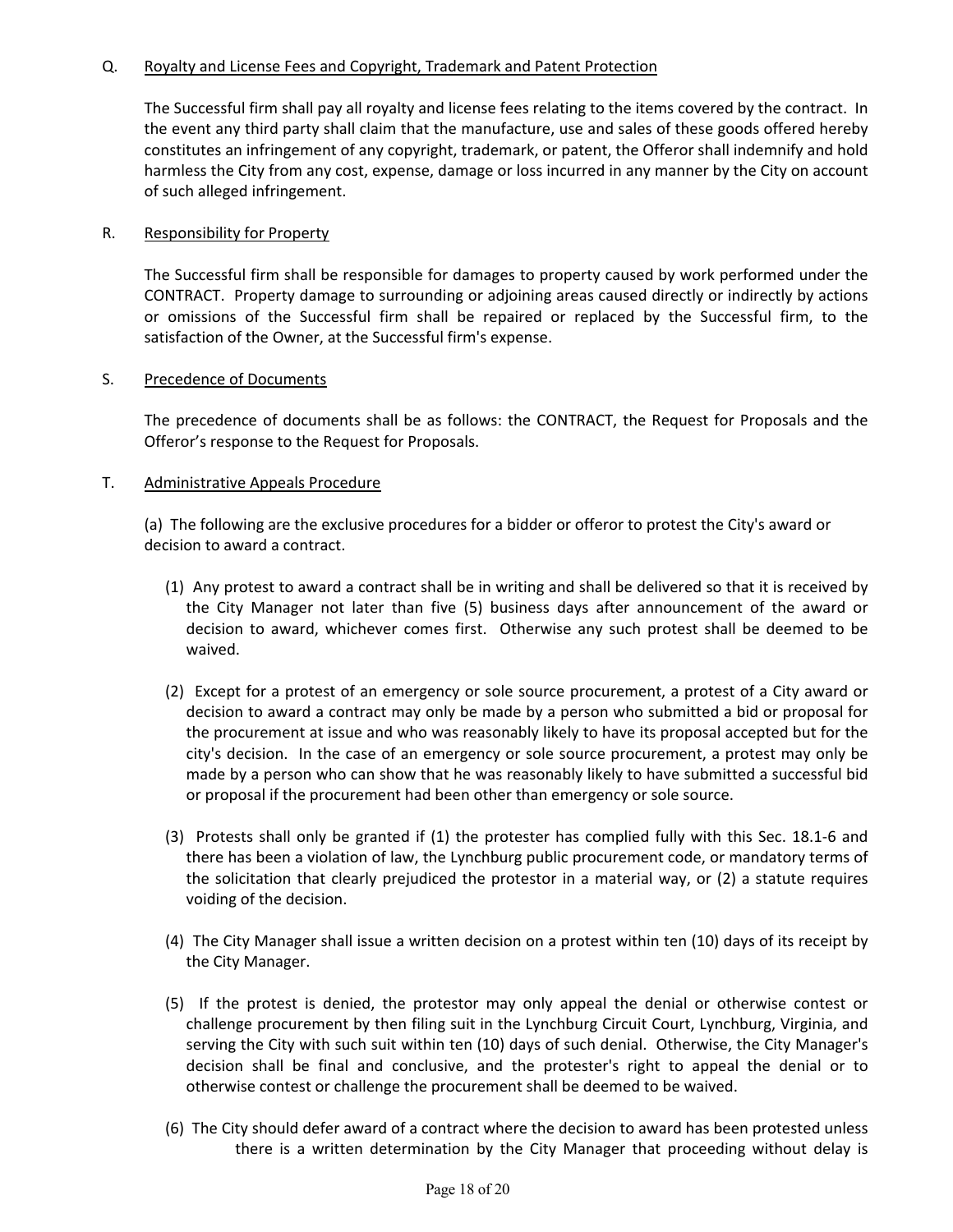necessary to protect the public interest or unless the bid or offer of the prospective awardee would expire.

- (7) The validity of a contract awarded and accepted in good faith shall not be affected by the fact that a protest or appeal is filed.
- (8) The exclusive relief allowed if a protest is granted is to void the decision being protested. If a contract has already been awarded and performance under the contract has begun, the contract need not be voided if not in the public interest to do so. Under no circumstances will any monetary amount be allowed to the protestor as part of any relief granted.
- (9) Strictly following these procedures shall be a mandatory prerequisite for protest of the City's award or decision to award a contract. Failure by a bidder to follow these procedures strictly shall preclude that bidder's protest and be deemed to constitute a waiver of any protest.

 (b) A protest may not be based upon the alleged non‐responsibility of a person to whom the City awards or makes a decision to award a contract.

#### U. Drug Free Workplace

In accordance with Sec 2.2-4312 of the Virginia Code, during the performance of this contract, the Consultant agrees to (i) provide a drug-free workplace for the consultant's employees; (ii) post in conspicuous places, available to employees and applicants for employment, a statement notifying employees that the unlawful manufacture, sale, distribution, dispensation, possession, or use of a controlled substance or marijuana is prohibited in the Consultant's workplace and specifying the actions that will be taken against employees for violations of such prohibition; (iii) state in all solicitations or advertisements for employees placed by or on behalf of the consultant that such consultant maintains a drug‐free workplace; and (iv) include the provisions of the foregoing clauses in every subcontract or purchase order of over \$10,000, so that the provisions will be binding upon each sub-Consultant or vendor.

Successful consultant shall not use, possess, manufacture, or distribute alcohol or illegal drugs during the performance of the contract or while on City premises or distribute it to City employees. Successful Consultant understands that a violation of these prohibitions constitutes a breach of the contract and that the City has the right cancel the contract.

For the purpose of this section, "Drug‐free workplace" means a site for the performance of work done in connection with a specific contract awarded to a Consultant, the employees whom are prohibited from engaging in the unlawful manufacture, sale, distribution, dispensation, possession or use of any controlled substance or marijuana during the performance of the contract.

#### V. Termination for Convenience

The performance of work under contract may be terminated by the Public Body upon written notice to the successful firm without cause, for any reason in whole or in part; whenever it is determined that such termination is in the Public Body's best interest. In the event of such termination, the rights and obligations of the parties, which by their nature survive termination of services covered by a contract, shall remain in full force and effect after termination. In the event of such termination, the successful firm shall be paid for services rendered and approved up to the date of termination. The successful firm may submit any termination claim within 60 days after receipt of the notice of termination.

#### W. Termination for Nonpayment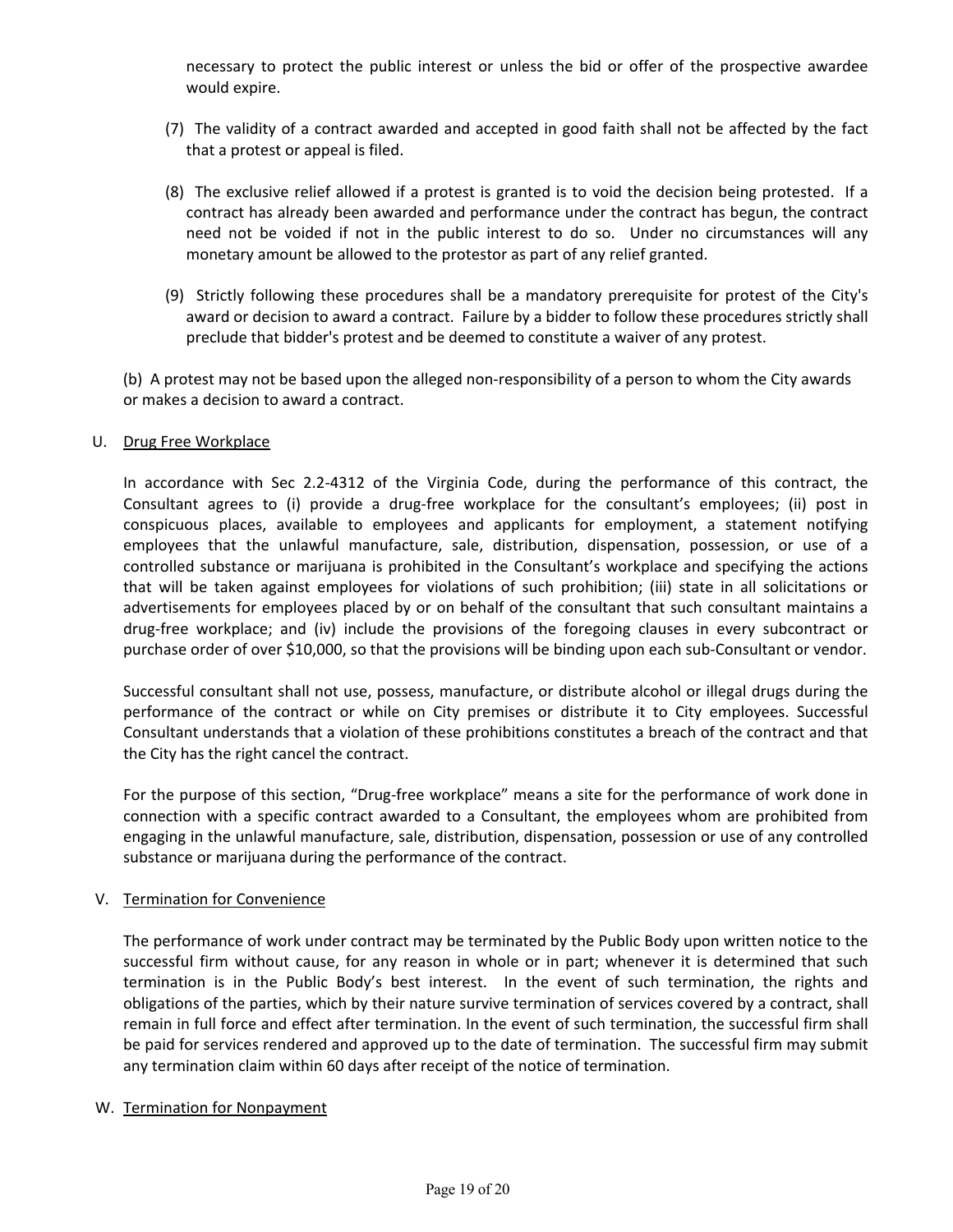In the event the Public Body fails to make payment in accordance with applicable standard payment terms, the successful firm may declare the Public Body in default and exercise any right to cure such default. If the Public Body fails to cure such default within 30 days of receiving such written notice, the successful firm may, by giving written notice to the Jurisdiction, terminate the contract and/or the applicable Scope of Work as of the end of such 30‐day period on such date as is specified in such notice of termination.

#### X. Notice of Cure

A cure letter is used when a successful firm has failed to perform or deliver in accordance with the provisions of contract. Such notice provides the Contractor a period of time to correct or "cure" the deficiency and places successful firm on notice as to the consequences for failure to take the required corrective action. Such notice may be given orally or in writing. Notice of Cure informs the successful firm that non‐conformance is a breach of contract and if the deficiency is not corrected within a stated number of days, the Public Body will terminate the contract for default and hold the successful firm liable for any excess costs.

#### END OF GENERAL TERMS AND CONDITIONS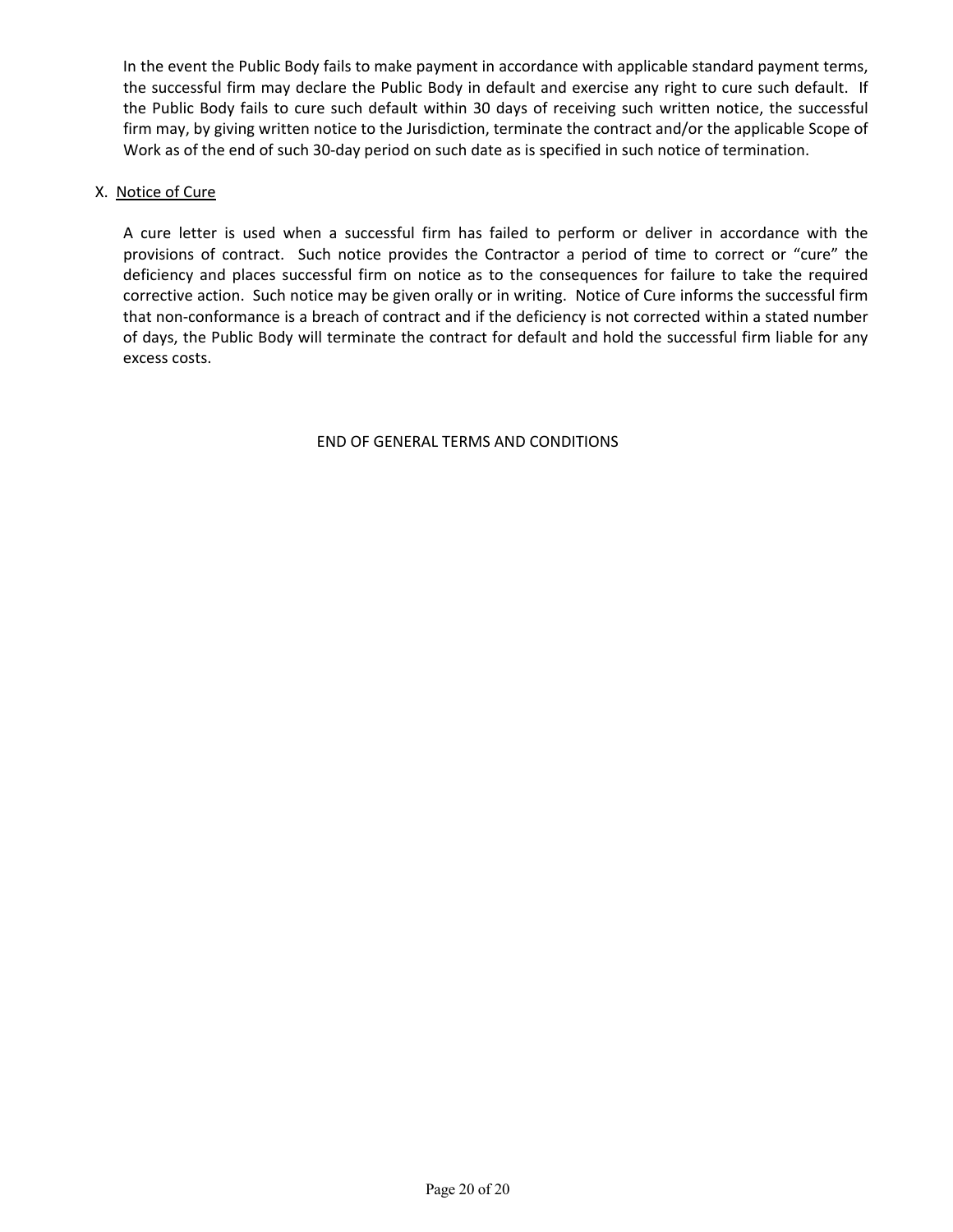#### **PART II:**

#### **FEDERAL REQUIREMENTS CDBG CONTRACT INSERT**

The following document includes special provisions required for contracts either wholly or partially funded with CDBG funds.

The contract insert contains six subparts and attachments as follows:

- Subpart A Federal/State Nondiscrimination Provisions for Equal Employment Opportunities applicable to all construction and service contracts.
- Subpart B Notice to the prime contractor relative to certification on non-segregational facilities.
- Subpart C Use of local businesses; Contracting with small, minority, and/or women-owned businesses
- Subpart D Civil Rights Act of 1964 requirements.
- Subpart E Provides that a contractor and subcontractors maintain a drug-free workplace.
- Subpart F Requirements of Davis-Bacon Act for contracts and subcontracts in excess of \$2,000, and the Contract Work Hours and Safety Standards Act (OSHA) for contracts and subcontracts in excess of \$100,000.

Attachment No. 1 – Davis-Bacon Wage Determinations for Building **Attachment No. 2** – Davis-Bacon Payroll Certification - WHD Form 347 **Attachment No. 3** – HUD Form 4010 (To be attached to all construction projects) **Attachment No. 4** – Section 3 Plan – See Labor Hours Worked for Compliance **Attachment No. 5** – Labor Compliance Posters (To be posted at all work sites- Photo to be submitted to Project Manager)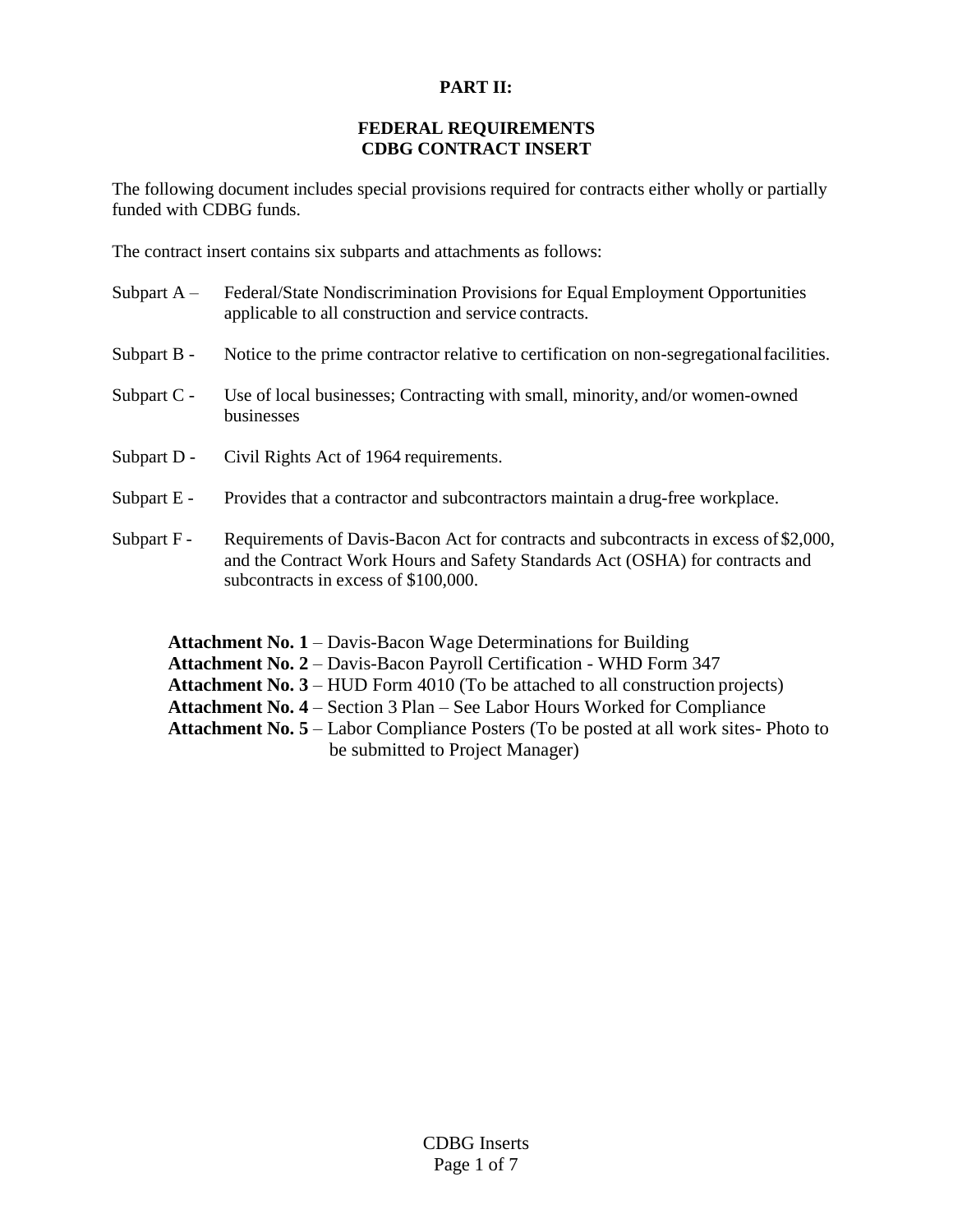#### **SUBPART A EQUAL EMPLOYMENT OPPORTUNITY**

#### 1. Executive Order 11246 (Contracts/subcontracts above \$10,000)

(a) During the performance of this contract, the contractor and all subcontractors agree asfollows:

(1) The contractor will not discriminate against any employee or applicant for employment because of race, color, religion, sex, or national origin. The contractor will take affirmative action to ensure that applicants are employed, and that employees are treated during employment without regard to their race, color, religion, sex, or national origin. Such action shall include, but not be limited to the following: employment, upgrading, demotion, or transfer; recruitment or recruitment advertising; layoff or termination; rates of pay or other forms of compensation; and selection for training, including apprenticeship. The contractor agrees to post in conspicuous places, available to employees and applicants for employment, notices to be provided setting forth the provisions of this nondiscrimination clause. At least one posting will be on the main worksite.

(2) The contractor will, in all solicitations or advertisements for employees placed by or on behalf of the contractor, state that all qualified applicants will receive considerations for employment without regard to race, color, religion, sex, or national origin.

(3) The contractor will send to each labor union or representative of workers with which he has a collective bargaining agreement or other contract or understanding, a notice to be provided advising the said labor union or workers' representatives of the contractor's commitments under this section, and shall post copies of the notice in conspicuous places available to employees and applicants for employment.

(4) The contractor will comply with all provisions of Executive Order 11246 of September 24, 1965, and of the rules, regulations, and relevant orders of the Secretary of Labor.

(5) The contractor will furnish all information and reports required by Executive Order 11246 of September 24, 1965, and by rules, regulations, and orders of the Secretary of Labor, or pursuant thereto, and will permit access to his books, records, and accounts by the administering agency and the Secretary of Labor for purposes of investigation to ascertain compliance with such rules, regulations, and orders.

(6) In the event of the contractors' noncompliance with the nondiscrimination clauses of this contract or with any of the said rules, regulations, or orders, this contract may be canceled, terminated, or suspended in whole or in part and the contractor may be declared ineligible for further Government contracts or federally assisted construction contracts in accordance with procedures authorized in Executive Order 11246 of September 24,1965, and such other sanctions may be imposed and remedies invoked as provided in Executive Order 11246 of September24,1965, or by rule, regulation, or order of the Secretary of Labor, or as otherwise provided by law.

(7) The contractor will include the portion of the sentence immediately preceding paragraph (1) and the provisions of paragraphs (1) through (7) in every subcontract or purchase order unless exempted by rules, regulations, or orders of the Secretary of Labor issued pursuant to section 204 of Executive Order 11246 of September 24, 1965, so that such provisions will be binding upon each subcontractor or vendor. The contractor will take such action with respect to any subcontract or purchase order as the administering agency may direct as a means of enforcing such provisions, including sanctions for noncompliance. Provided, however, that in the event a contractor becomes involved in, or is threatened with, litigation with a subcontractor or vendor as a result of such direction by the administering agency, the contractor may request the United States to enter into such litigation to protect the interests of the United States.

> CDBG Inserts Page 2 of 7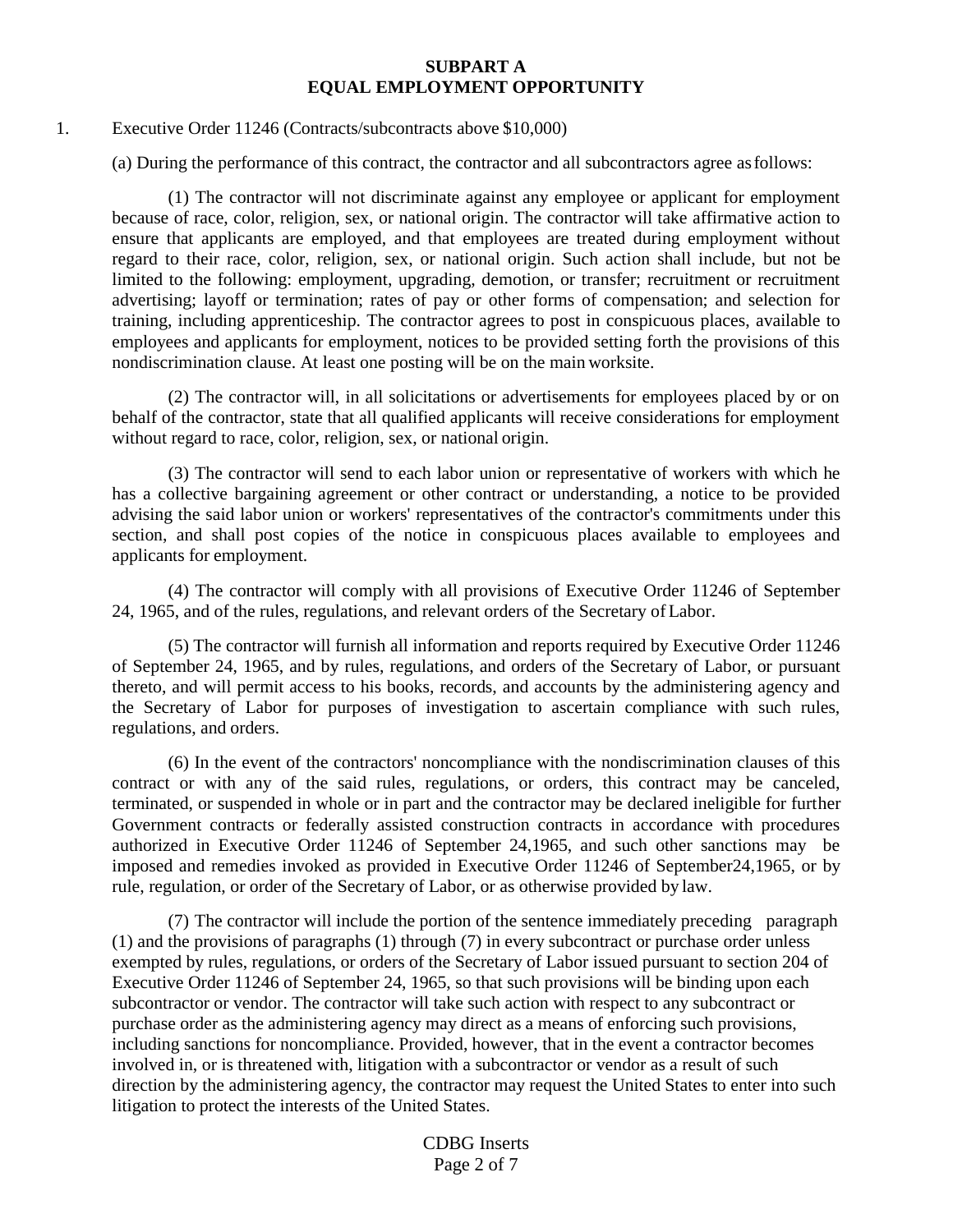#### **SUBPART B**

#### **NOTICE TO PRIME CONTRACTOR OF REQUIREMENT FOR CERTIFICATION OF NONSEGREGATED FACILITIES**

Bidders and offerors are cautioned as follows: By signing this bid or offer, the bidder or offeror will be deemed to have signed and agreed to the provisions of the "Certification of Nonsegregated Facilities" in this solicitation. The certification provides that the bidder or offeror does not maintain or provide for his employee's facilities which are segregated on a basis of race, creed, color, or national origin, whether such facilities are segregated by directive or on a de factor basis. The certification also provides that he will not maintain such segregated facilities.

#### **SUBPART C**

#### **USE OF LOCAL BUSINESSES; CONTRACTING WITH SMALL, MINORITY, AND/OR WOMEN-OWNED BUSINESSES**

Federal regulations, both CDBG and non-CDBG, make it very clear that subrecipients should make every effort to use local business firms and contract with small, minority-owned and/or womenowned businesses in the procurement process. Specifically,

- A subrecipient must take **affirmative steps to use small firms, minority-owned firms, women-owned firms, or labor surplus area firms** in its CDBG-financed activities (24 CFR 85.36(e) or 84.44(b)). The efforts which a subrecipient should make include:
	- Incorporating such businesses in **solicitation lists** whenever they are potentialsources.
	- Ensuring that **such businesses are solicited** when identified as potentialsources.
	- **Dividing procurement requirements,** when economically feasible, to permit maximum participation of such businesses.
	- Requiring prime contractors, when **subcontracts** are let, to take affirmative stepsto select such firms.
- In conformance with the requirements of *Section 3 of the Housing and Community Development Act of 1968,* to the greatest extent feasible, subrecipients must award contracts for work to be performed to eligible *business concerns located in or owned by residents of the target area* to ensure that the employment and other economic opportunities generated by Federal financial assistance for housing and community development programs shall, to the greatest extent feasible, be directed toward low- and very low-income persons, particularly those who are recipients of governmental assistance for housing (see 24 CFR 570.607(b)).

Subrecipients should note, however, that the desire to award contracts to local firms is *not* a legitimate excuse for avoiding an open and competitive procurement process.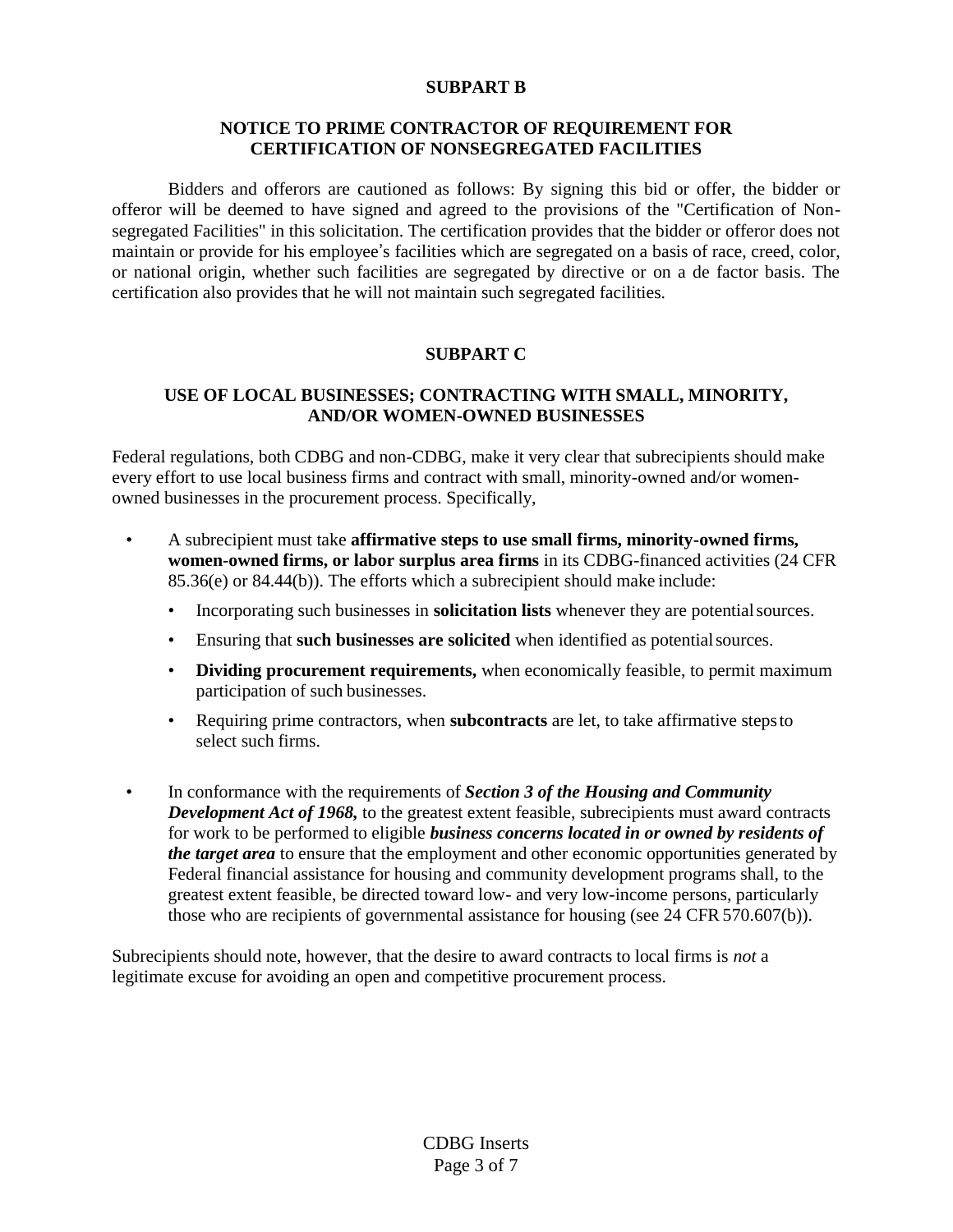#### **SUBPART D**

#### **CIVIL RIGHTS ACT OF 1964**

The Contractor and any subcontractors shall not, on the grounds of race, color, or national origin, or sex, exclude from participation in, deny the benefits of, or subject to discrimination, any person under any program or activity receiving federal financial assistance.

#### **SUBPART E Title 2.2, SECTION 2.2-4312, to CHAPTER 43 RELATING TO THE PROCUREMENT PRACTICES OF ALL PUBLIC BODIES**

For every contract over \$10,000 the contractor must maintain a drug-free workplace. During the performance of this contract, the contractor agrees to @ provide a drug-free workplace for the contractor's employees; (ii) post in conspicuous places, available to employees and applicants for employment, a statement notifying employees that the unlawful manufacture, sale, distribution, dispensation, possession, or use of a controlled substance or marijuana is prohibited in the contractor's workplace and specifying the actions that will be taken against employees for violations of such prohibition; (iii) state in all solicitations or advertisements for employees placed by or on behalf of the contractor that the contractor maintains a drug-free workplace; and (iv) include the provisions of the foregoing clauses in every subcontract or purchase order of over \$10,000, so that the provisions will be binding upon each subcontractor or vendor.

For the purposes of this section, "drug-free workplace" means a site for the performance of work done in connection with a specific contract awarded to a contractor in accordance with this chapter, the employees of whom are prohibited from engaging in the unlawful manufacture, sale, distribution, dispensation, possession or use of any controlled substance or marijuana during the performance of the contract.

#### **SUBPART F COMPLIANCE WITH DAVIS-BACON ACT PAYROLL REVIEW**

The contractor and its subcontractors shall comply with provisions of the Davis-Bacon Act and Related Acts. Federal minimum wage laws are applicable to all construction contracts in excess of \$2,000. The Davis-Bacon Act stipulates that all laborers and mechanics employed by the contractor or subcontractors on federally assisted projects shall be paid wages at rates not less than those prevailing on similar construction in the area as determined by the Secretary of Labor. The contractor and its subcontractors shall comply with provisions of the Contract Work Hours and Safety Standards Act generally applicable to any contracts is excess of \$100,000.

**Wage rates specified in the applicable wage determination for this construction trade and geographic area are included in Attachment 1. The wage determination must be posted at the site of the work in a prominent and accessible place.** The contractor or subcontractor shall insert in any subcontract the clauses included in 29 CFR5.5 (a) (1) through (12) (Contract Provisions and Related Matters) including the applicable wage rates and a clause requiring the subcontractor include these clauses in any lower tier subcontract. The prime contractor will be responsible for compliance by any subcontractor or lower tier subcontractor with all contract clauses in 29 CFR 5.5 (see Department of Labor website or a Federal regulation website).

> CDBG Inserts Page 4 of 7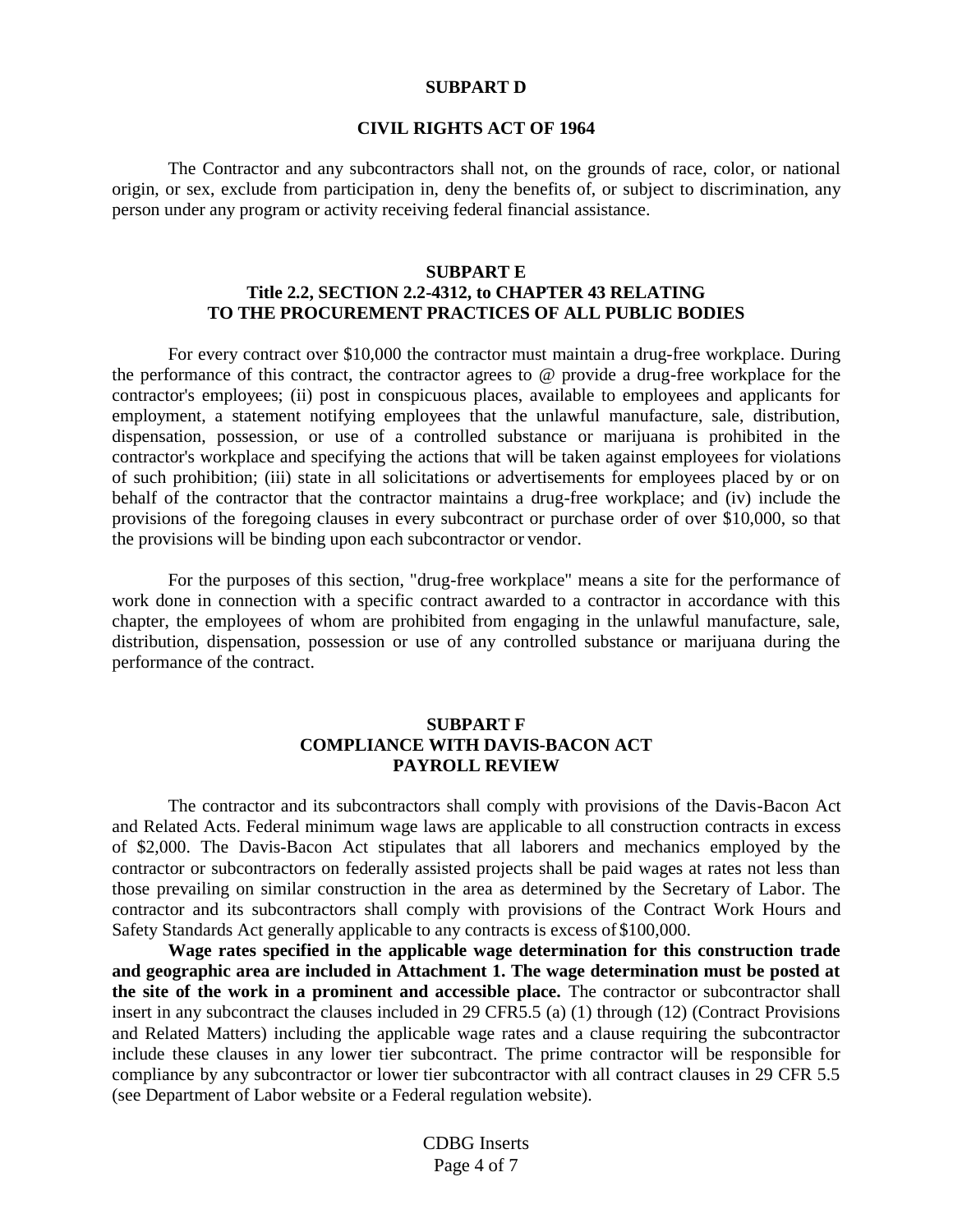By entering into this contract, the contractor certifies that neither it (nor he or she) nor any person or firm which has an interest in the contractor's firm is disbarred or suspended from bidding or working on a federally funded project. No part of this contract will be subcontracted to any person or *firm* who has been debarred or suspended from bidding or working on a federally funded project.

Any class of laborers or mechanics employed under the contract, which is not listed in the wage determination, shall be classified in conformance with the wage decision. Additional classifications shall be requested from the Department of Labor as specified in 29 CFR 5.5 or as amended (see Department of Labor Website for forms and instructions). Upon issuance of an additional classification the new wage rate including fringe benefits where appropriate shall be paid to all workers performing the work in the additional classification from the first day on which work is performed in the classification. The Department of Labor shall approve an additional classification and wage rate and fringe benefits therefore only when the following criteria have beenmet:

- (1) The work to be performed by the classification requested is not performed by a classification in the wage determination; and
- (2) The classification is utilized in the area by the construction industry: and
- (3) The proposed wage rate, including any bona fide fringe benefits, bears a reasonable relationship to the wage rates contained in the wage determination.

#### 1) Payroll(s)

All mechanics and laborers employed upon the site of the work will be paid unconditionally and not less than once a week without subsequent deduction or rebate on any account the full amounts of wages and bona fide fringe benefits or cash equivalents thereof except as provided for by Department of Labor regulations issued in accordance with provisions of the Copeland Act. The payment shall be computed at wage rates not less than those contained in the "wage determination" included in these specifications regardless of any contractual relationship alleged to exist between the contractor or its subcontractors and such laborers and mechanics.

Each contractor and subcontractor shall furnish each week, in which any contract work is performed, to the subrecipient (owner) a payroll of wages paid to each of its employees engaged on work during the preceding weekly payroll period. The payroll submitted shall set out accurately and completely all of the information required to be maintained in the Records section below. Each payroll\* submitted shall be accompanied by a Statement of Compliance\* signed by the contractor or subcontractor or his/her agent who pays and supervises the payment of persons employed under the contract and shall certify the following:

- 1) That the payroll for the payroll period contains the information noted above and that such information is true and complete,
- 2) That such laborer or mechanic employed on the contract during the payroll period has been paid the full weekly wage earned, without rebate, either directly or indirectly, and that no deductions have been made either directly or indirectly from the full wages earned, other than permissible deductions as set forth in federal regulation(s), and
- 3) That each laborer or mechanic has been paid not less than the applicable wage rate and fringe benefits or cash equivalent for the classification of work performed, as specified in the applicable wage determination incorporated into the contract.

\*DOL WHD Form 347 (Attachment 2) is included as an example payroll and certification statement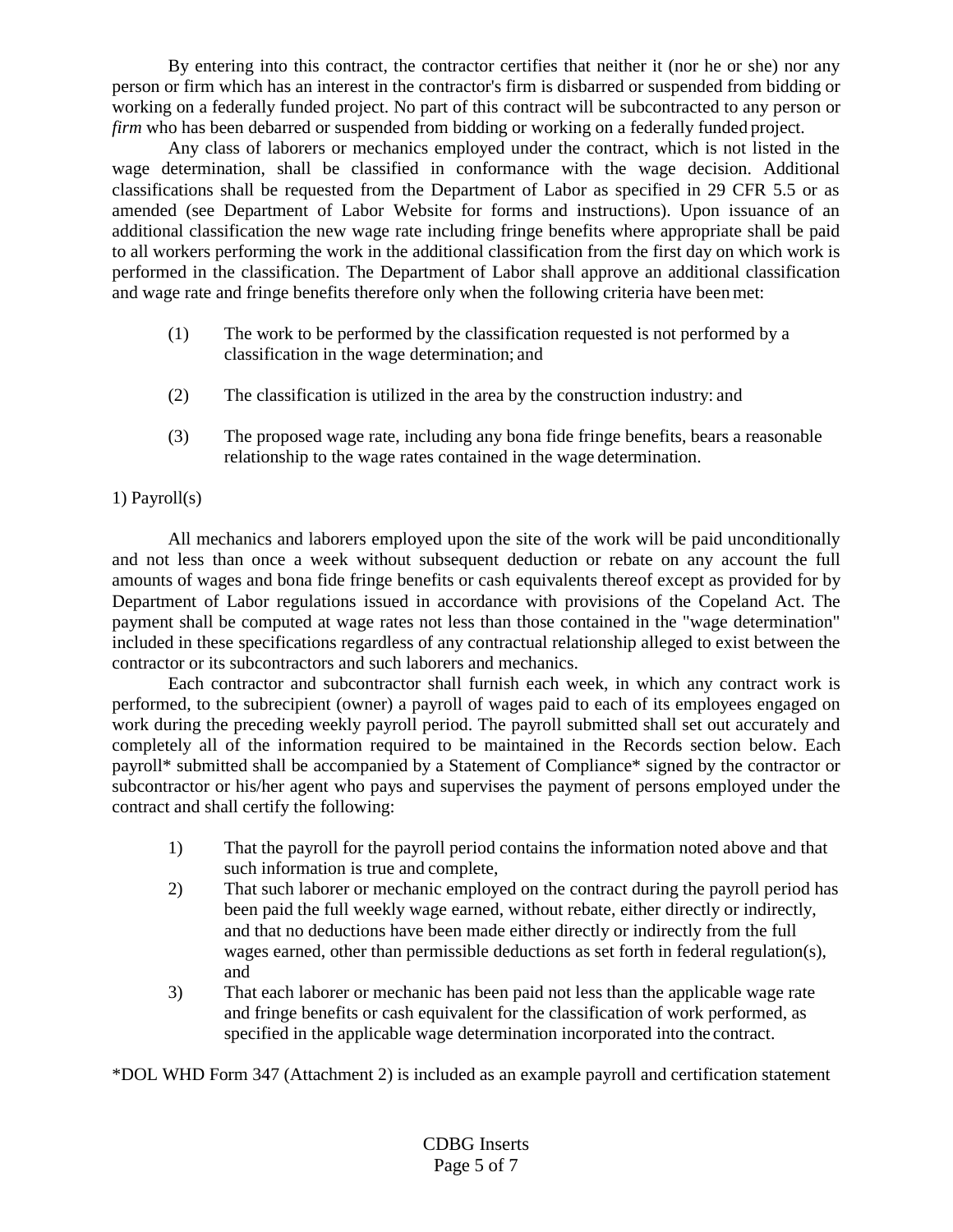Laborers and mechanics performing work in more than one classification may be compensated at the rate specified for each classification for the actual time worked therein, provided, that the employee's payroll records accurately set forth the time spent in each classification in which work is performed.

Whenever the minimum rate prescribed in the contract for a class of laborers or mechanics includes a fringe benefit which is not expressed as an hourly rate, the contractor shall either pay the benefit as stated in the wage determination classification or pay another bona fide fringe benefit or an hourly cash equivalent thereof. If the contractor does not make payment to a trustee or other third person, the contractor may consider as part of the wages of any laborer or mechanic the amount of any costs reasonably anticipated in providing bona fide fringe benefits under a plan or program, Provided, that the Secretary of Labor has found, upon the written request of the contractor, that the applicable standards of the Davis-Bacon Act have been met. The Secretary may require the contractor to set aside in a separate account asset for the meeting of obligations under the plan or program. Contributions made or cost reasonably anticipated for bona fide fringe benefits under the Davis-Bacon Act on behalf of laborers or mechanics are considered wages paid to such laborers or mechanics, subject to the provisions above as well as regular contributions made or costs incurred for more than a weekly period (but not less than quarterly) under plans, funds, or programs which cover the particular weekly period, are deemed to be constructively made or incurred during such weekly period.

#### 2) Records

Payrolls and basic records shall be maintained by the contractor and each subcontractor for a period covering three years from the date of completion of the contract for all laborers, mechanics, apprentices, trainees, watchmen, helpers, and guards working at the site of the work. Payrolls will include the name; his or her correct classification; hourly rates paid as wages paid including rates of contributions or costs anticipated for bona fide fringe benefits or cash equivalent thereof the types described in Section l(b) (2) (B) of the Davis-Bacon Act; daily and weekly number of hours worked; deductions made; and actual wages paid.

Whenever the Secretary of Labor has found under 29 CFR 5.5 (a) (1) (iv) that wages of any laborer or mechanic include the amount of costs reasonably anticipated in providing benefits under a plan or program described in Section 1 (b) (2) (B) of the Davis-Bacon Act, the contractor shall maintain records which show the commitment to provide such benefits is enforceable, that the plan or program is financially responsible, **that the plan or program has been communicated in writing to the laborers or mechanics affected,** and records show the costs anticipated or the actual cost incurred in providing such benefits. Contractors employing apprentices or trainees under approved programs shall maintain written evidence of the registration of apprenticeship programs and certification of trainee programs, the registration of the apprentices and trainees, and the ratios and wage rates prescribed in the applicable programs.

#### 3) Penalties and Withholding

Falsification of a payroll certification may subject the contractor or subcontractor to civil or criminal prosecution under section 1001 of Title 18 and section 231 of Title 31 of the United States code. If the contractor or subcontractor fails to submit the required records or to make them available, the Federal agency or delegated agent may after written notice to the contractor, sponsor, applicant, or owner, take such action as may be necessary to cause the suspension of any further payment, advance, or guaranteed of funds.

The contractor or subcontractor shall make the payroll records required available for inspection, copying, or transcription by authorized representatives of the owner, DOE, or the Department of Labor and shall permit such representatives to interview employees during working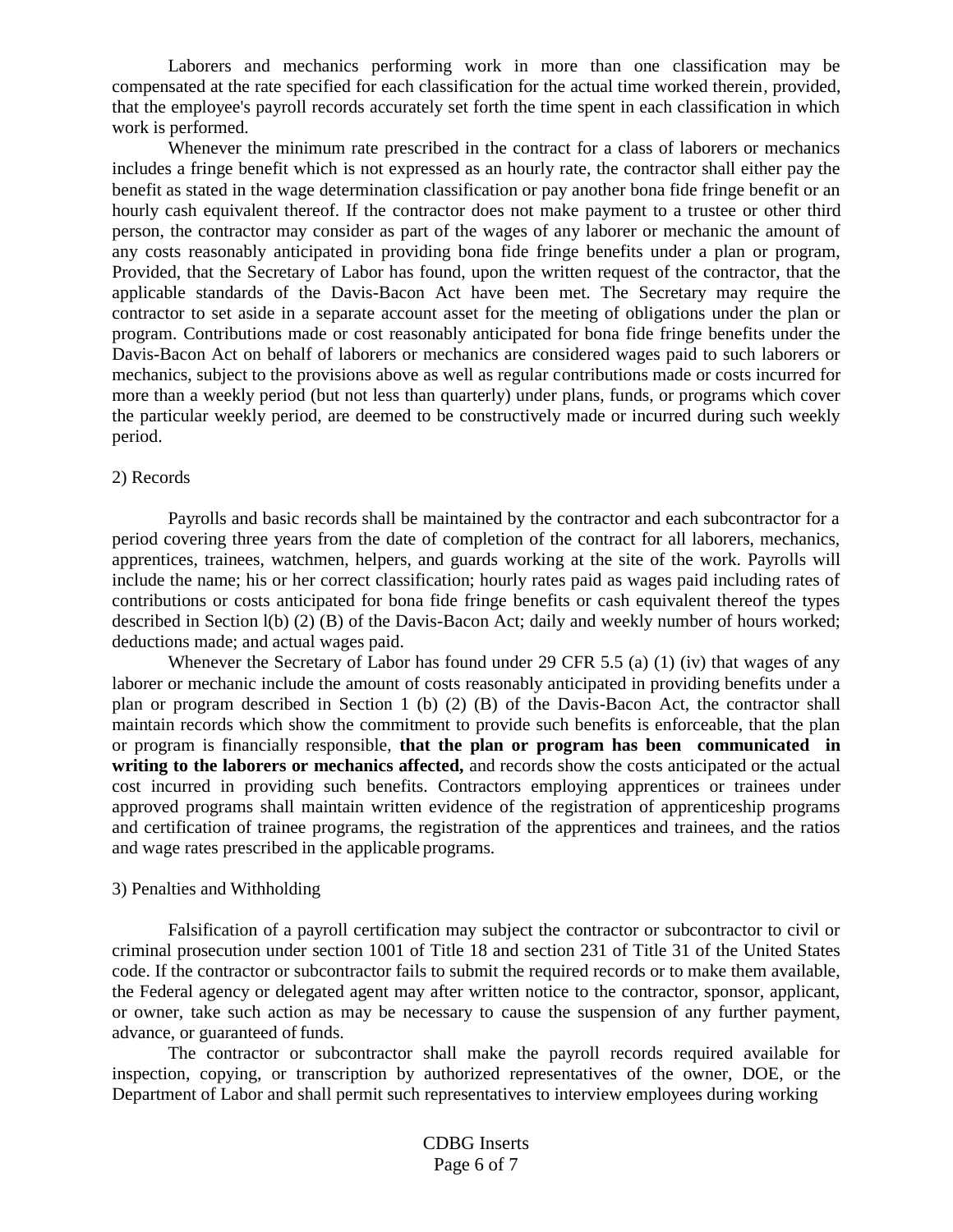hours on the job. Failure to submit the required records upon request or to make such records available may be grounds for debarment action pursuant to 29 CR 5.12.

A breach of these contract clauses or the clauses continued in 29 CFR 5.5 may be grounds for termination of the contract, and for debarment as a contractor and a subcontractor as provided in29 CFR 5.12.

The governing body, shall upon its own actions or upon written request of an authorized representative of the Department of Labor withhold from the contractor under this contract or any other federal contract with the same prime contractor, or any other contract subject to Davis-Bacon prevailing wage requirements, which is held by the same prime contractor, so much of the accrued payments or advances as may be considered necessary to pay laborers and mechanics including apprentices, trainees, and helpers employed by the contractor and subcontractor, the full amount of wages required by the contract. In the event of failure to pay any laborer or a mechanic including any apprentice, trainee, or helper, employed or working on the site of the work all or part of the wages required by the contract, the State or the Department of Labor may, after written notice to the contractor, sponsor, applicant, or owner, take such action as may be necessary to cause the suspension of any further payment, advance, or guaranteed of funds.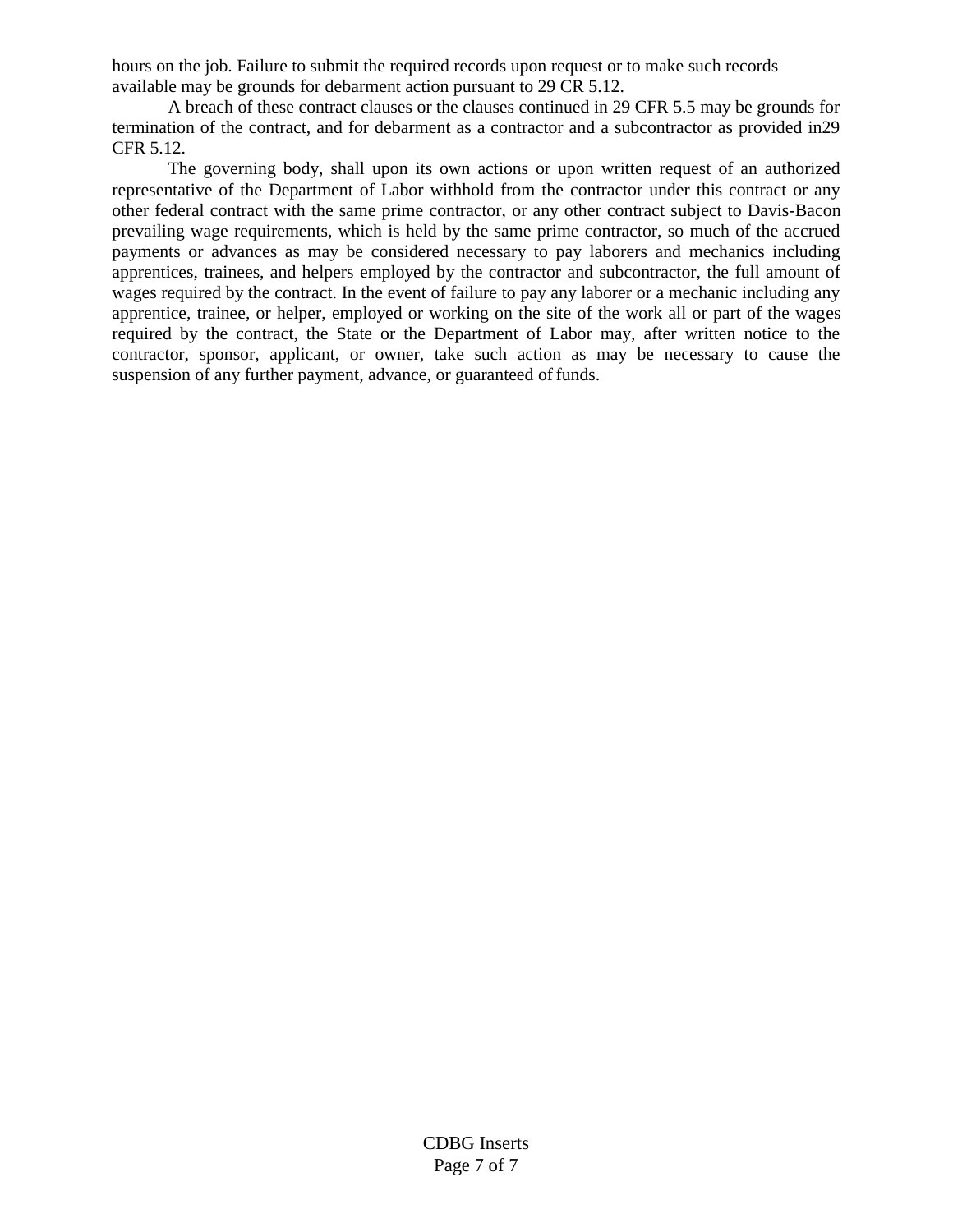

#### **U.S. Department of Labor PAYROLL** Wage and Hour Division **(For Contractor's Optional Use; See Instructions at [www.dol.gov/whd/forms/wh347instr.htm\)](http://www.dol.gov/whd/forms/wh347instr.htm))**

Persons are not required to respond to the collection of information unless it displays a currently valid OMB control number.<br>
Rev. Dec. 2008

| NAME OF CONTRACTOR<br>OR SUBCONTRACTOR $\Box$                                                             |                                     |                                      |                                                 | ADDRESS               |                  |  |                       |                | OMB No.: 1235-0008<br>Expires: 04/30/2021 |             |                                |  |                   |       |                                   |                                         |
|-----------------------------------------------------------------------------------------------------------|-------------------------------------|--------------------------------------|-------------------------------------------------|-----------------------|------------------|--|-----------------------|----------------|-------------------------------------------|-------------|--------------------------------|--|-------------------|-------|-----------------------------------|-----------------------------------------|
| PAYROLL NO.<br>FOR WEEK ENDING                                                                            |                                     |                                      | PROJECT OR CONTRACT NO.<br>PROJECT AND LOCATION |                       |                  |  |                       |                |                                           |             |                                |  |                   |       |                                   |                                         |
| (1)                                                                                                       | (2)                                 | (3)                                  |                                                 |                       | (4) DAY AND DATE |  | (5)                   | (6)            | (7)                                       |             |                                |  | (8)<br>DEDUCTIONS |       |                                   | (9)                                     |
| NAME AND INDIVIDUAL IDENTIFYING NUMBER<br>(e.g., LAST FOUR DIGITS OF SOCIAL SECURITY<br>NUMBER) OF WORKER | NO. OF<br>WITHHOLDING<br>EXEMPTIONS | <b>WORK</b><br><b>CLASSIFICATION</b> | OT. OR ST.                                      | HOURS WORKED EACH DAY |                  |  | <b>TOTAL</b><br>HOURS | RATE<br>OF PAY | <b>GROSS</b><br>AMOUNT<br>EARNED          | <b>FICA</b> | WITH-<br><b>HOLDING</b><br>TAX |  |                   | OTHER | <b>TOTAL</b><br><b>DEDUCTIONS</b> | <b>NET</b><br>WAGES<br>PAID<br>FOR WEEK |
|                                                                                                           |                                     |                                      | $\circ$                                         |                       |                  |  |                       |                |                                           |             |                                |  |                   |       |                                   |                                         |
|                                                                                                           |                                     |                                      | $\mathbb S$                                     |                       |                  |  |                       |                |                                           |             |                                |  |                   |       |                                   |                                         |
|                                                                                                           |                                     |                                      | $\circ$                                         |                       |                  |  |                       |                |                                           |             |                                |  |                   |       |                                   |                                         |
|                                                                                                           |                                     |                                      | $\mathbb S$                                     |                       |                  |  |                       |                |                                           |             |                                |  |                   |       |                                   |                                         |
|                                                                                                           |                                     |                                      | $\circ$                                         |                       |                  |  |                       |                |                                           |             |                                |  |                   |       |                                   |                                         |
|                                                                                                           |                                     |                                      | $\mathsf{s}$                                    |                       |                  |  |                       |                |                                           |             |                                |  |                   |       |                                   |                                         |
|                                                                                                           |                                     |                                      | $\circ$                                         |                       |                  |  |                       |                |                                           |             |                                |  |                   |       |                                   |                                         |
|                                                                                                           |                                     |                                      | $\mathsf{s}$                                    |                       |                  |  |                       |                |                                           |             |                                |  |                   |       |                                   |                                         |
|                                                                                                           |                                     |                                      | $\circ$                                         |                       |                  |  |                       |                |                                           |             |                                |  |                   |       |                                   |                                         |
|                                                                                                           |                                     |                                      | $\mathsf{s}$                                    |                       |                  |  |                       |                |                                           |             |                                |  |                   |       |                                   |                                         |
|                                                                                                           |                                     |                                      | $\circ$                                         |                       |                  |  |                       |                |                                           |             |                                |  |                   |       |                                   |                                         |
|                                                                                                           |                                     |                                      | $\mathsf{s}$                                    |                       |                  |  |                       |                |                                           |             |                                |  |                   |       |                                   |                                         |
|                                                                                                           |                                     |                                      | $\circ$                                         |                       |                  |  |                       |                |                                           |             |                                |  |                   |       |                                   |                                         |
|                                                                                                           |                                     |                                      | $\mathsf{s}$                                    |                       |                  |  |                       |                |                                           |             |                                |  |                   |       |                                   |                                         |
|                                                                                                           |                                     |                                      | $\circ$                                         |                       |                  |  |                       |                |                                           |             |                                |  |                   |       |                                   |                                         |
|                                                                                                           |                                     |                                      | $\mathsf{s}$                                    |                       |                  |  |                       |                |                                           |             |                                |  |                   |       |                                   |                                         |

While completion of Form WH-347 is optional, it is mandatory for covered contractors and subcontractors performing work on Federally financed or assisted construction contracts to respond to the information collection cont (40 U.S.C. § 3145) contractors and subcontractors performing work on Federally financed or assisted construction contracts to "furnish weekly a statement with respect to the wages paid each employee during the preceding we 29 C.F.R. § 5.5(a)(3)(ii) require contractors to submit weekly a copy of all payrolls to the Federal agency contracting for or financing the construction project, accompanied by a signed "Statement of Compliance" indicatin or mechanic has been paid not less than the proper Davis-Bacon prevailing wage rate for the work performed. DOL and federal contracting agencies receiving this information review the information to determine that employees

#### **Public Burden Statement**

We estimate that is will take an average of 55 minutes to complete this collection, including time for reviewing instructions, searching existing data sources, gathering and maintaining the data needed, and completing and any comments regarding these estimates or any other aspect of this collection, including suggestions for reducing this burden, send them to the Administrator, Wage and Hour Division, U.S. Department of Labor, Room S3502, 2 Washington, D.C. 20210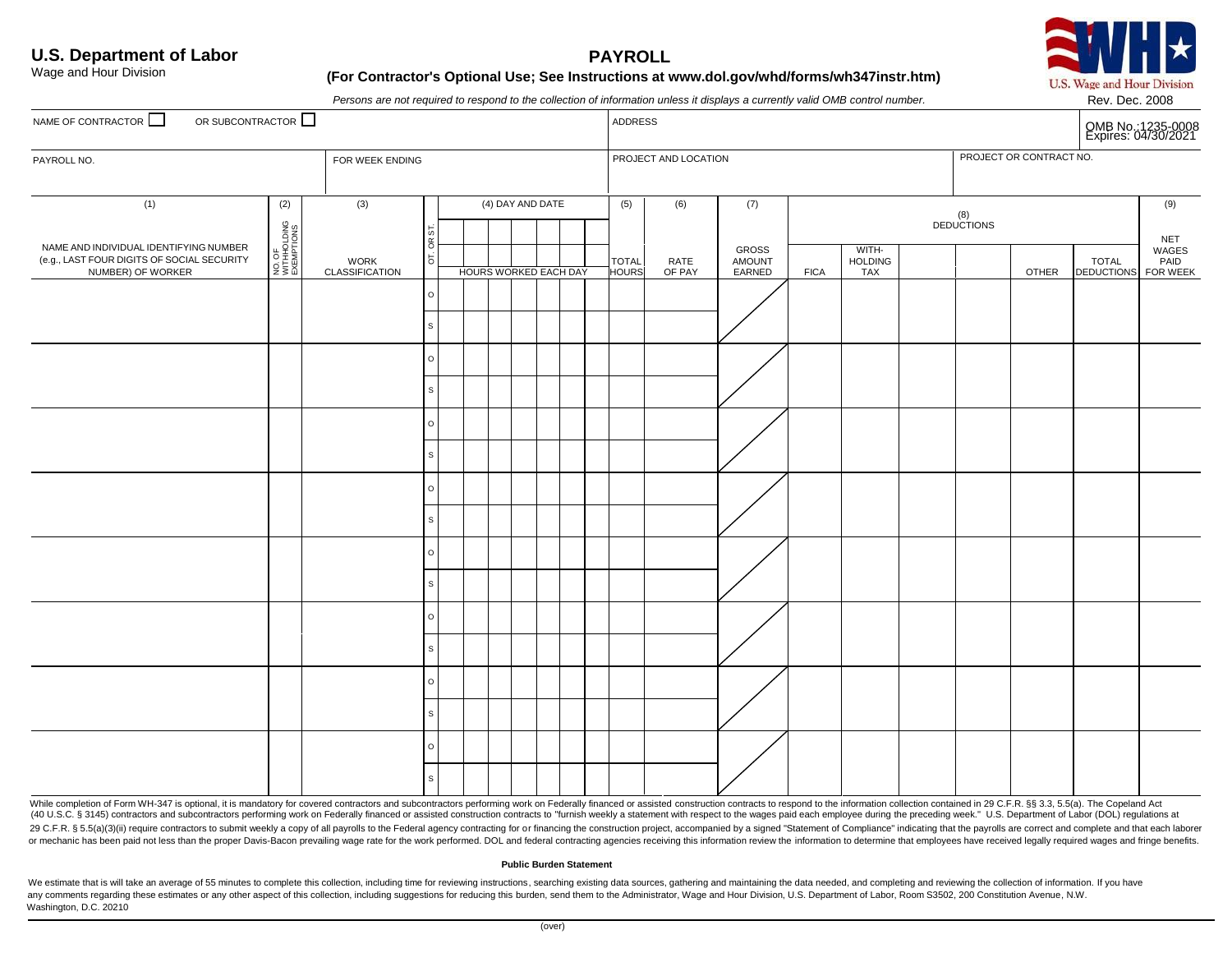#### Date I, (Name of Signatory Party) (Title) do hereby state: (1) That I pay or supervise the payment of the persons employed by on the (Contractor or Subcontractor) : that during the payroll period commencing on the (Building or Work) day of , , , and ending the day of all persons employed on said project have been paid the full weekly wages earned, that no rebates have been or will be made either directly or indirectly to or on behalf of said from the full (Contractor or Subcontractor) weekly wages earned by any person and that no deductions have been made either directly or indirectly from the full wages earned by any person, other than permissible deductions as defined in Regulations, Part

3 (29 C.F.R. Subtitle A), issued by the Secretary of Labor under the Copeland Act, as amended (48 Stat. 948,

63 Stat. 108, 72 Stat. 967; 76 Stat. 357; 40 U.S.C. § 3145), and described below:

(b) WHERE FRINGE BENEFITS ARE PAID IN CASH

 $\Box$ − Each laborer or mechanic listed in the above referenced payroll has been paid, as indicated on the payroll, an amount not less than the sum of the applicable basic hourly wage rate plus the amount of the required fringe benefits as listed in the contract, except as noted in section 4(c) below.

#### (c) EXCEPTIONS

| EXCEPTION (CRAFT) | <b>EXPLANATION</b> |
|-------------------|--------------------|
|                   |                    |
|                   |                    |
|                   |                    |
|                   |                    |
|                   |                    |

(2) That any payrolls otherwise under this contract required to be submitted for the above period are correct and complete; that the wage rates for laborers or mechanics contained therein are not less than the applicable wage rates contained in any wage determination incorporated into the contract; that the classifications set forth therein for each laborer or mechanic conform with the work he performed.

(3) That any apprentices employed in the above period are duly registered in a bona fide apprenticeship program registered with a State apprenticeship agency recognized by the Bureau of Apprenticeship and Training, United States Department of Labor, or if no such recognized agency exists in a State, are registered with the Bureau of Apprenticeship and Training, United States Department of Labor.

(4) That:

(a) WHERE FRINGE BENEFITS ARE PAID TO APPROVED PLANS, FUNDS, OR PROGRAMS

 $\Box$ − in addition to the basic hourly wage rates paid to each laborer or mechanic listed in the above referenced payroll, payments of fringe benefits as listed in the contract have been or will be made to appropriate programs for the benefit of such employees, except as noted in section 4(c) below.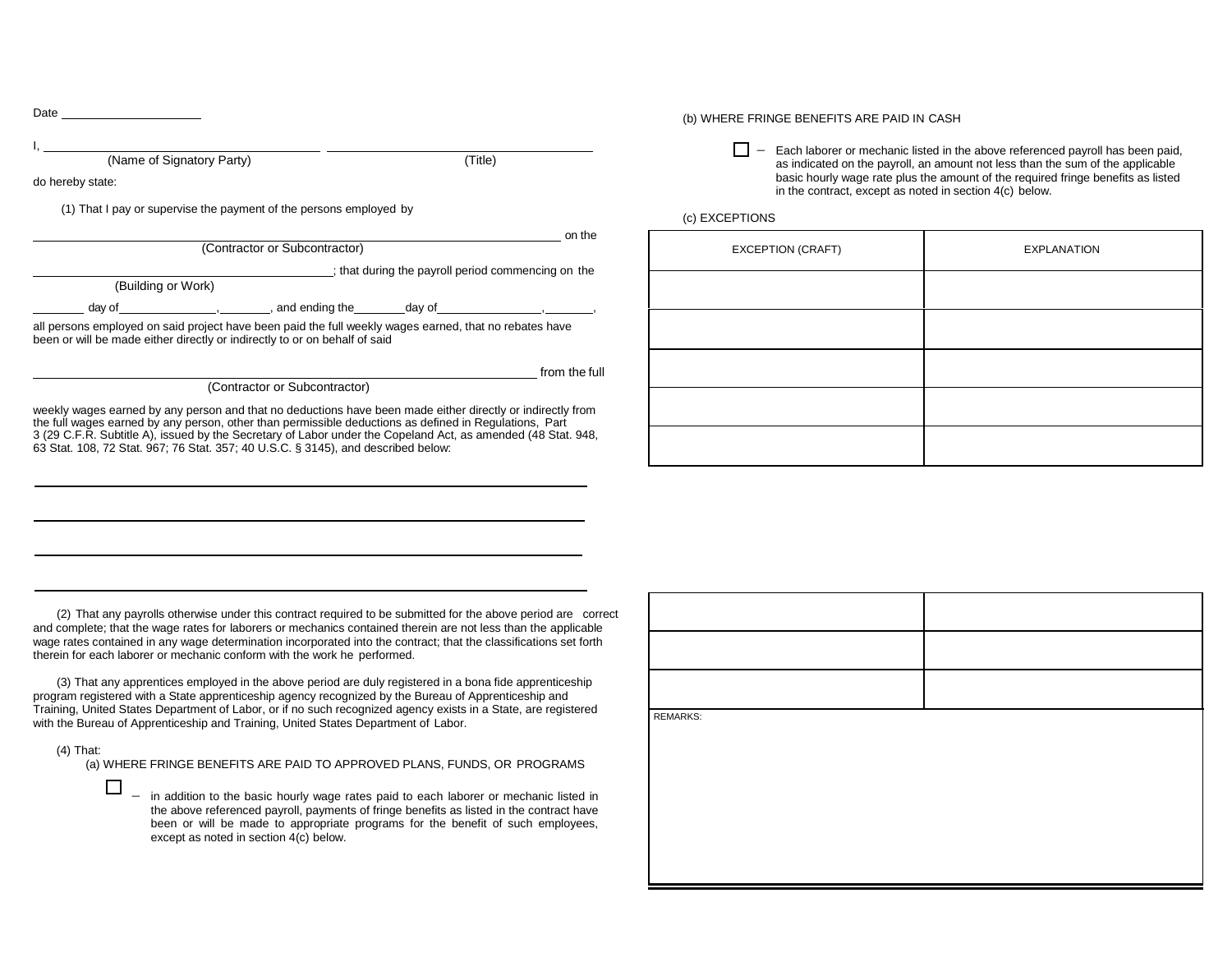| NAME AND TITLE                                                                                        | SIGNATURE |
|-------------------------------------------------------------------------------------------------------|-----------|
|                                                                                                       |           |
|                                                                                                       |           |
| THE WILLFUL FALSIFICATION OF ANY OF THE ABOVE STATEMENTS MAY SUBJECT THE CONTRACTOR OR                |           |
| SUBCONTRACTOR TO CIVIL OR CRIMINAL PROSECUTION. SEE SECTION 1001 OF TITLE 18 AND SECTION 231 OF TITLE |           |
| 31 OF THE UNITED STATES CODE.                                                                         |           |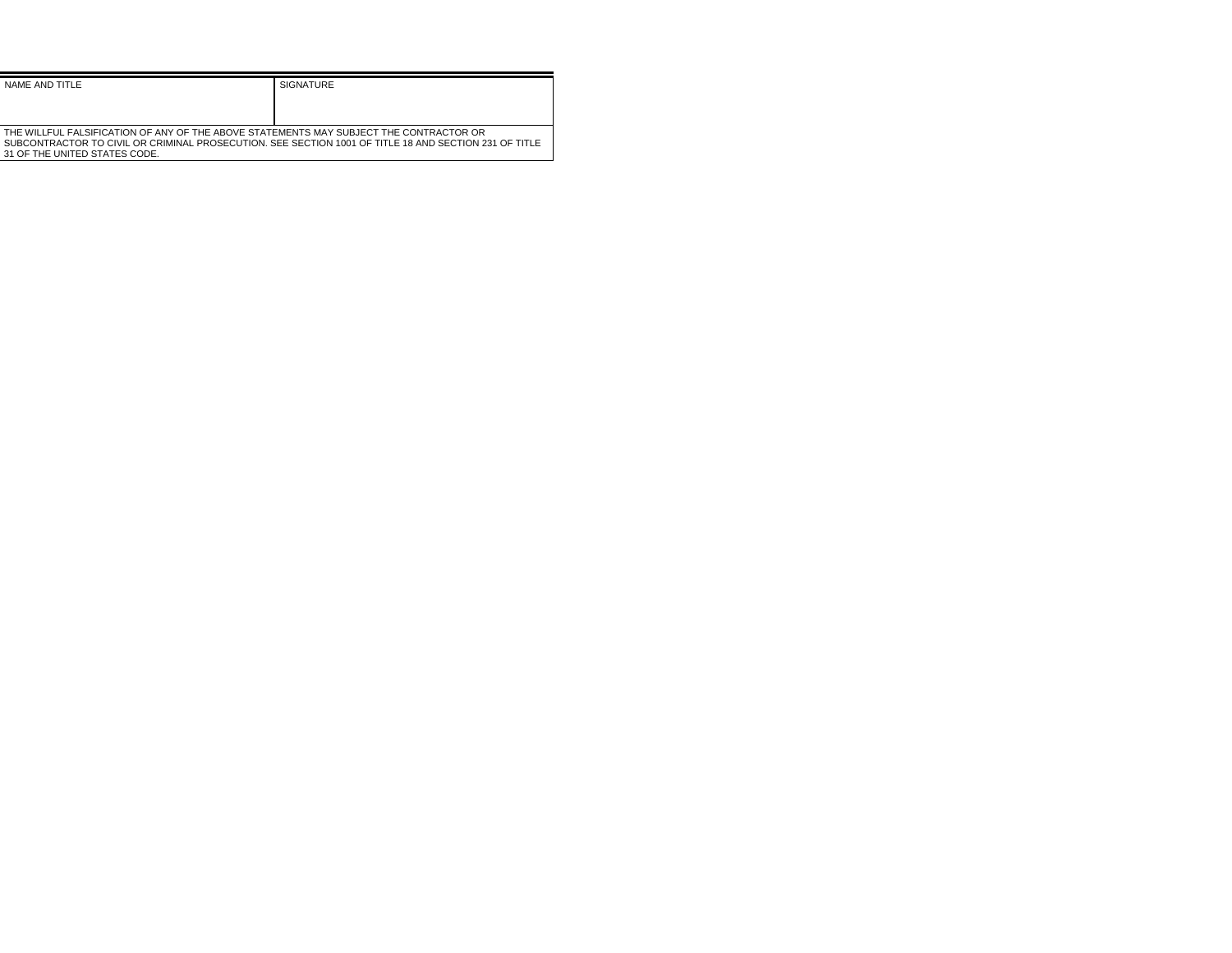## **Wage and Hour Division (WHD)**

### **Instructions for Completing Payroll Form, WH-347**

o [WH-347 \(](https://www.dol.gov/whd/forms/wh347.pdf)PDF) OMB Control No. 1235-0008, Expires 04/30/2021.

**General:** Form WH-347has been made available for the convenience of contractors and subcontractors required by their Federal or Federally-aided construction-type contracts and subcontracts to submit weekly payrolls. Properly filled out, this form will satisfy the requirements of Regulations, Parts 3 and 5 (29 C.F.R., Subtitle A), as to payrolls submitted in connection with contracts subject to the Davis-Bacon and related Acts.

While completion of Form WH-347 is optional, it is mandatory for covered contractors and subcontractors performing work on Federally financed or assisted construction contracts to respond to the information collection contained in 29 C.F.R. §§ 3.3, 5.5(a). The Copeland Act (40 U.S.C. § 3145) requires contractors and subcontractors performing work on Federally financed or assisted construction contracts to "furnish weekly a statement with respect to the wages paid each employee during the preceding week." U.S. Department of Labor (DOL) Regulations at 29 C.F.R.  $\S$  5.5(a)(3)(ii) require contractors to submit weekly a copy of all payrolls to the Federal agency contracting for or financing the construction project, accompanied by a signed "Statement of Compliance" indicating that the payrolls are correct and complete and that each laborer or mechanic has been paid not less than the proper Davis-Bacon prevailing wage rate for the work performed. DOL and federal contracting agencies receiving this information review the information to determine that employees have received legally required wages and fringe benefits.

Under the Davis-Bacon and related Acts, the contractor is required to pay not less than prevailing wage, including fringe benefits, as predetermined by the Department of Labor. The contractor's obligation to pay fringe benefits may be met either by payment of the fringe benefits to bona fide benefit plans, funds or programs or by making payments to the covered workers (laborers and mechanics) as cash in lieu of fringe benefits.

This payroll provides for the contractor to show on the face of the payroll all monies to each worker, whether as basic rates or as cash in lieu of fringe benefits, and provides for the contractor's representation in the statement of compliance on the payroll (as shown on page 2) that he/she is paying for fringe benefits required by the contract and not paid as cash in lieu of fringe benefits. Detailed instructions concerning the preparation of the payroll follow:

**Contractor or Subcontractor:** Fill in your firm's name and check appropriate box.

**Address:** Fill in your firm's address.

**Payroll No.:** Beginning with the number "1", list the payroll number for the submission.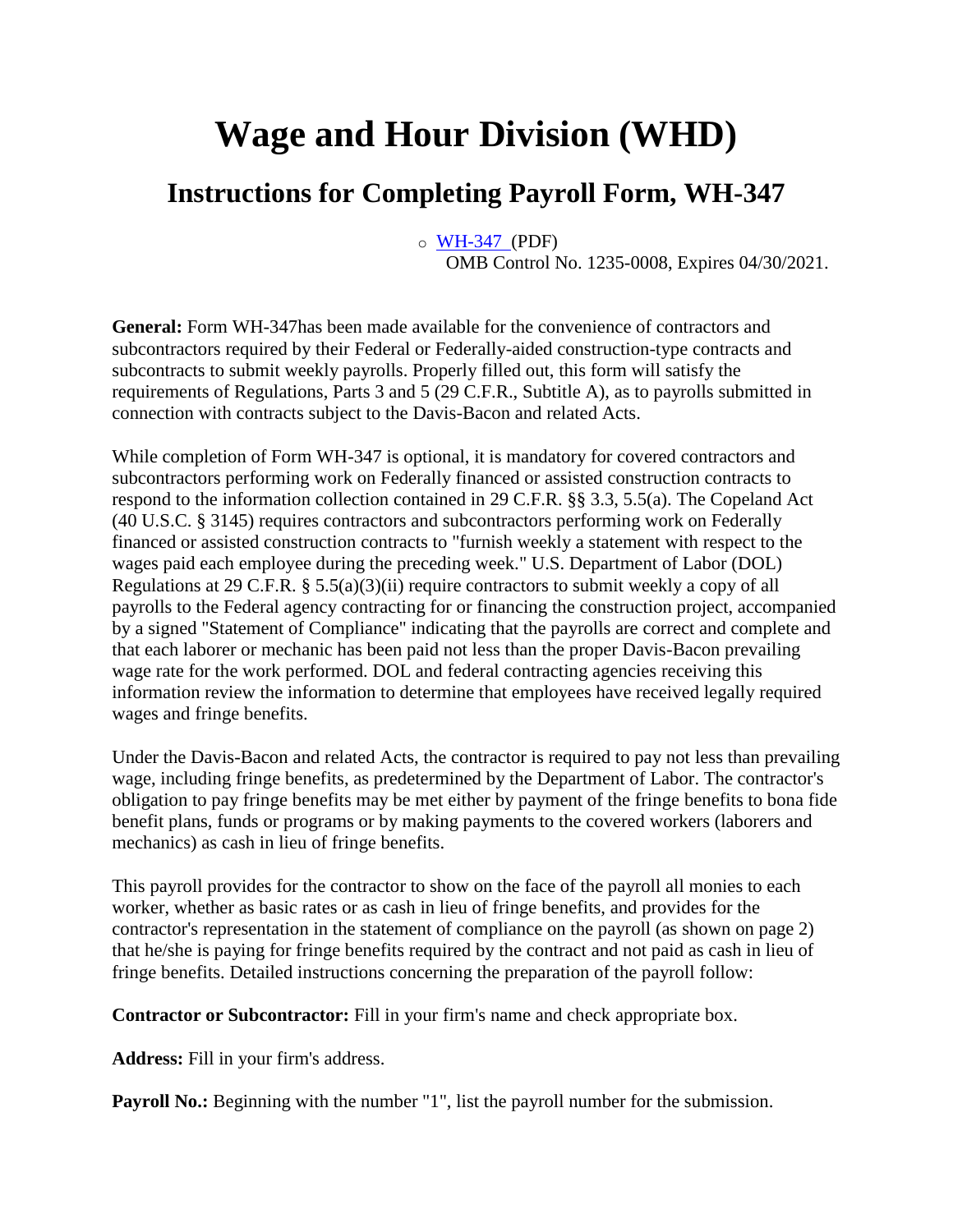**For Week Ending:** List the workweek ending date.

**Project and Location:** Self-explanatory.

**Project or Contract No.:** Self-explanatory.

**Column 1 - Name and Individual Identifying Number of Worker:** Enter each worker's full name and an individual identifying number (e.g., last four digits of worker's social security number) on each weekly payroll submitted.

**Column 2 - No. of Withholding Exemptions:** This column is merely inserted for the employer's convenience and is not a requirement of Regulations, Part 3 and 5.

**Column 3 - Work Classifications:** List classification descriptive of work actually performed by each laborer or mechanic. Consult classification and minimum wage schedule set forth in contract specifications. If additional classifications are deemed necessary, see Contracting Officer or Agency representative. An individual may be shown as having worked in more than one classification provided an accurate breakdown or hours worked in each classification is maintained and shown on the submitted payroll by use of separate entries.

**Column 4 - Hours worked:** List the day and date and straight time and overtime hours worked in the applicable boxes. On all contracts subject to the Contract Work Hours Standard Act, enter hours worked in excess of 40 hours a week as "overtime".

**Column 5 - Total:** Self-explanatory

**Column 6 - Rate of Pay (Including Fringe Benefits):** In the "straight time" box for each worker, list the actual hourly rate paid for straight time worked, plus cash paid in lieu of fringe benefits paid. When recording the straight time hourly rate, any cash paid in lieu of fringe benefits may be shown separately from the basic rate. For example, "\$12.25/.40" would reflect a \$12.25 base hourly rate plus \$0.40 for fringe benefits. This is of assistance in correctly computing overtime. See "Fringe Benefits" below. When overtime is worked, show the overtime hourly rate paid plus any cash in lieu of fringe benefits paid in the "overtime" box for each worker; otherwise, you may skip this box. See "Fringe Benefits" below. Payment of not less than time and one-half the basic or regular rate paid is required for overtime under the Contract Work Hours Standard Act of 1962 if the prime contract exceeds \$100,000. In addition to paying no less than the predetermined rate for the classification which an individual works, the contractor must pay amounts predetermined as fringe benefits in the wage decision made part of the contract to approved fringe benefit plans, funds or programs or shall pay as cash in lieu of fringe benefits. See "FRINGE BENEFITS" below.

**Column 7 - Gross Amount Earned:** Enter gross amount earned on this project. If part of a worker's weekly wage was earned on projects other than the project described on this payroll, enter in column 7 first the amount earned on the Federal or Federally assisted project and then the gross amount earned during the week on all projects, thus "\$163.00/\$420.00" would reflect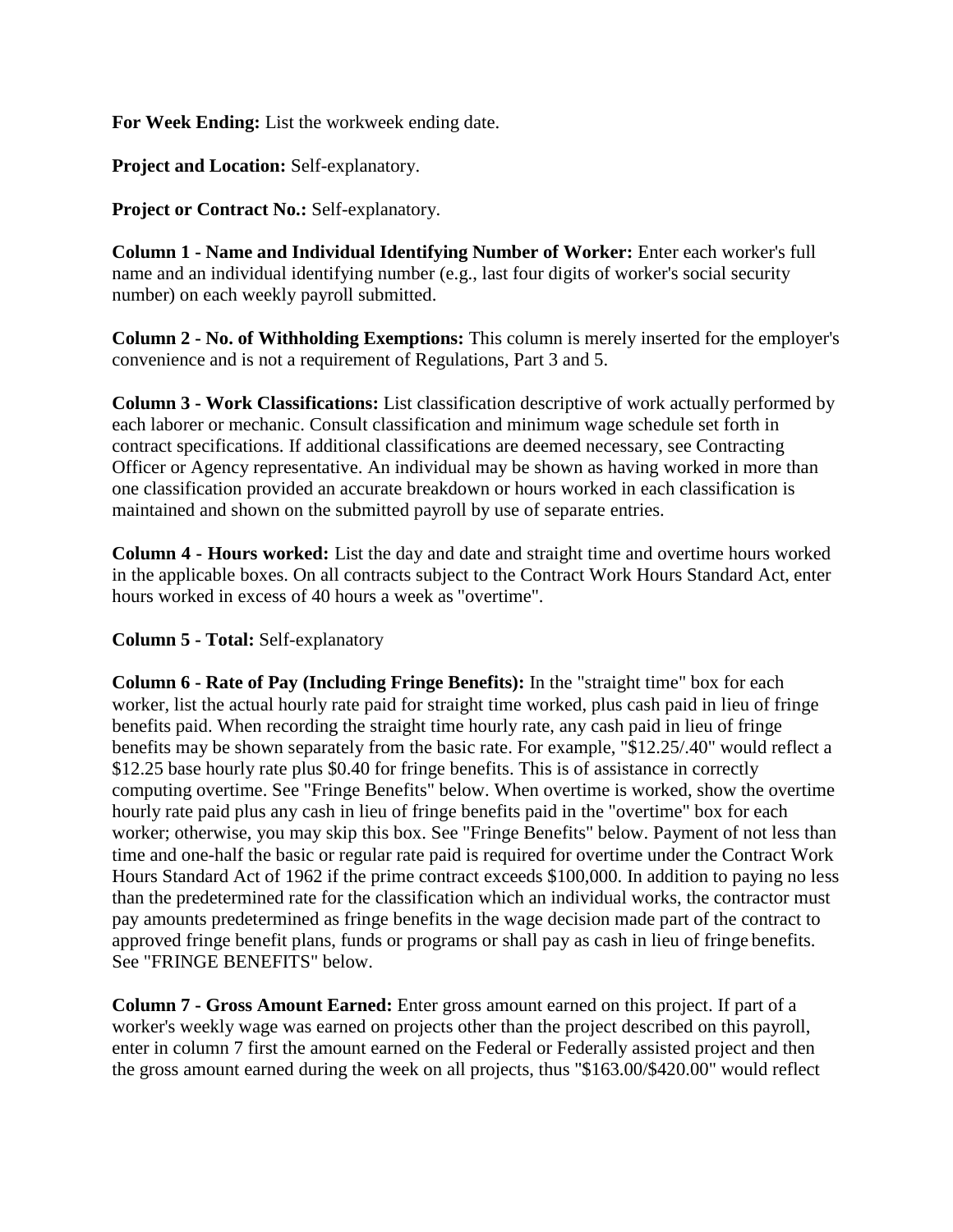the earnings of a worker who earned \$163.00 on a Federally assisted construction project during a week in which \$420.00 was earned on all work.

**Column 8 - Deductions:** Five columns are provided for showing deductions made. If more than five deduction are involved, use the first four columns and show the balance deductions under "Other" column; show actual total under "Total Deductions" column; and in the attachment to the payroll describe the deduction(s) contained in the "Other" column. All deductions must be in accordance with the provisions of the Copeland Act Regulations, 29 C.F.R., Part 3. If an individual worked on other jobs in addition to this project, show actual deductions from his/her weekly gross wage, and indicate that deductions are based on his gross wages.

#### **Column 9 - Net Wages Paid for Week:** Self-explanatory.

**Totals** - Space has been left at the bottom of the columns so that totals may be shown if the contractor so desires.

**Statement Required by Regulations, Parts 3 and 5:** While the "statement of compliance" need not be notarized, the statement (on page 2 of the payroll form) is subject to the penalties provided by 18 U.S.C. § 1001, namely, a fine, possible imprisonment of not more than 5 years, or both. Accordingly, the party signing this statement should have knowledge of the facts represented as true.

**Items 1and 2:** Space has been provided between items (1) and (2) of the statement for describing any deductions made. If all deductions made are adequately described in the "Deductions" column above, state "*See* Deductions column in this payroll." *See* "FRINGE BENEFITS" below for instructions concerning filling out paragraph 4 of the statement.

**Item 4 FRINGE BENEFITS - Contractors who pay all required fringe benefits:** If paying all fringe benefits to approved plans, funds, or programs in amounts not less than were determined in the applicable wage decision of the Secretary of Labor, show the basic cash hourly rate and overtime rate paid to each worker on the face of the payroll and check paragraph 4(a) of the statement on page 2 of the WH-347 payroll form to indicate the payment. Note any exceptions in section 4(c).

**Contractors who pay no fringe benefits:** If not paying all fringe benefits to approved plans, funds, or programs in amounts of at least those that were determined in the applicable wage decision of the Secretary of Labor, pay any remaining fringe benefit amount to each laborer and mechanic and insert in the "straight time" of the "Rate of Pay" column of the payroll an amount not less than the predetermined rate for each classification plus the amount of fringe benefits determined for each classification in the application wage decision. Inasmuch as it is not necessary to pay time and a half on cash paid in lieu of fringe benefits, the overtime rate shall be not less than the sum of the basic predetermined rate, plus the half time premium on basic or regular rate, plus the required cash in lieu of fringe benefits at the straight time rate. In addition, check paragraph 4(b) of the statement on page 2 the payroll form to indicate the payment of fringe benefits in cash directly to the workers. Note any exceptions in section 4(c).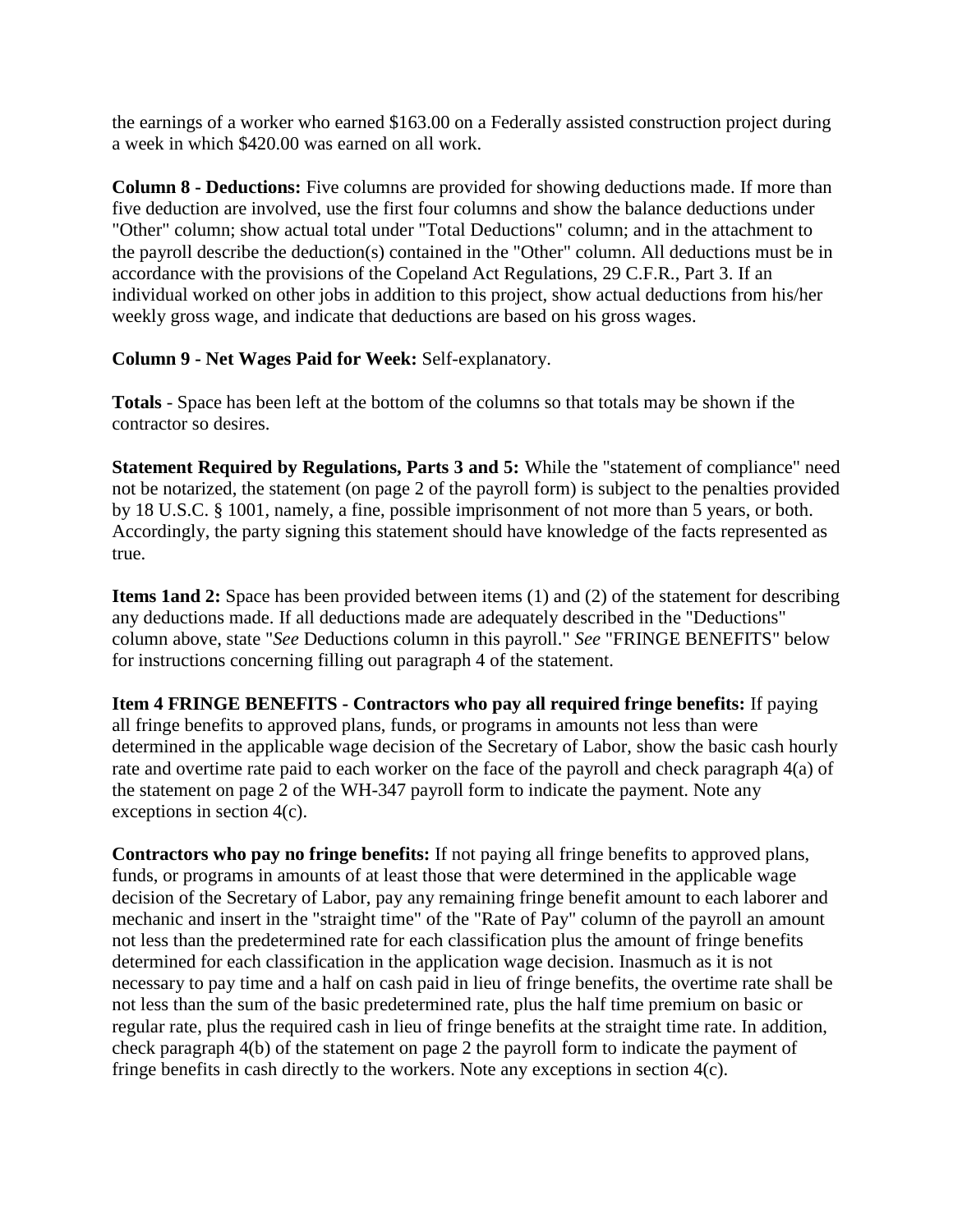#### **Use of Section 4(c), Exceptions**

Any contractor who is making payment to approved plans, funds, or programs in amounts less than the wage determination requires is obliged to pay the deficiency directly to the covered worker as cash in lieu of fringe benefits. Enter any exceptions to section 4(a) or 4(b) in section 4(c). Enter in the Exception column the craft, and enter in the Explanation column the hourly amount paid each worker as cash in lieu of fringe benefits and the hourly amount paid to plans, funds, or programs as fringe benefits. The contractor must pay an amount not less than the predetermined rate plus cash in lieu of fringe benefits as shown in section 4(c) to each such individual for all hours worked (unless otherwise provided by applicable wage determination) on the Federal or Federally assisted project. Enter the rate paid and amount of cash paid in lieu of fringe benefits per hour in column 6 on the payroll. See paragraph on "Contractors who pay no fringe benefits" for computation of overtime rate.

**Public Burden Statement:** We estimate that it will take an average of 55 minutes to complete this collection of information, including time for reviewing instructions, searching existing data sources, gathering and maintaining the data needed, and completing and reviewing the collection of information. If you have any comments regarding these estimates or any other aspect of this collection of information, including suggestions for reducing this burden, send them to the Administrator, Wage and Hour Division, ESA, U.S. Department of Labor, Room S3502, 200 Constitution Avenue, N.W.,Washington, D.C. 20210.

**Note:** In order to view, fill out, and print PDF forms, you need Adobe® Acrobat® Reader® version 5 or later, which you may download for free at [www.adobe.com/products/acrobat/readstep2.html.](http://www.adobe.com/products/acrobat/readstep2.html)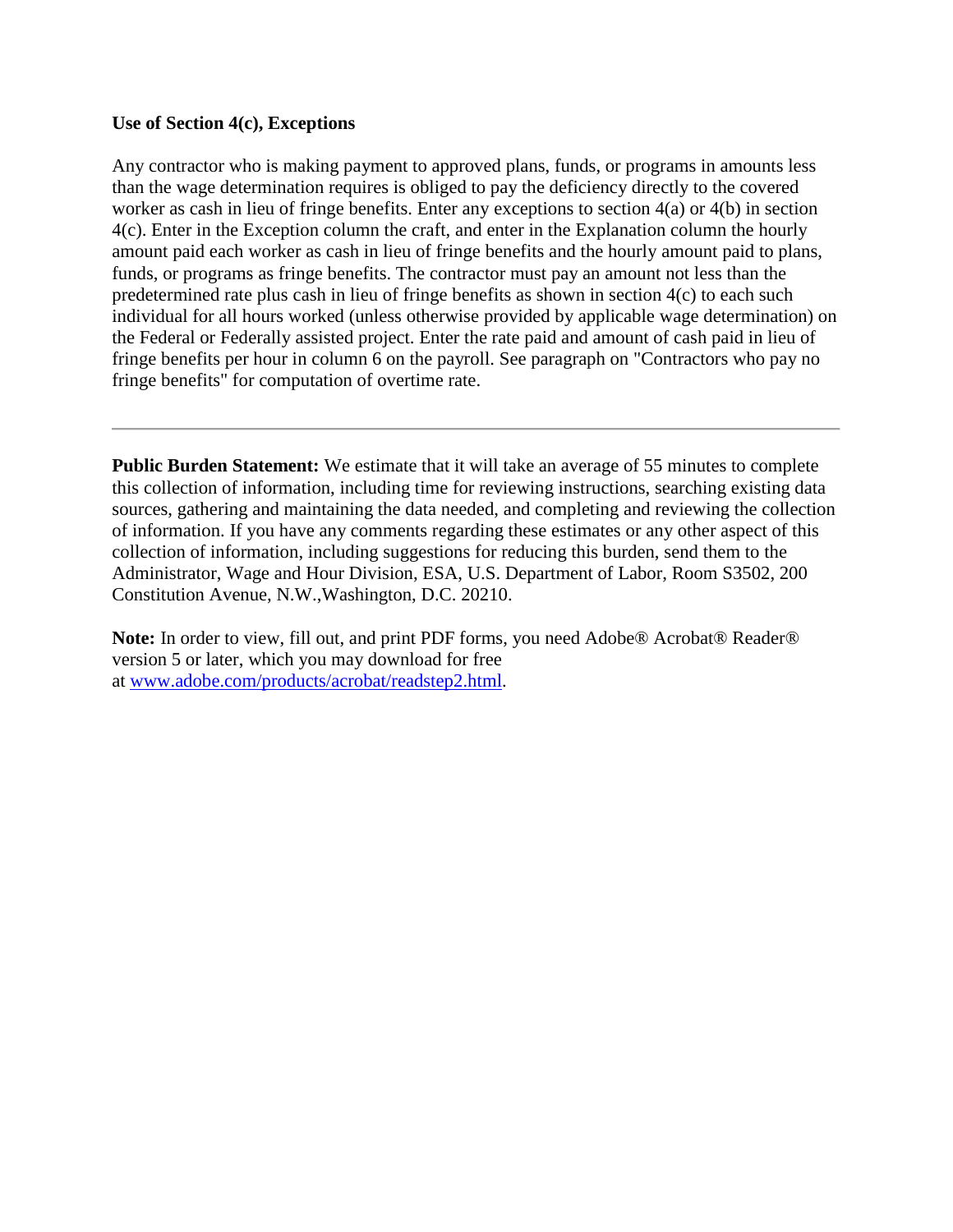#### **Applicability**

The Project or Program to which the construction work covered by this contract pertains is being assisted by the United States of America and the following Federal Labor Standards Provisions are included in this Contract pursuant to the provisions applicable to such Federal assistance.

**A. 1. (i) Minimum Wages.** All laborers and mechanics employed or working upon the site of the work, will be paid unconditionally and not less often than once a week, and without subsequent deduction or rebate on any account (except such payroll deductions as are permitted by regulations issued by the Secretary of Labor under the Copeland Act (29 CFR Part 3), the full amount of wages and bona f ide f ringe benefits (or cash equivalents thereof) due at t ime of payment computed at rates not less than those contained in the wage determination of the Secretary of Labor which is attached hereto and made a part hereof, regardless of any contractual relationship which may be alleged to exist between the contractor and such laborers and mechanics. Contributions made or costs reasonably anticipated for bona f ide f ringe benefits under Section l (b)( 2) of the Davis-Bacon Act on behalf of laborers or mechanics are considered wages paid to such laborers or mechanics, subject to the provisions of 29 CFR 5. 5(a)(1 )(iv); also, regular contributions made or costs incurred for more than a weekly period (but not less often than quarterly) under plans, funds, or programs, which cover the particular weekly period, are deemed to be constructively made or incurred during such weekly period.

Such laborers and mechanics shall be paid the appropriate wage rate and f ringe benefits on the wage determination for the classification of work actually performed, without regard to skill, except as provided in 29 CFR 5. 5( a)( 4). Laborers or mechanics performing work in more than one classification may be compensated at the rate specified for each classification for the t ime actually worked therein: Provided, That the employer' s payroll records accurately set forth the t ime spent in each classification in which work is performed. The wage determination (including any additional classification and wage rates conformed under 29 CFR 5. 5 (a)(1 )(ii ) and the Davis-Bacon poster (WH-1321 ) shall be posted at all t imes by the contractor and i ts subcontractors at the site of the work in a prominent and accessible, place where i t can be easily seen by the workers.

**(ii) (a)** Any class of laborers or mechanics which is not l isted in the wage determination and which is to be employed under the contract shall be classified in conformance with the wage determination. HUD shall approve an additional classification and wage rate and f ringe benefits therefor only when the following criteria have been met:

**(1)** The work to be performed by the classification requested is not performed by a classification in the wage determination; and

**(2)** The classification is utilized in the area by the construction industry; and

**(3)** The proposed wage rate, including any bona f ide f ringe benefits, bears a reasonable relationship to the wage rates contained in the wage determination.

**(b)** I f the contractor and the laborers and mechanics to be employed in the classification (if known), or their representatives, and HUD or i ts designee agree on the classification and wage rate (including the amount designated for f ringe benefits where appropriate), a report of the action taken shall be sent by HUD or i ts designee to the Administrator of the W age and Hour Division, Employment Standards Administration, U. S. Department of Labor, W ashington, D. C. 20210. The Administrator, or an authorized representative, will approve, modify, or disapprove every additional classification action within 30 days of receipt and so advise HUD or i ts designee or will notify HUD or i ts designee within the 30 -day period that additional t ime is necessary. (Approved by the Office of Management and Budget under OMB control number 1215- 0140.)

**(c)** In the event the contractor, the laborers or mechanics to be employed in the classification or their representatives, and HUD or i ts designee do not agree on the proposed classification and wage rate (including the amount designated for f ringe benefits, where appropriate), HUD or i ts designee shall refer the questions, including the views of all interested parties and the recommendation of HUD or i ts designee, to the Administrator for determination. The Administrator, or an authorized representative, will issue a determination within 30 days of receipt and so advise HUD or i ts designee or will notify HUD or i ts designee within the 30-day period that additional t ime is necessary. (Approved by the Office of Management and Budget under OMB Control Number 1215 -0140.)

**(d)** The wage rate (including f ringe benefits where appropriate) determined pursuant to subparagraphs (1)(ii)(b) or (c) of this paragraph, shall be paid to all workers performing work in the classification under this contract f rom the f i rst day on which work is performed in the classification.

**(iii)** W henever the minimum wage rate prescribed in the contract for a class of laborers or mechanics includes a f ringe benefit which is not expressed as an hourly rate, the contractor shall either pay the benefit as stated in the wage determination or shall pay another bona f ide f ringe benefit or an hourly cash equivalent thereof.

**(iv)** I f the contractor does not make payments to a t rustee or other third person, the contractor may consider as part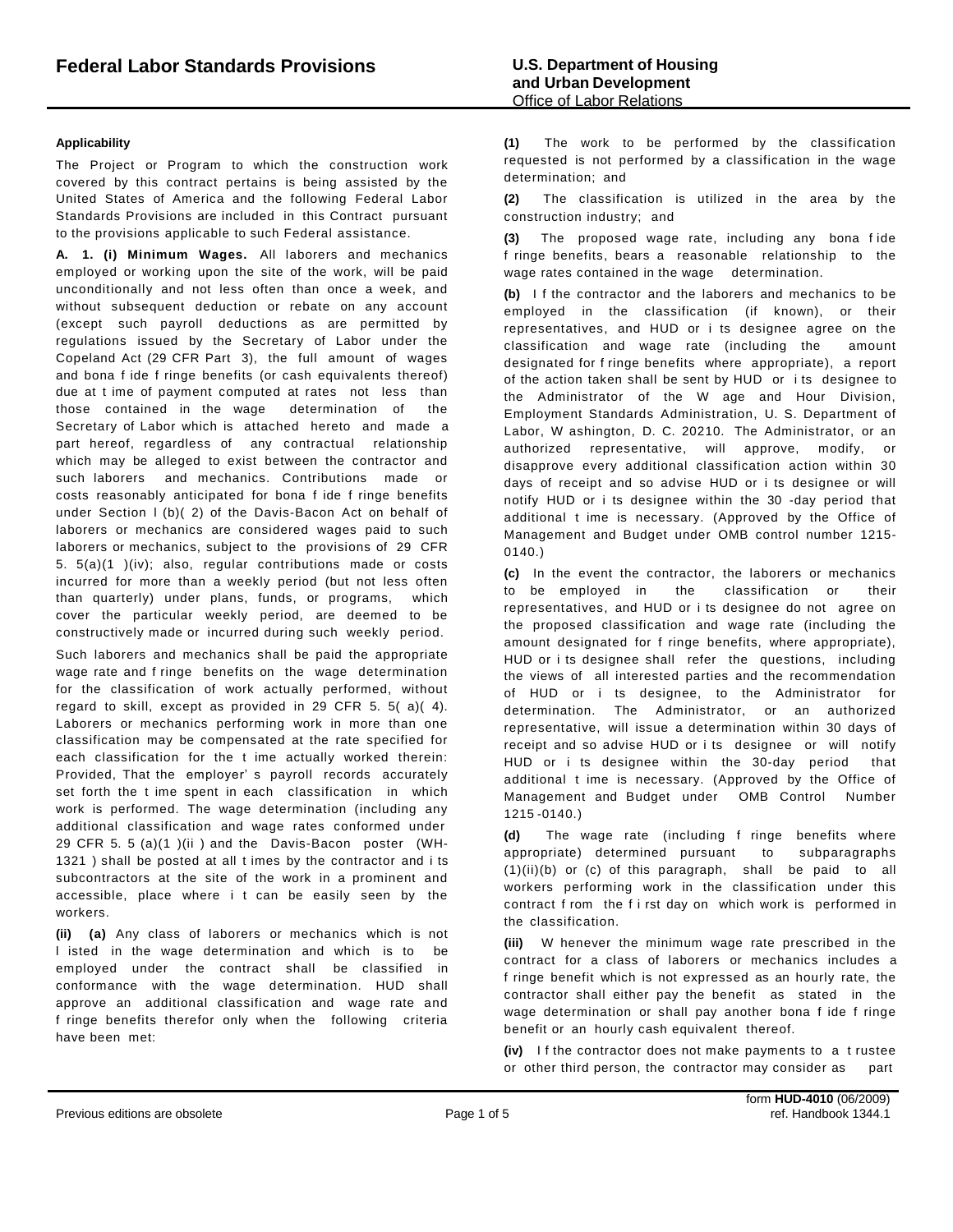of the wages of any laborer or mechanic the amount of any costs reasonably anticipated in providing bona f ide f ringe benefits under a plan or program, Provided, That the Secretary of Labor has found, upon the written request of the contractor, that the applicable standards of the Davis-Bacon Act have been met. The Secretary of Labor may require the contractor to set aside in a separate account assets for the meeting of obligations under the plan or program. (Approved by the Office of Management and Budget under OMB Control Number 1215- 0140.)

2. **Withholding.** HUD or i ts designee shall upon i ts own action or upon written request of an authorized representative of the Department of Labor withhold or cause to be withheld f rom the contractor under this contract or any other Federal contract with the same prime contractor, or any other Federally-assisted contract subject to Davis-Bacon prevailing wage requirements, which is held by the same prime contractor so much of the accrued payments or advances as may be considered necessary to pay laborers and mechanics, including apprentices, t rainees and helpers, employed by the contractor or any subcontractor the full amount of wages required by the contract In the event of failure to pay any laborer or mechanic, including any apprentice, t rainee or helper, employed or working on the site of the work, all or part of the wages required by the contract, HUD or i ts designee may, after written notice to the contractor, sponsor, applicant, or owner, take such action as may be necessary to cause the suspension of any further payment, advance, or guarantee of funds until such violations have ceased. HUD or i ts designee may, after written notice to the contractor, disburse such amounts withheld for and on account of the contractor or subcontractor to the respective employees to whom they are due. The Comptroller General shall make such disbursements in the case of direct Davis-Bacon Act contracts.

3. **(i) Payrolls and basic records.** Payrolls and basic records relating thereto shall be maintained by the contractor during the course of the work preserved for a period of three years thereafter for all laborers and mechanics working at the site of the work. Such records shall contain the name, address, and social security number of each such worker, his or her correct classification, hourly rates of wages paid (including rates of contributions or costs anticipated for bona f ide f ringe benefits or cash equivalents thereof of the types described in Section l(b)(2 )(B) of the Davis-bacon Act), daily and weekly number of hours worked, deductions made and actual wages paid. W henever the Secretary of Labor has found under 29 CFR 5. 5 ( $a$ )(1)(iv) that the wages of any laborer or mechanic include the amount of any costs reasonably anticipated in providing benefits under a plan or program described in Section I (b) $(2)$  (B) of the Davis-Bacon Act, the contractor shall maintain records which show that the commitment to provide such benefits is enforceable, that the plan or program is f inancially responsible, and that the plan or program has been

communicated in writing to the laborers or mechanics affected, and records which show the costs anticipated or the actual cost incurred in providing such benefits. Contractors employing apprentices or t rainees under approved programs shall maintain written evidence of the registration of apprenticeship programs and certification of t rainee programs, the registration of the apprentices and t rainees, and the ratios and wage rates prescribed in the applicable programs. (Approved by the Office of Management and Budget under OMB Control Numbers 1215 -0140 and 1215- 0017.)

**(ii) ( a)** The contractor shall submit weekly for each week in which any contract work is performed a copy of all payrolls to HUD or i ts designee if the agency is a party to the contract, but i f the agency is not such a party, the contractor will submit the payrolls to the applicant sponsor, or owner, as the case may be, for t ransmission to HUD or i ts designee. The payrolls submitted shall set out accurately and completely all of the information required to be maintained under 29 CFR 5. 5( a)( 3)(i) except that full social security numbers and home addresses shall not be included on weekly t ransmittals. Instead the payrolls shall only need to include an individually identifying number for each employee (e. g., the last four digits of the employee' s social security number). The required weekly payroll information may be submitted in any form desired. Optional Form W H-347 is available for this purpose f rom the W age and Hour Division W eb site at *http:// www. dol. gov/ [esa/whd/forms/](http://www.dol.gov/esa/whd/forms/wh347instr.htm) wh347instr. htm* or i ts successor site. The prime contractor is responsible for the submission of copies of payrolls by all subcontractors. Contractors and subcontractors shall maintain the full social security number and current address of each covered worker, and shall provide them upon request to HUD or i ts designee i f the agency is a party to the contract, but i f the agency is not such a party, the contractor will submit the payrolls to the applicant sponsor, or owner, as the case may be, for t ransmission to HUD or i ts designee, the contractor, or the W age and Hour Division of the Department of Labor for purposes of an investigation or audit of compliance with prevailing wage requirements. I t is not a violation of this subparagraph for a prime contractor to require a subcontractor to provide addresses and social security numbers to the prime contractor for i ts own records, without weekly submission to HUD or i ts designee. (Approved by the Office of Management and Budget under OMB Control Number 1215 -0149.)

**(b)** Each payroll submitted shall be accompanied by a "Statement of Compliance," signed by the contractor or subcontractor or his or her agent who pays or supervises the payment of the persons employed under the contract and shall certify the following:

**(1)** That the payroll for the payroll period contains the information required to be provided under 29 CFR 5. 5  $(a)(3)(ii)$ , the appropriate information is being maintained under 29 CFR 5. 5( $a)(3)(i)$ , and that such information is correct and complete;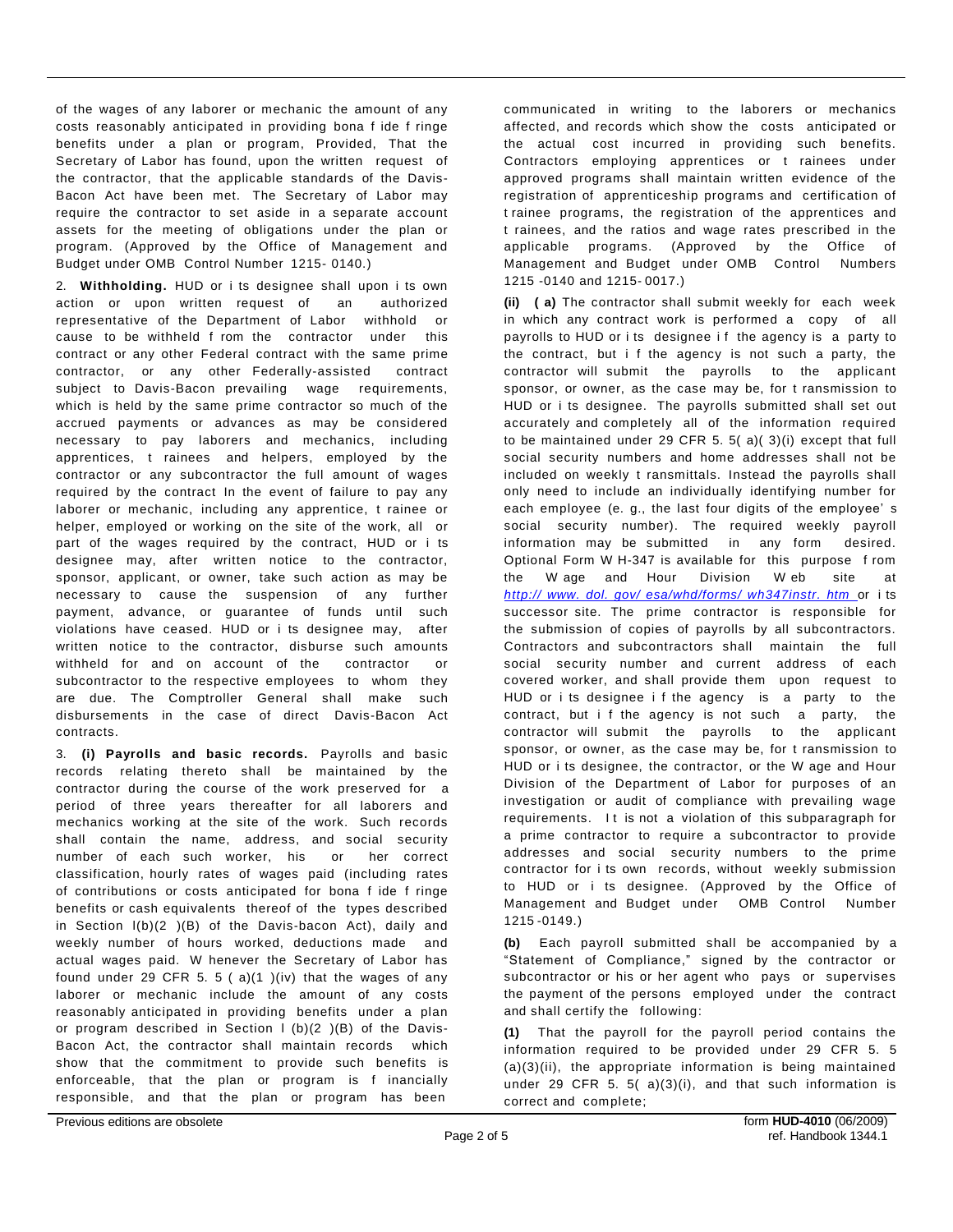**(2)** That each laborer or mechanic (including each helper, apprentice, and t rainee) employed on the contract during the payroll period has been paid the full weekly wages earned, without rebate, either directly or indirectly, and that no deductions have been made either directly or indirectly f rom the full wages earned, other than permissible deductions as set forth in 29 CFR Part 3;

**(3)** That each laborer or mechanic has been paid not less than the applicable wage rates and f ringe benefits or cash equivalents for the classification of work performed, as specified in the applicable wage determination incorporated into the contract.

**(c)** The weekly submission of a properly executed certification set forth on the reverse side of Optional Form WH-347 shall satisfy the requirement for submission of the "Statement of Compliance" required by subparagraph A. 3.(ii)(b).

**(d)** The falsification of any of the above certifications may subject the contractor or subcontractor to civil or criminal prosecution under Section 1001 of Title 18 and Section 231 of Title 31 of the United States Code.

**(iii)** The contractor or subcontractor shall make the records required under subparagraph A. 3.(i) available for inspection, copying, or t ranscription by authorized representatives of HUD or i ts designee or the Department of Labor, and shall permit such representatives to interview employees during working hours on the job. I f the contractor or subcontractor fails to submit the required records or to make them available, HUD or i ts designee may, after written notice to the contractor, sponsor, applicant or owner, take such action as may be necessary to cause the suspension of any further payment, advance, or guarantee of funds. Furthermore, failure to submit the required records upon request or to make such records available may be grounds for debarment action pursuant to 29 CFR 5.12.

#### **4. Apprentices and Trainees.**

**(i) Apprentices.** Apprentices will be permitted to work at less than the predetermined rate for the work they performed when they are employed pursuant to and individually registered in a bona f ide apprenticeship program registered with the U. S. Department of Labor, Employment and Training Administration, Office of Apprenticeship Training, Employer and Labor Services, or with a State Apprenticeship Agency recognized by the Office, or if a person is employed in his or her first 90 days of probationary employment as an apprentice in such an apprenticeship program, who is not individually registered in the program, but who has been certified by the Office of Apprenticeship Training, Employer and Labor Services or a State Apprenticeship Agency ( where appropriate) to be eligible for probationary employment as an apprentice. The allowable ratio of apprentices to journeymen on the job site in any craft classification shall not be greater than the ratio permitted to the contractor as to the entire work force under the registered program. Any worker l isted on a payroll at an apprentice wage rate, who

is not registered or otherwise employed as stated above, shall be paid not less than the applicable wage rate on the wage determination for the classification of work actually performed. In addition, any apprentice performing work on the job site in excess of the ratio permitted under the registered program shall be paid not less than the applicable wage rate on the wage determination for the work actually performed. Where a contractor is performing construction on a project in a locality other than that in which i ts program is registered, the ratios and wage rates (expressed in percentages of the journeyman' s hourly rate) specified in the contractor' s or subcontractor' s registered program shall be observed. Every apprentice must be paid at not less than the rate specified in the registered program for the apprentice' s level of progress, expressed as a percentage of the journeymen hourly rate specified in the applicable wage determination. Apprentices shall be paid f ringe benefits in accordance with the provisions of the apprenticeship program. I f the apprenticeship program does not specify f ringe benefits, apprentices must be paid the full amount of f ringe benefits l isted on the wage determination for the applicable classification. I f the Administrator determines that a different practice prevails for the applicable apprentice classification, f ringes shall be paid in accordance with that determination. In the event the Office of Apprenticeship Training, Employer and Labor Services, or a State Apprenticeship Agency recognized by the Office, withdraws approval of an apprenticeship program, the contractor will no longer be permitted to utilize apprentices at less than the applicable predetermined rate for the work performed until an acceptable program is approved.

**(ii) Trainees.** Except as provided in 29 CFR 5. 16, t rainees will not be permitted to work at less than the predetermined rate for the work performed unless they are employed pursuant ' , to and individually registered in a program which has received prior approval, evidenced by formal certification by the U. S. Department of Labor, Employment and Training Administration. The ratio of t rainees to journeymen on the job site shall not be greater than permitted under the plan approved by the Employment and Training Administration. Every t rainee must be paid at not less than the rate specified in the approved program for the t rainee' s level of progress, expressed as a percentage of the journeyman hourly rate specified in the applicable wage determination. Trainees shall be paid f ringe benefits in accordance with the provisions of the t rainee program. I f the t rainee program does not mention f ringe benefits, t rainees shall be paid the full amount of f ringe benefits l isted on the wage determination unless the Administrator of the Wage and Hour Division determines that there is an apprenticeship program associated with the corresponding journeyman wage rate on the wage determination which provides for less than full f ringe benefits for apprentices. Any employee l isted on the payroll at a t rainee rate who is not registered and participating in a t raining plan approved by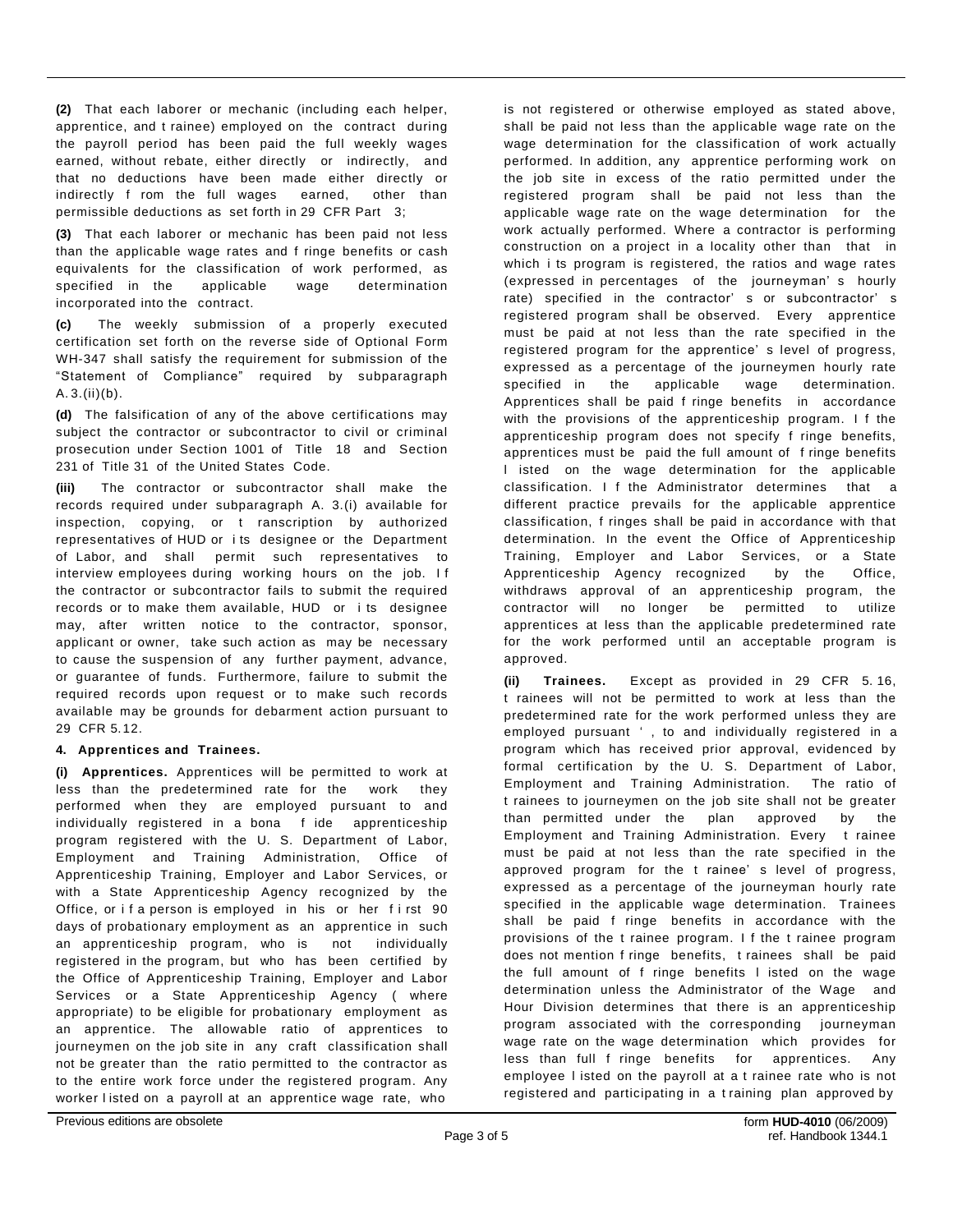the Employment and Training Administration shall be paid not less than the applicable wage rate on the wage determination for the work actually performed. In addition, any t rainee performing work on the job site in excess of the ratio permitted under the registered program shall be paid not less than the applicable wage rate on the wage determination for the work actually performed. In the event the Employment and Training Administration withdraws approval of a t raining program, the contractor will no longer be permitted to utilize t rainees at less than the applicable predetermined rate for the work performed until an acceptable program is approved.

**(iii) Equal employment opportunity.** The utilization of apprentices, t rainees and journeymen under 29 CFR Part 5 shall be in conformity with the equal employment opportunity requirements of Executive Order 11246, as amended, and 29 CFR Part 30.

5. **Compliance with Copeland Act requirements.** The contractor shall comply with the requirements of 29 CFR Part 3 which are incorporated by reference in this contract

6. **Subcontracts.** The contractor or subcontractor will insert in any subcontracts the clauses contained in subparagraphs 1 through 11 in this paragraph A and such other clauses as HUD or i ts designee may by appropriate instructions require, and a copy of the applicable prevailing wage decision, and also a clause requiring the subcontractors to include these clauses in any lower t ier subcontracts. The prime contractor shall be responsible for the compliance by any subcontractor or lower t ier subcontractor with all the contract clauses in this paragraph.

7. **Contract termination; debarment.** A breach of the contract clauses in 29 CFR 5. 5 may be grounds for termination of the contract and for debarment as a contractor and a subcontractor as provided in 29 CFR 5. 12.

8. **Compliance with Davis-Bacon and Related Act Requirements.**  All rulings and interpretations of the Davis-Bacon and Related Acts contained in 29 CFR Parts 1, 3, and 5 are herein incorporated by reference in this contract

9. **Disputes concerning labor standards.** Disputes arising out of the labor standards provisions of this contract shall not be subject to the general disputes clause of this contract. Such disputes shall be resolved in accordance with the procedures of the Department of Labor set forth in 29 CFR Parts 5, 6, and 7. Disputes within the meaning of this clause include disputes between the contractor (or any of i ts subcontractors) and HUD or i ts designee, the U. S. Department of Labor, or the employees or their representatives.

10. **(i) Certification of Eligibility.** By entering into this contract the contractor certifies that neither i t ( nor he or she) nor any person or f i rm who has an interest in the contractor' s f i rm is a person or f i rm ineligible to be awarded Government contracts by virtue of Section 3 (a) of the Davis-Bacon Act or 29 CFR 5. 12 (a)(1 ) or to be

awarded HUD contracts or participate in HUD programs pursuant to 24 CFR Part 24.

**(ii)** No part of this contract shall be subcontracted to any person or f i rm ineligible for award of a Government contract by virtue of Section 3 (a) of the Davis-Bacon Act or 29 CFR 5. 12( a)(1) or to be awarded HUD contracts or participate in HUD programs pursuant to 24 CFR Part 24.

**(iii)** The penalty for making false statements is prescribed in the U. S. Criminal Code, 18 U. S. C. 1001. Additionally, U. S. Criminal Code, Section 1 01 0, Title 18, U.S.C., "Federal Housing Administration t ransactions", provides in part: "W hoever, for the purpose of . . . influencing in any way the action of such Administration..... makes, utters or publishes any statement knowing the same to be false..... shall be f ined not more than \$5, 000 or imprisoned not more than two years, or both."

11. **Complaints, Proceedings, or Testimony by Employees.** No laborer or mechanic to whom the wage, salary, or other labor standards provisions of this Contract are applicable shall be discharged or in any other manner discriminated against by the Contractor or any subcontractor because such employee has f i led any complaint or instituted or caused to be instituted any proceeding or has testified or is about to testify in any proceeding under or relating to the labor standards applicable under this Contract to his employer.

**B. Contract Work Hours and Safety Standards Act.** The provisions of this paragraph B are applicable where the amount of the prime contract exceeds \$100,000. As used in this paragraph, the terms "laborers" and "mechanics" include watchmen and guards.

**(1) Overtime requirements.** No contractor or subcontractor contracting for any part of the contract work which may require or involve the employment of laborers or mechanics shall require or permit any such laborer or mechanic in any workweek in which the individual is employed on such work to work in excess of 40 hours in such workweek unless such laborer or mechanic receives compensation at a rate not less than one and one-half times the basic rate of pay for all hours worked in excess of 40 hours in such workweek.

**(2) Violation; l iability for unpaid wages; l iquidated damages.** In the event of any violation of the clause set forth in subparagraph (1 ) of this paragraph, the contractor and any subcontractor responsible therefor shall be l iable for the unpaid wages. In addition, such contractor and subcontractor shall be l iable to the United States (in the case of work done under contract for the District of Columbia or a territory, to such District or to such territory), for l iquidated damages. Such l iquidated damages shall be computed with respect to each individual laborer or mechanic, including watchmen and guards, employed in violation of the clause set forth in subparagraph ( 1) of this paragraph, in the sum of \$10 for each calendar day on which such individual was required or permitted to work in excess of the standard workweek of 40 hours without payment of the overtime wages required by the clause set forth in sub paragraph ( 1) of this paragraph.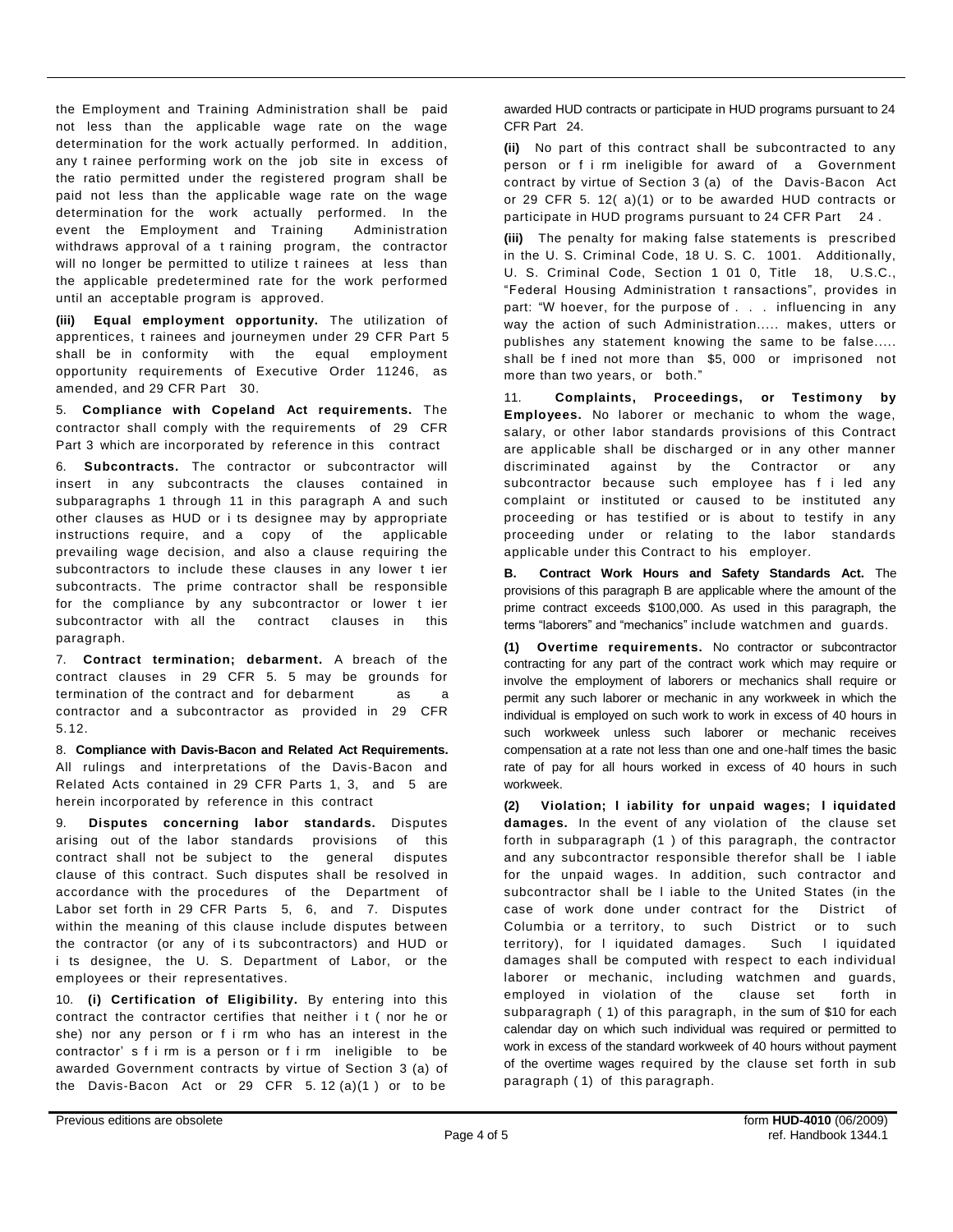**(3) Withholding for unpaid wages and l iquidated damages.** HUD or i ts designee shall upon i ts own action or upon written request of an authorized representative of the Department of Labor withhold or cause to be withheld, f rom any moneys payable on account of work performed by the contractor or subcontractor under any such contract or any other Federal contract with the same prime contract, or any other Federally- assisted contract subject to the Contract W ork Hours and Safety Standards Act which is held by the same prime contractor such sums as may be determined to be necessary to satisfy any l iabilities of such contractor or subcontractor for unpaid wages and l iquidated damages as provided in the clause set forth in subparagraph (2) of this paragraph.

**(4) Subcontracts.** The contractor or subcontractor shall insert in any subcontracts the clauses set forth in subparagraph ( 1) through (4 ) of this paragraph and also a clause requiring the subcontractors to include these clauses in any lower t ier subcontracts. The prime contractor shall be responsible for compliance by any subcontractor or lower t ier subcontractor with the clauses set forth in subparagraphs (1) through ( 4) of this paragraph.

**C. Health and Safety.** The provisions of this paragraph C are applicable where the amount of the prime contract exceeds\$100,000.

**(1)** No laborer or mechanic shall be required to work in surroundings or under working conditions which are unsanitary, hazardous, or dangerous to his health and safety as determined under construction safety and health standards promulgated by the Secretary of Labor by regulation.

**(2)** The Contractor shall comply with all regulations issued by the Secretary of Labor pursuant to Title 29 Part 1926 and failure to comply may result in imposition of sanctions pursuant to the Contract W ork Hours and Safety Standards Act, (Public Law 91- 54, 83 Stat 96). 40 USC 3701 et seq.

**(3)** The contractor shall include the provisions of this paragraph in every subcontract so that such provisions will be binding on each subcontractor. The contractor shall take such action with respect to any subcontractor as the Secretary of Housing and Urban Development or the Secretary of Labor shall direct as a means of enforcing such provisions.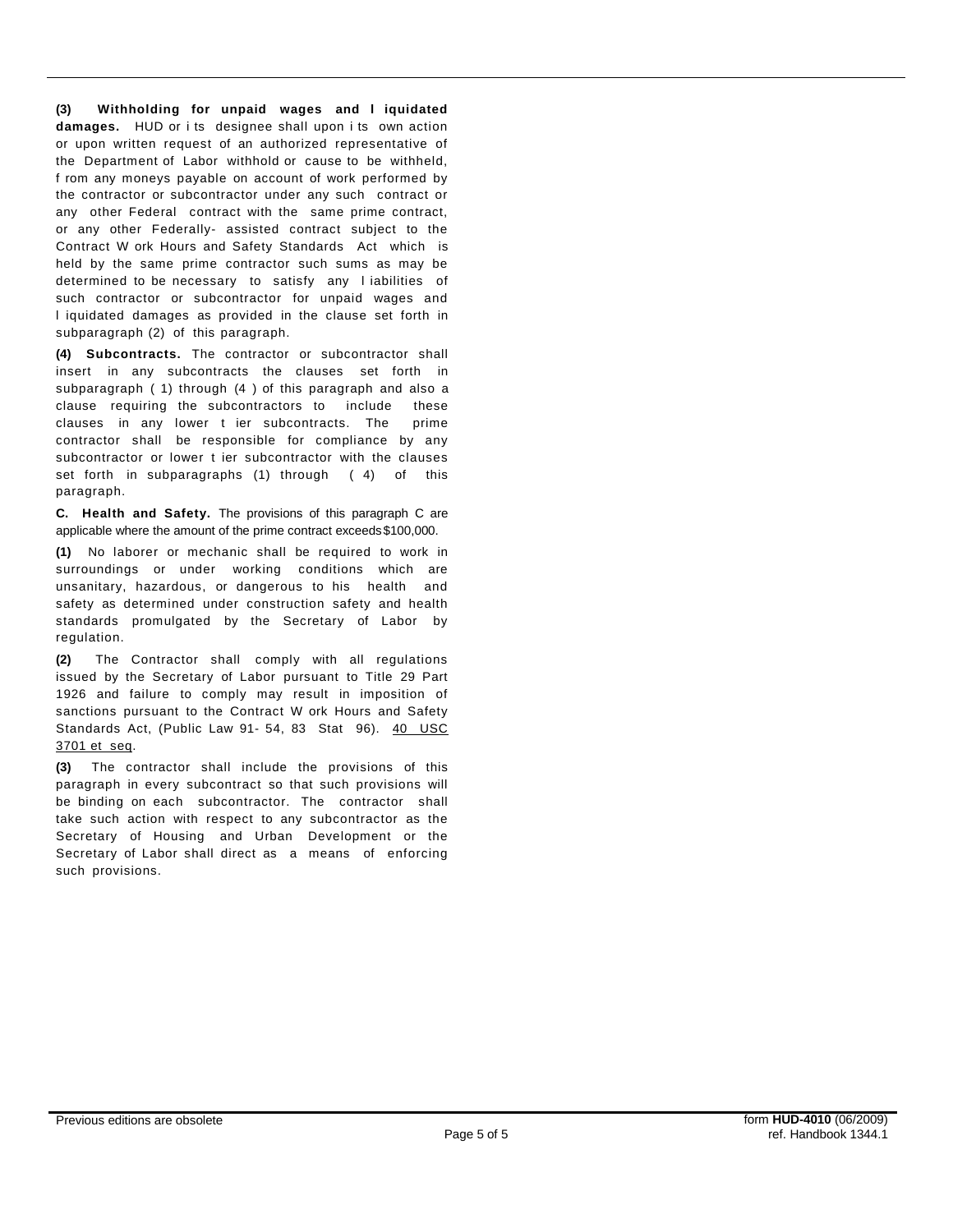

CONTRACTOR: HIGHLIGHTED SECTION MUST BE CALCULATED AND DOCUMENTATION SUBMITTED TO CITY FOR COMPLIANCE (INCLUDING SUBCONTRACTORS)- EXCEL WORKSHEET TO BE SUBMITTED TO CITY'S PROJECT MANAGER – CITY PROJECT MANAGER TO SUBMIT TO GRANTS MANAGER FOR ENTRY INTO HUD DATA SYSTEM PRIOR TO FINAL PAYMENT FOR CONSTRUCTION CONTRACT

## **City of Lynchburg, VA Section 3 Plan**

### **Policy Statement**

The City of Lynchburg supports the Department of Housing and Urban Development's (HUD's) legislative efforts to provide preference to low- and very low-income residents of the local community and the businesses that substantially employ these persons, for new employment, training, and contracting opportunities resulting from HUD funded projects.

#### **What is Section 3 -Purpose**

Section 3 of the Housing and Urban Development Act of 1968, as amended by the Housing and Community Development Act of 1992, effective November 30, 2020, requires the City of Lynchburg to comply with the requirements of Section 3. Section 3 contributes to the establishment of stronger, more sustainable communities by ensuring that employment and other economic opportunities generated by Federal financial assistance for housing and community development programs are, to the greatest extent feasible and consistent with existing Federal, state, and local laws and regulations, directed toward low- and very low-income persons. Section 3 applies to training or employment arising in connection with HUD funded housing rehabilitation, housing construction, or other public construction projects, and any contracting opportunities arising in connection with both public housing and other Section 3 projects. These opportunities are, to the greatest extent feasible, required to be given to low- and very low-income persons and business concerns that provide economic opportunities to low- or very low-income persons, particularly those who are recipients of government assistance for housing or residents of the community in which the Federal assistance is spent.

As a recipient of HUD Community Planning and Development assistance, the City of Lynchburg certifies it will comply with the requirements of Section 3. HUD Community Planning and Development programs include the Community Development Block Grant (CDBG) and HOME Investment Partnership (HOME) Program.

HUD's regulations on Section 3 can be found in the Code of Federal Regulations, 24 CFR Part 75: <https://ecfr.federalregister.gov/current/title-24/subtitle-A/part-75>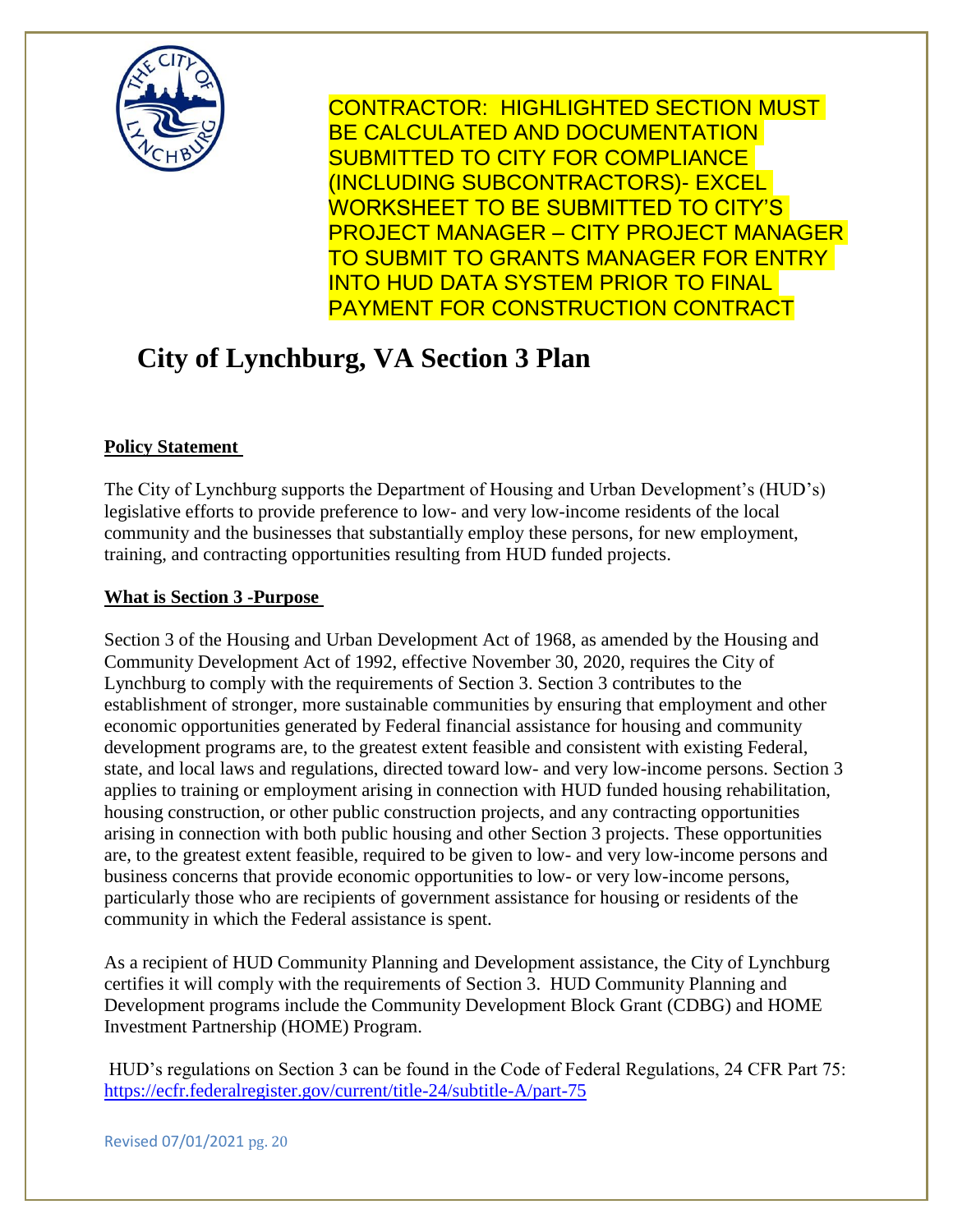#### **Implementing Procedures to Ensure Section 3 Requirements**

The following Bid Specifications & Contract clause will be included in all City of Lynchburg bid specifications and contracts whose funding is derived from HUD and involves housing construction, demolition, rehabilitation, or other public construction, i.e., infrastructure, roads, sewers, community centers, etc.

*The work to be performed under this bid specification / contract is subject to the requirements of Section 3 of the Housing and Urban Development Act of 1968, as amended by the Housing and Community Development Act of 1992 (Section 3). The purpose of Section 3 is to ensure that employment and other economic opportunities generated by HUD assistance or HUD –assisted projects covered by Section 3 shall, to the greatest extent feasible, be directed to low- and very-low income persons.* 

#### **Compliance with Section 3:**

To ensure compliance with Section 3 requirements, the City of Lynchburg will document actions taken to comply, including but not limited to:

1. Including Section 3 requirements in all construction contracts that exceed \$200,000 for housing rehabilitation, housing construction, and public facilities and improvements projects.

2. Assisting and actively cooperating with HUD in ensuring contractors and subcontractors comply with Section 3:

3. Refraining from entering into contracts with contractors that are in violation of Section 3 regulations; and

4. Documenting actions taken to comply with Section 3 and submitting Section 3 Integrated Disbursement Information System (IDIS) Summary reports.

#### **Funding Threshold**

The requirements of Section 3 apply to contractors or subcontractors that receive contracts in excess of \$200,000 from either of these Federally-funded programs.

**Per 24 CFR 75.3, the Section 3 requirements apply based on the amount of housing and community development funding provided by one or a combination of two or more different applicable HUD programs exceeding the \$200,000 threshold**. For example, if a project is funded with \$101,000 of HOME funds and \$100,000 of CDBG funds, then it exceeds the applicability threshold of \$200,000 and the Section 3 requirements apply.

**Per 24 CFR 75.3(a)(iii), Section 3 requirements apply to the entire project, not just the HUDfinanced portion**. If a housing rehabilitation, housing construction, or other public construction project receives more than \$200,000 of HUD funding, then Section 3 requirements are triggered and apply to all employment and training opportunities and contracts for work arising in connection with the project (subject to section III.B. below), including efforts that are financed by other, non-HUD sources of funds. Contractors must make all recipients, contractors, and subcontractors aware of the need to comply with Section 3 requirements.

Revised 07/01/2021 pg. 21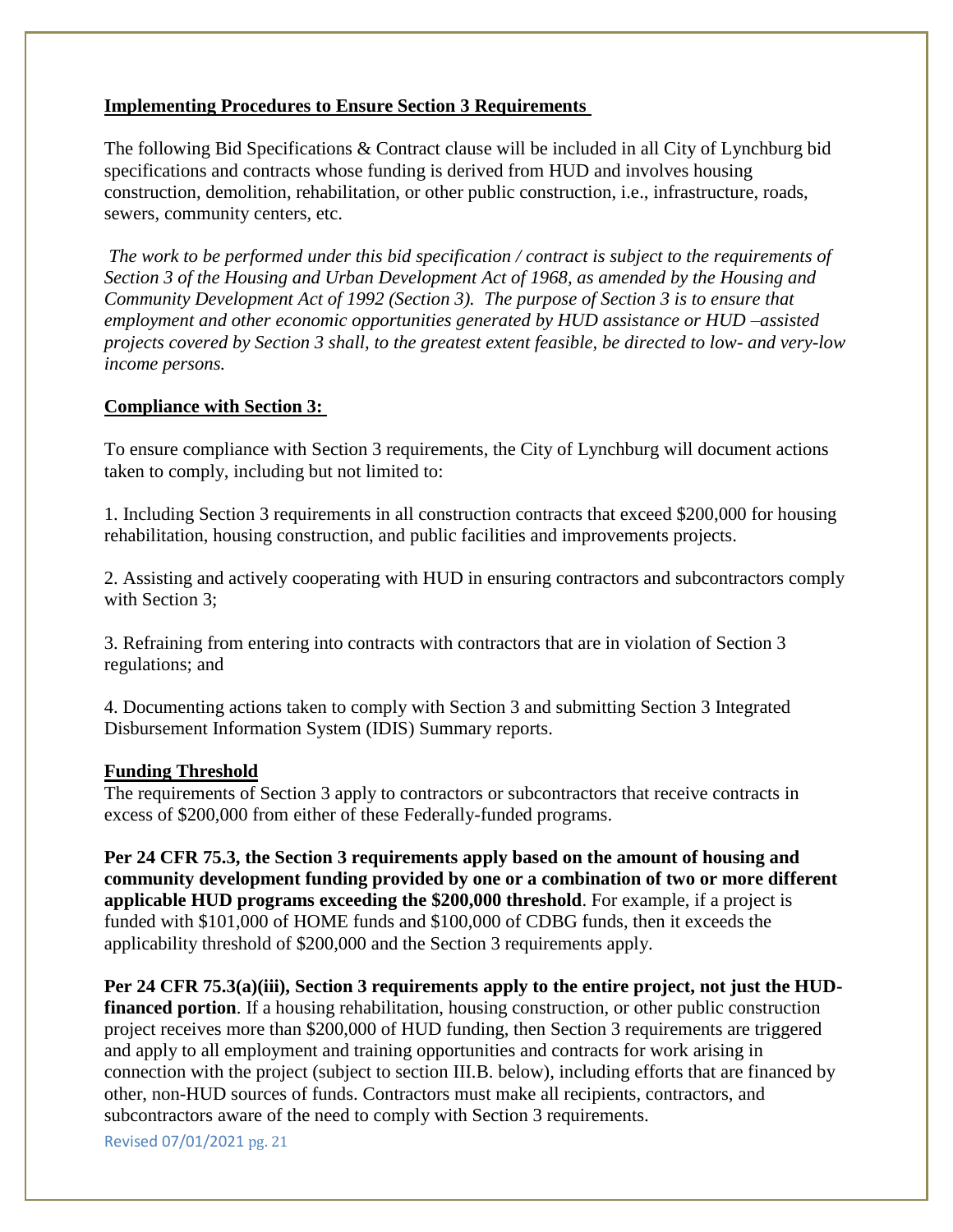**The Section 3 requirements also apply when a project receives less than \$200,000 in HUD housing and community development financial assistance but receives public housing financial assistance, as defined in 24 CFR 75.3(a)(1), or more than \$100,000 of Lead Hazard Control and Healthy Homes program funding, as defined in 24 CFR 75.3(a)(2)(i))**. For example, if a project is funded with \$75,000 of CDBG funds and \$10,000 of public housing financial assistance funds, then Section 3 requirements apply because public housing financial assistance is provided. See 24 CFR part 75 Subpart D for requirements that apply to projects with multiple funding sources. Also see Section V.B. below.

#### **Eligible Projects**

All projects / activities involving housing rehabilitation, housing construction, and other public construction, (e.g., roads, sewers, community centers, etc.,) that are completed with HUD Community Planning and Development funding are subject to the requirement of Section 3 no matter which portion of the project receives the CDBG and HOME Program financial assistance.

#### **Labor Hours**

"Labor hours" means the number of paid hours worked by persons on a Section 3 project or by persons employed with funds that include public housing financial assistance (24 CFR 75.5).

Contractors and subcontractors are to report the total labor hours for three categories of workers on the project: all workers, Section 3 workers, and Targeted Section 3 workers. The definitions for these types of workers are found in Section 24 CFR Part 75.5.

**SECTION 3 WORKER -** The new definition of Section 3 worker, at 24 CFR 75.5, implements the statutory requirement that Contractors ensure that job and contracting opportunities arising in connection with a HUD- funded housing rehabilitation, housing construction, or other public construction project are provided to Section 3 workers or Section 3 business concerns to the greatest extent feasible. In accordance with the regulation, a Section 3 worker is a worker who currently fits or when hired within the past five years fits at least one of the following categories:

- 1. Is a low- or very low-income worker that fell below HUD income limits for the previous or annualized calendar year. Low- and very-low-household income limits may be obtained from:<http://www.huduser.org/portal/datasets/il.html>
- 2. Is employed by a Section 3 business concern (defined in Section C).
- 3. Is a Youth Build participant? Youth Build is a community-based pre-apprenticeship program administered by the U.S. Department of Labor that provides job training and educational opportunities for at-risk youth ages 16-24 who have previously dropped out of high school.

Revised 07/01/2021 pg. 22 Contractors may count Section 3 workers' labor hours for five years from when their status as a Section 3 worker is established, pursuant to 24 CFR 75.31. For purposes of reporting the labor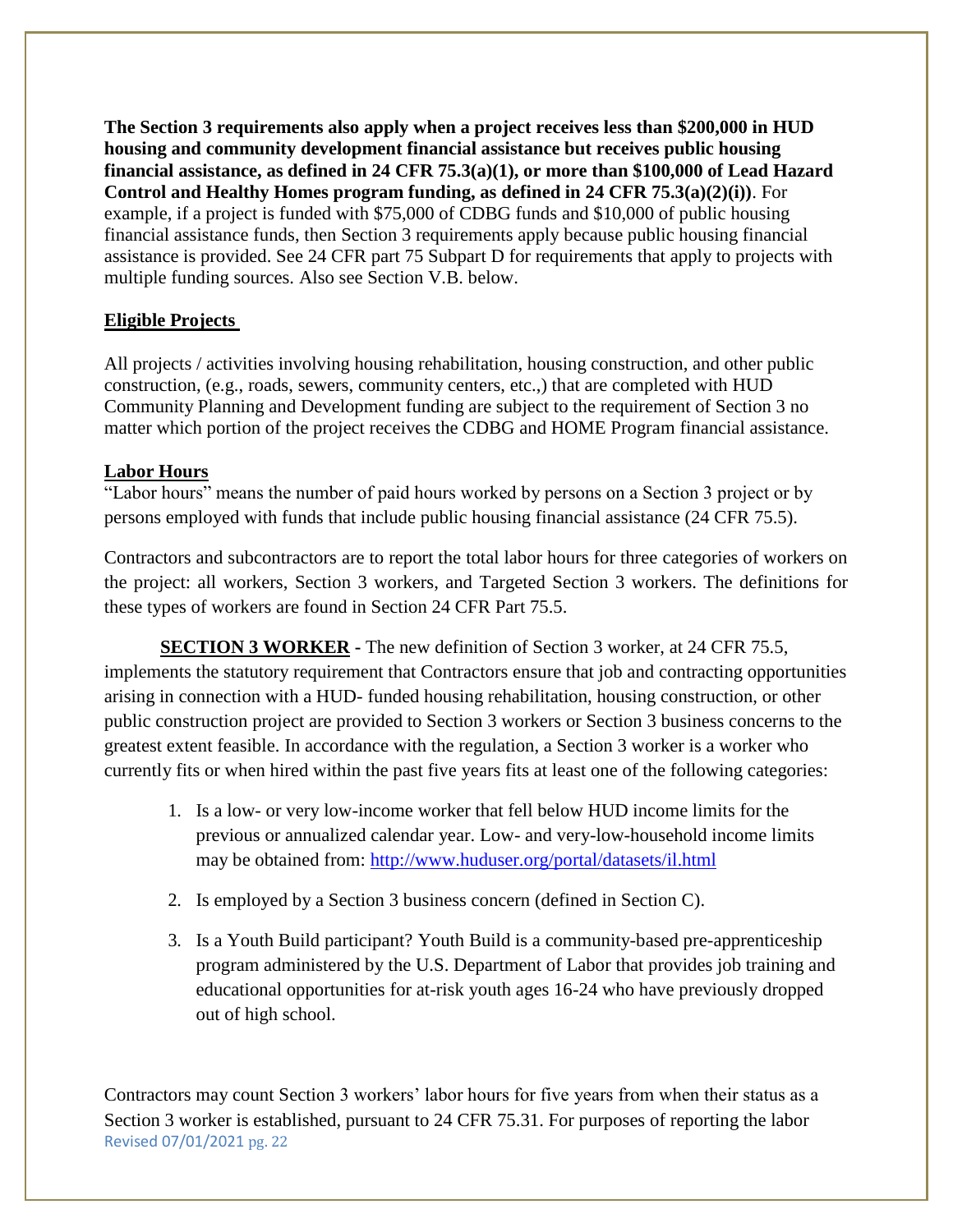hours for Section 3 workers, an employer may choose whether to define the workers as Section 3 workers for a five-year period at the time of the workers' hire, or when the workers are first certified as meeting the Section 3 worker definition. The five-year period for a worker cannot begin before November 30, 2020; therefore, Section 3 workers hired prior to November 30, 2020 may be certified for a five-year period beginning November 30, 2020.

Pursuant to 24 CFR 75.5, a prior arrest or conviction cannot negatively affect the status of a Section 3 worker. Furthermore, Section 3 workers are not exempt from meeting position qualification requirements nor do the regulations require the employment of an individual meeting the definition of a Section 3 worker.

A worker may qualify as a Section 3 worker through one of the following certifications, in accordance with 24 CFR 75.31:

- 1. A worker's self-certification that their income is below HUD's income limit from the prior calendar year.
- 2. A worker's self-certification of participation in a means-tested program such as public housing or Section 8-assisted housing.
- 3. Certification from a public housing authority (PHA), or an owner or property manager of project-based Section 8-assisted housing, or an administrator of tenant- based Section 8-assisted housing that the worker is a participant in one of their programs.
- 4. An employer's certification that a worker's income from that employer is below HUD's income limit when based on an employer's calculation of what the worker's wage rate would translate to if annualized on a full-time basis.
- 5. An employer's certification that the worker is employed by a Section 3 business concern.

Pursuant to 24 CFR 75.31, for a worker to qualify as a Section 3 worker, the Contractor must maintain (or ensure that the subrecipient, contractor, or subcontractor that employs the worker maintains) one of the listed records above from the time the worker is certified as meeting the Section 3 worker definition for the five-year period or from the time of hire (if hired within the last five years). Pursuant to 24 CFR 75.31(c), the documentation described above must be maintained for the time period required for record retention in accordance with applicable program regulations or, in the absence of applicable program regulations, in accordance with 2 CFR part 200.

#### **TARGETED SECTION 3 WORKER**

Revised 07/01/2021 pg. 23 The Section 3 statute requires certain recipients to prioritize their efforts to direct employment and economic opportunities to specific groups of low- and very low-income individuals. The new definition of Targeted Section 3 worker reflects both statutory and policy priorities that HUD wishes to specifically track. Pursuant to 24 CFR 75.21, a Targeted Section 3 worker for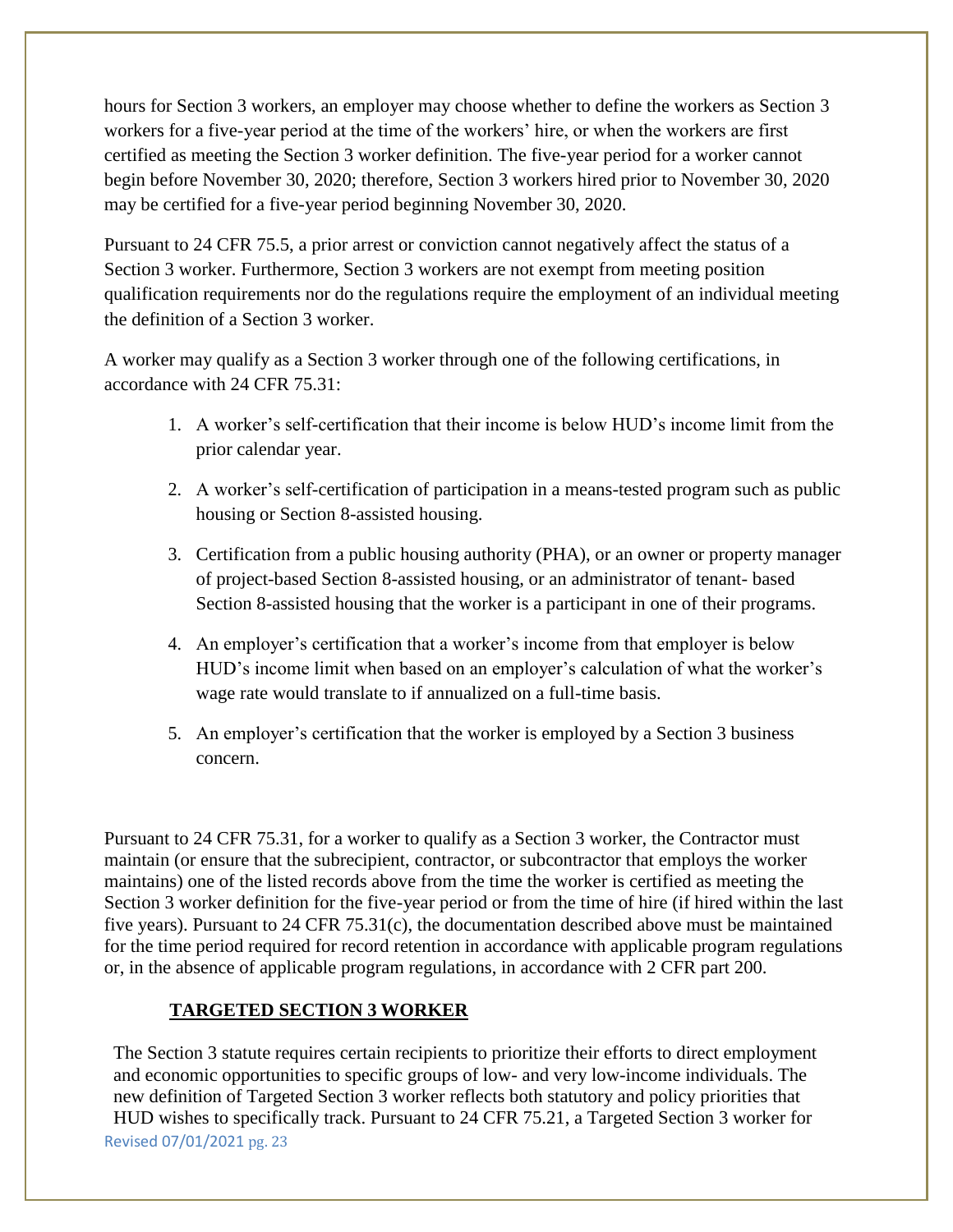housing and community development financial assistance is a worker who meets the definition of a Section 3 worker, plus one of the following:

- 1. A worker employed by a Section 3 business concern (defined below), or
- 4. A worker who currently fits or when hired fit at least one of the following categories, as documented within the past five years:
	- a. Living within the service area or the neighborhood of the project (defined below).
	- b. A Youth Build participant.

The regulation defines the service area or the neighborhood of the project in 24 CFR 75.5 as "an area within one mile of the Section 3 project or, if fewer than 5,000 people live within one mile of a Section 3 project, within a circle centered on the Section 3 project that is sufficient to encompass a population of 5,000 people according to the most recent U.S. Census."

For a worker to qualify as a Targeted Section 3 worker under housing and community development assisted Section 3 projects (pursuant to 24 CFR 75 Subpart C), the Contractor and/or its recipients must maintain source documentation that the worker meets the definition of a Section 3 worker and at least one of the following (per 24 CFR 75.31(b)(2)(ii)):

- 1. An employer's confirmation that a worker's residence is within one mile of the work site or, if fewer than 5,000 people live within one mile of a work site, within a circle centered on the work site that is sufficient to encompass a population of 5,000 people according to the most recent U.S. Census,
- 2. An employer's certification that the worker is employed by a Section 3 business concern, or
- 3. A worker's self-certification that the worker is a Youth Build participant.

However, per 24 CFR 75.29, if a CDBG or HOME Program-assisted Section 3 project receives also public housing financial assistance, the Contractor may instead choose to follow the public housing definition of Targeted Section 3 worker at 24 CFR 75.11 to simplify project reporting.

Per 24 CFR 75.11, a Targeted Section 3 worker for public housing financial assistance means a Section 3 worker who is:

- 1. A worker employed by a Section 3 business concern, or
- 2. A worker who currently fits or when hired fit at least one of the following categories, as documented within the past five years:
	- a. A resident of public housing or Section 8-assisted housing.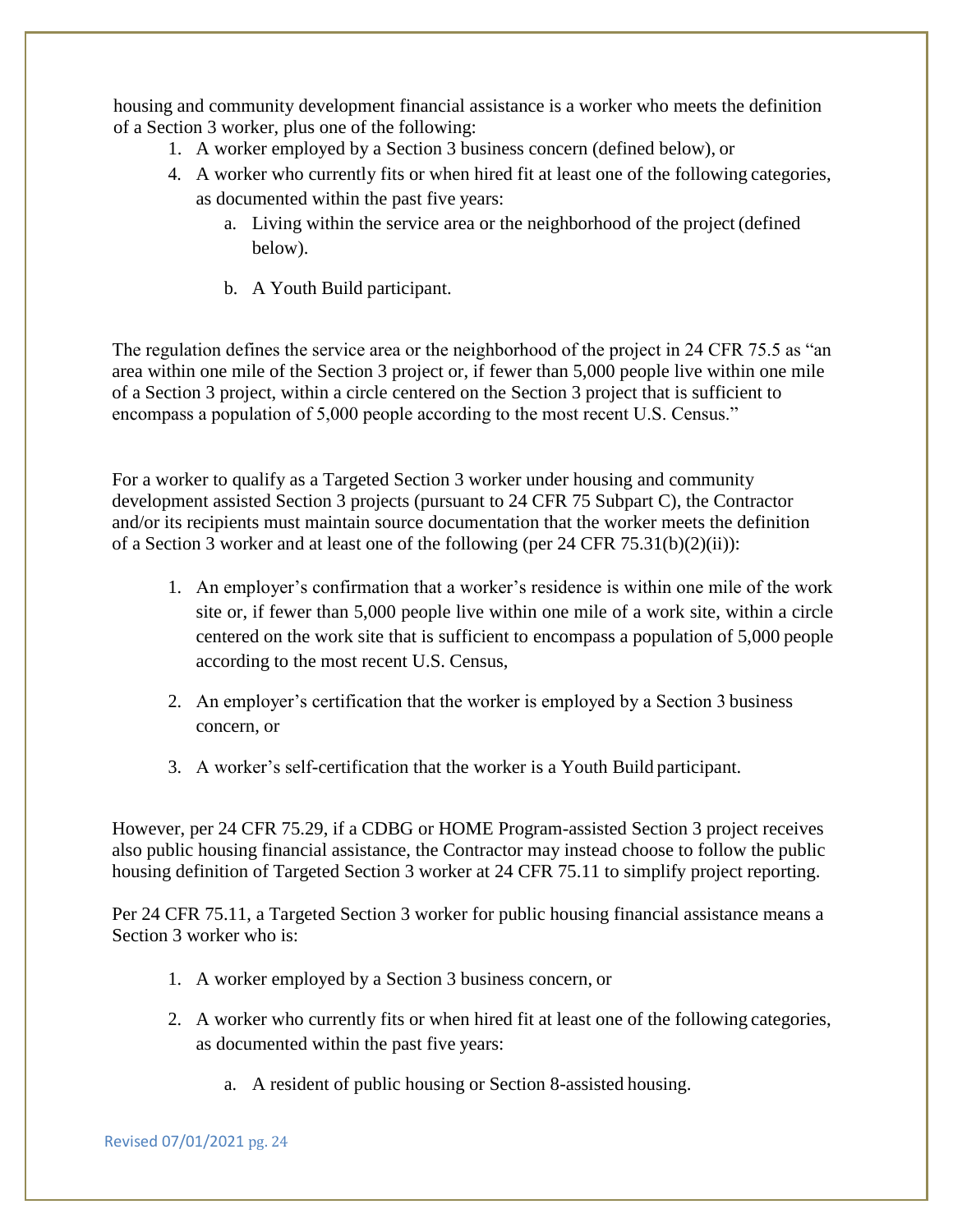- b. A resident of other public housing projects or Section 8-assisted housing managed by the PHA that is providing the assistance.
- c. A Youth Build participant.

For a worker to qualify as a Targeted Section 3 worker under the public housing financial assistance definition, the Contractor and/or its recipients must maintain documentation that the worker meets at least one of the categories in the definition. Therefore, in addition to the documentation certifying that the worker meets the definitions of a Section 3 worker, a Contractor and/or its recipients must maintain documentation for at least one of the following (per 24 CFR 75.31(b)(2)(i)):

- 1. A worker's self-certification of participation in public housing or Section 8-assisted housing programs,
- 2. A certification from a PHA, or the owner or property manager of project-based Section 8-assisted housing, or the administrator of tenant-based Section 8-assisted housing that the worker is a participant in one of their programs,
- 3. An employer's certification that the worker is employed by a Section 3 business concern, or
- 4. A worker's self-certification that the worker is a Youth Build participant.

In accordance with 24 CFR 75.29, for projects with multiple sources of funding, the recipients of both sources of funding shall report on the housing rehabilitation, housing construction, or other public construction project as a whole and shall identify the multiple associated recipients.

In all cases, as with a Section 3 worker, a prior arrest of conviction cannot negatively affect the status of a Targeted Section 3 worker (24 CFR 75.5). Additionally, Contractors must certify that they are making efforts to prioritize training and opportunities for Targeted Section 3 workers (see Subsection D below).

#### **SECTION 3 BUSINESS CONCERN**

The statute creates a contracting priority for businesses that provide economic opportunities for low- and very low-income workers. To implement this priority, the regulation includes labor hours worked by Section 3 business concern employees to count towards benchmarks for Section 3 workers and Targeted Section 3 workers. HUD also created a new Section 3 business concern definition that incorporates the change to labor hours and increases the threshold of work performed by a business by low- and very low-income workers. Contractors must certify that they are making efforts to prioritize contracting with Section 3 business concerns (see Subsection D below) and are responsible for verifying that businesses meet the definition of a Section 3 business concern.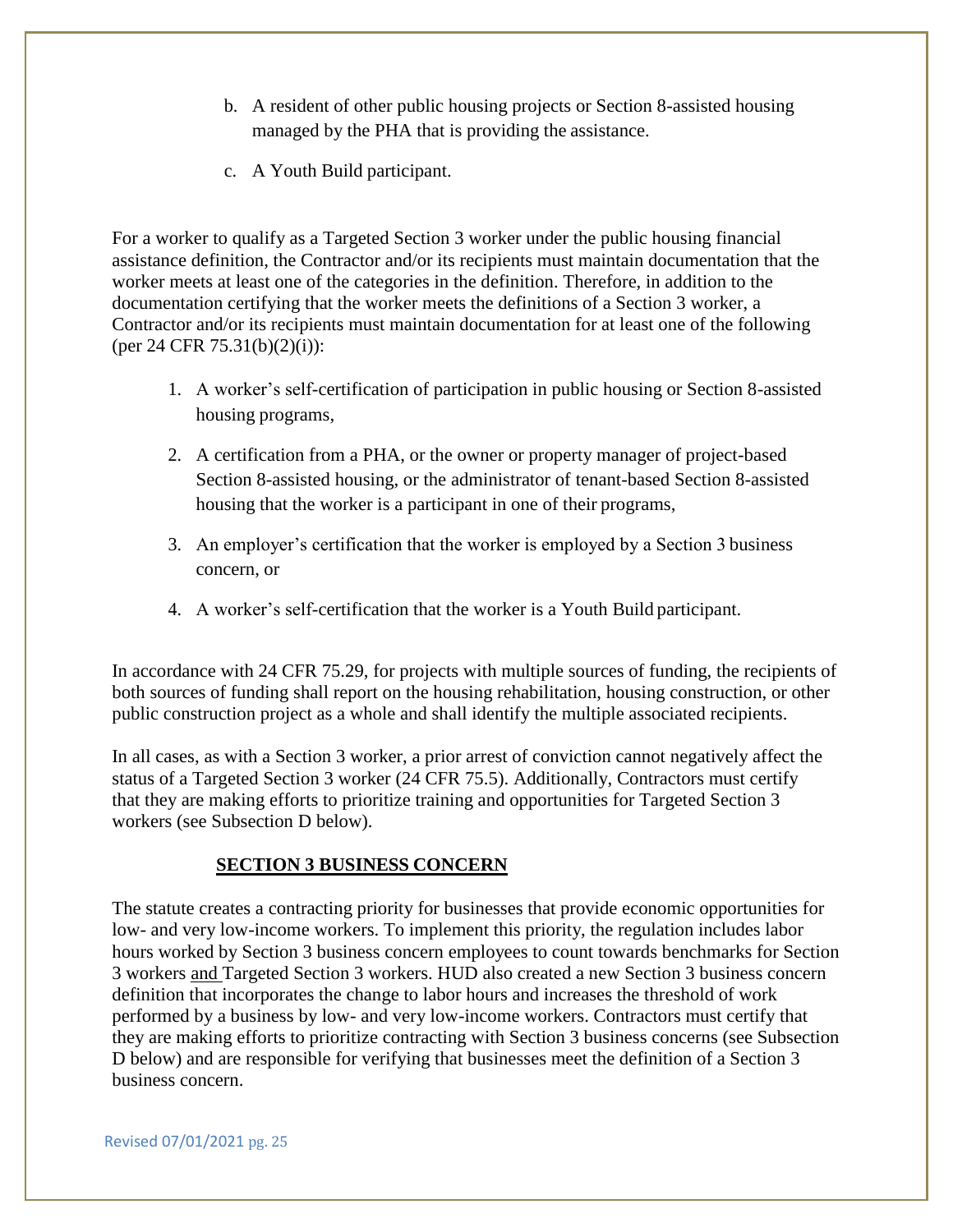A Section 3 business concern is defined in 24 CFR 75.5 as a business that meets at least one of the following criteria, documented within the last six-month period:

- 5. At least 51 percent owned and controlled by low- or very low-income persons,
- 6. More than 75 percent of the labor hours performed for the business over the previous 3-month period are performed by Section 3 workers, or
- 7. At least 51 percent owned and controlled by current residents of public housing or Section 8-assisted housing.

Additionally, pursuant to 24 CFR 75.5, the status of a Section 3 business concern shall not be negatively affected by a prior arrest or conviction of its owner(s) or employees. Furthermore, Section 3 business concerns are not exempt from meeting contract specifications nor do the regulations require the contracting or subcontracting of a Section 3 business concern.

HUD's Section 3 Business Registry is a searchable online database of firms that have selfcertified that they meet one of the regulatory definitions of a Section 3 business concern. Agencies that receive HUD funds, developers, contractors, and others can use this registry to facilitate the award of certain HUD-funded contracts. While the Department maintains the Business Registry database, it has not verified the information submitted by the businesses and does not endorse the services they provide. Accordingly, Contractors must verify that each business meets the definition of a Section 3 business concern before awarding contracts to any firm that has selfcertified on this registry.

#### **EMPLOYMENT, TRAINING, AND CONTRACTING PRIORITIZATION**

Pursuant to 24 CFR 75.19(a), Contractors must, to the greatest extent feasible, ensure Section 3 workers within the metropolitan area (or nonmetropolitan county) in which the Section 3 project is located are provided with employment and training opportunities arising in connection with the project. Where feasible, a Contractor and its recipients should give priority for opportunities and training to:

- 1.Section 3 workers residing within the service area or the neighborhood of the project, and
- 2. Participants in Youth Build programs.

Pursuant to 24 CFR 75.19(b), Contractors must, to the greatest extent feasible, ensure business concerns that provide economic opportunities to Section 3 workers residing within the metropolitan area (or nonmetropolitan county) in which the Section 3 projects are located are provided with contracts for work awarded in connection with Section 3 projects. Where feasible, a Contractor and its recipients should give priority for contracting opportunities to:

1. Section 3 business concerns that provide economic opportunities to Section 3 workers residing within the service area or the neighborhood of the project, and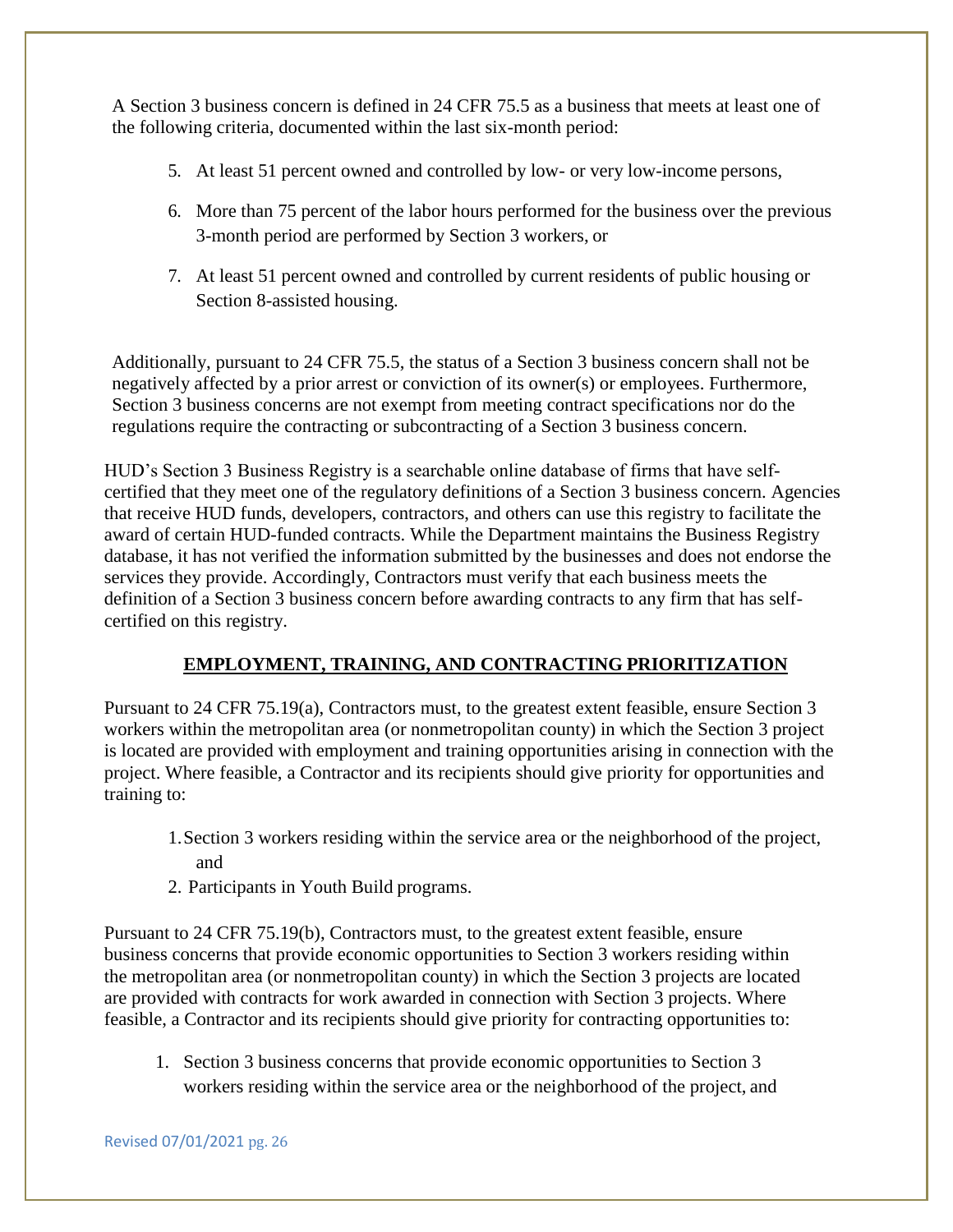2. Youth Build programs.

All employment and training opportunities, and contracting awards provided in accordance with 24 CFR 75.19 must be consistent with Federal, state, and local laws and regulations. Ultimately, in addition to meeting prescribed benchmarks, Contractors and recipients will need to certify that they have followed the prioritization of effort in 24 CFR 75.19 to demonstrate compliance (see Section VI).

#### **DOCUMENTING COMPLIANCE**

Contractors must maintain or ensure that a subrecipient, contractor, or subcontractor maintains adequate records demonstrating Section 3 compliance. The regulation requires HUD to establish Section 3 benchmarks by publishing a notification, subject to public comment, in the *Federal Register* (see 24 CFR 75.23(b)). The notice must include proposed benchmarks and the methodology for determining the benchmarks. These benchmarks provide Contractors a "safe harbor" by defining the percentage of labor hours worked by Section 3 workers and Targeted Section 3 workers on a project to comply with Section 3 requirements.

HUD will consider the Contractor to have complied with the requirements in the regulation, by meeting the safe harbor, in the absence of evidence to the contrary, if a Contractor certifies to the prioritization of effort in 24 CFR 75.19 and meets or exceeds the applicable Section 3 benchmarks referenced in 24 CFR 75.23(b). This "Section 3 Safe Harbor" is codified at 24 CFR 75.23. If a Contractor does not meet requirements of 24 CFR 75.23's Section 3 safe harbor, HUD will require additional qualitative reporting to demonstrate compliance with the regulation (see Subsection below).

#### **LABOR HOURS AND BENCHMARKS**

The regulation requires Contractors to track and report the labor hours worked on Section 3 projects (see 24 CFR 75.25).

In accordance with 24 CFR 75.25(a), Contractors must report the following labor hours (including total hours worked by all contractors and subcontractors) for Section 3 projects:

- 1. The total number of labor hours worked by all workers,
- 2. The total number of labor hours worked by Section 3 workers, and
- 3. The total number of labor hours worked by Targeted Section 3 workers.

If the project does not require time and attendance reporting, Contractors may report to HUD using a good faith assessment. Contractors can report their own labor hours or that of a subrecipient, contractor or subcontractor based on the employer's good faith assessment of the labor hours of a full-time or part-time employee, informed by the employer's existing salary or time and attendance-based payroll systems.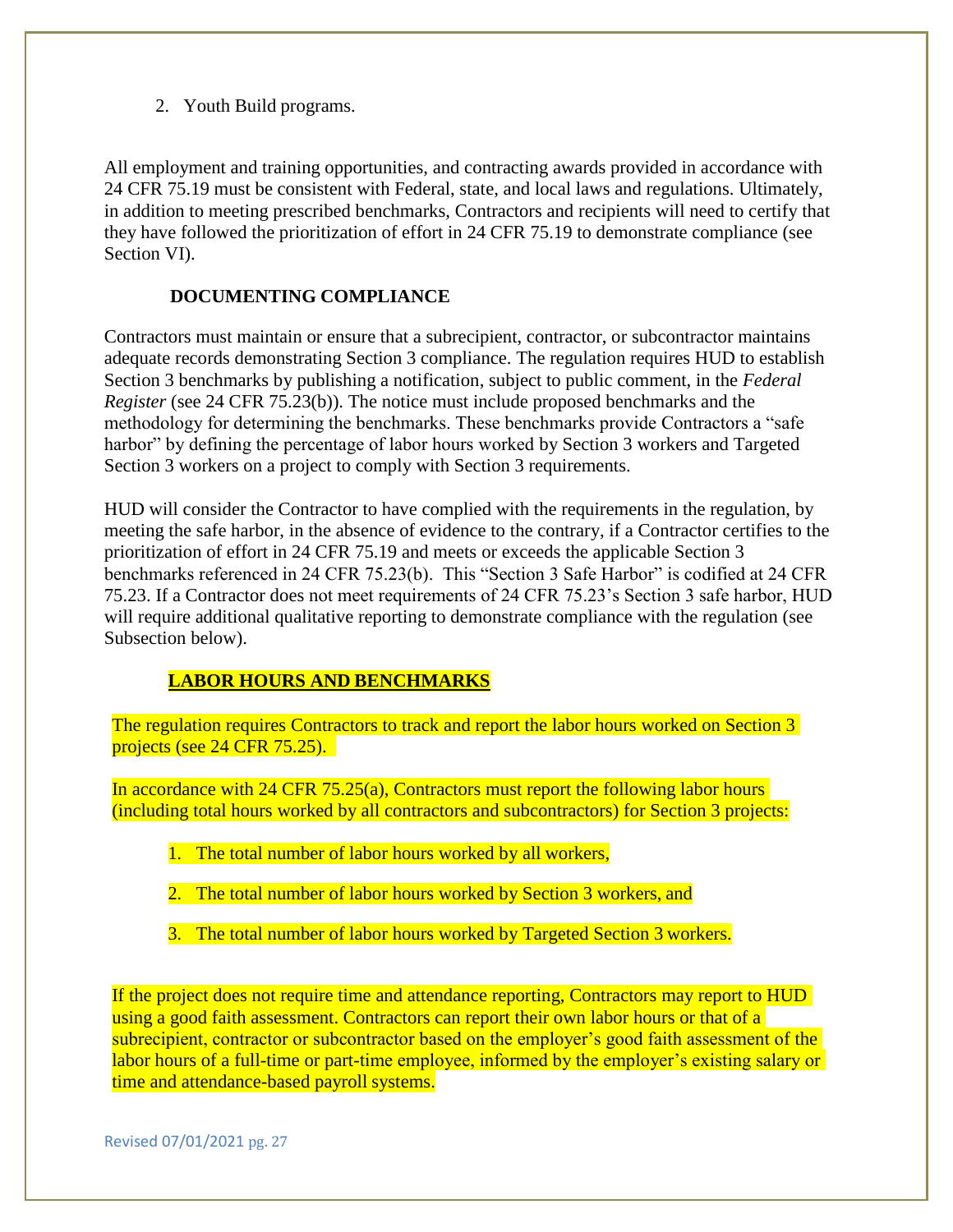Per the Benchmark Notice, the current benchmarks that apply for a Section 3 project (assisted under HUD programs that provide housing and community development financial assistance where the amount of assistance to the project exceeds a threshold of \$200,000) are:

a. Benchmark 1: Twenty-five (25) percent or more of the total number of labor hours worked by all workers on a Section 3 project must be done by Section 3 workers

Section 3 Labor Hours/Total Labor Hours = 25 and

b. Benchmark 2: Five (5) percent or more of the total number of labor hours worked by all workers on a Section 3 project must be done by Targeted Section 3 workers

Targeted Section 3 Labor Hours/Total Labor Hours = 5%

#### **Example**

Springfield commits \$300,000 of CDBG funds to ABC Developers to rehabilitate a multifamily rental building. By committing an amount above the \$200,000 threshold, the Section 3 requirements apply to this project. To comply with 24 CFR 75.25(a), Springfield must require ABC Developers to report the following accomplishments to Springfield within the applicable reporting cycles: (1) the total *Labor Hours*, (2) the total *Section 3 Labor Hours*, and (3) the total *Targeted Section 3 Labor Hours* on the Section 3 project.

Springfield is responsible for reporting labor hour data from all contractors and subcontractors hired by ABC Developers to rehabilitate the multifamily rental building. During the first quarter (July – September), ABC Developers reports to Springfield a total of 5,000 labor hours worked on the project. Of that total, 1,300 were worked by employees who self-certified as Section 3 workers. Additionally, 300 of those 1,300 hours were performed by workers who lived within a one-mile radius of the work site. Springfield has met the project-level Section 3 Benchmarks and reports the following data in DRGR at the next reporting cycle:

| Total Labor Hours                     |  |
|---------------------------------------|--|
| Section 3 Labor Hours                 |  |
| <b>Targeted Section 3 Labor Hours</b> |  |

As stated above, per 24 CFR 75.23, HUD will consider Contractors to have complied with Section 3 benchmarks, in the absence of evidence to the contrary, if they certify to the prioritization of effort in 24 CFR 75.19 and meet or exceed the applicable Section 3 benchmarks. See below for details on how to report qualitative efforts if the benchmarks are not met.

#### **QUALITATIVE EFFORTS (WRITTEN DOCUMENTATION MUST BE SUBMITTED TO PROJECT MANAGER IF ABOVE BENCHMARKS ARE NOT MET – LISTING ALL QUANTATIVE EFFORTS TAKEN FROM THE LIST BELOW).**

If an activity does not meet the benchmarks, but the contractor can provide evidence that it

Revised 07/01/2021 pg. 28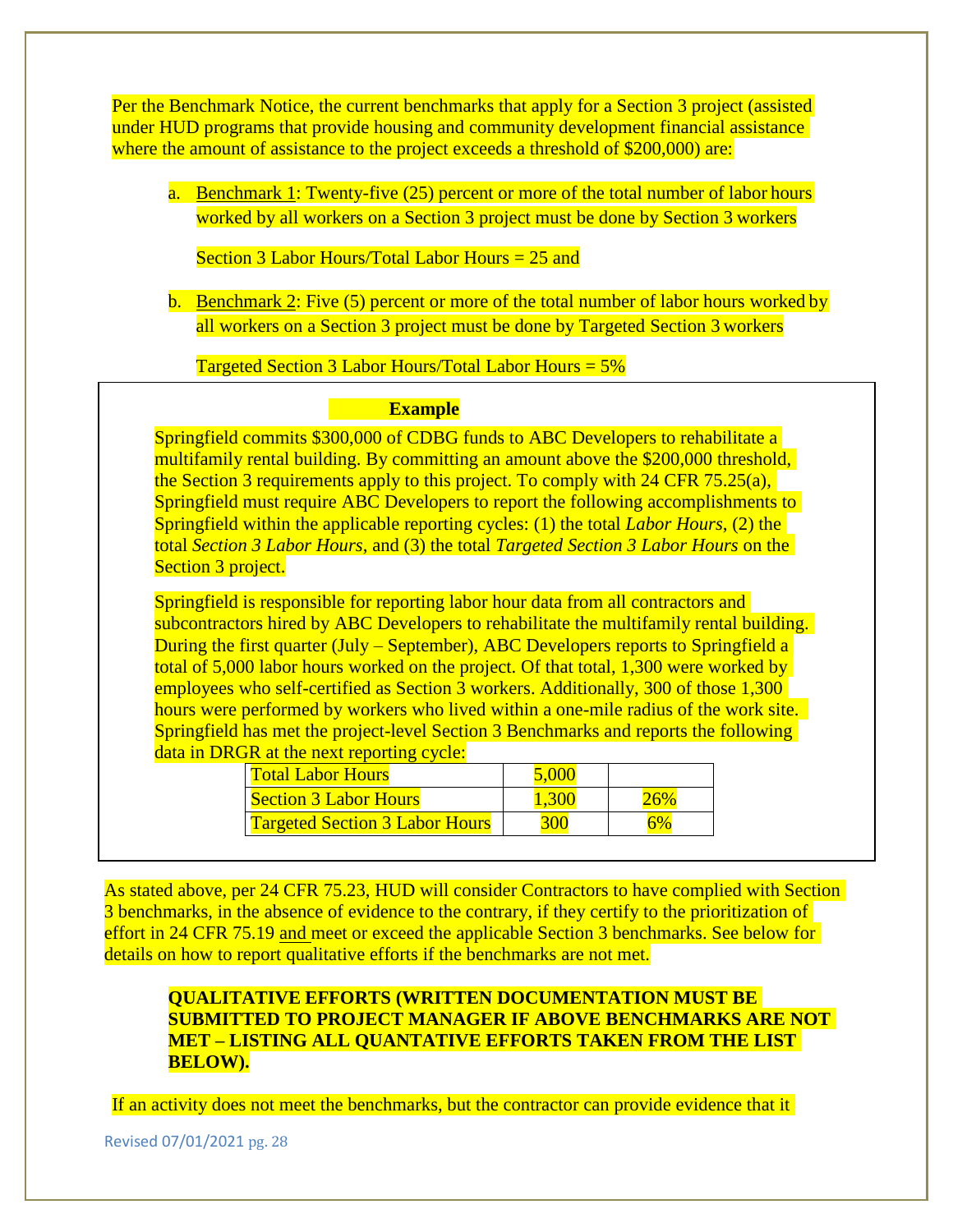has made qualitative efforts to provide low- and very low-income persons with employment and training opportunities, then HUD will consider the contractor/grantee compliant with Section 3, absent evidence to the contrary (*i.e.*, evidence or findings obtained from a Section 3 compliance review).

The Section 3 regulations at 24 CFR 75.25 provide a list of qualitative efforts that demonstrate what HUD considers to be efforts to comply with the Section 3 benchmarks. If a contractor did not meet benchmarks for a CDBG or HOME Program project the contractor must select at least one option from the list below that best describes their efforts, and/or describe their efforts in a narrative attached to the report. Contractors must provide documentation to the City documenting the efforts to comply with the Section 3 requirements.

The checklist for qualitative efforts includes the following options:

- Outreach efforts to generate job applicants who are Public Housing Targeted Workers.
- Outreach efforts to generate job applicants who are Other Funding Targeted Workers.
- Direct, on-the job training (including apprenticeships).
- Indirect training such as arranging for, contracting for, or paying tuition for, off-site training.
- Technical training such as arranging for, contracting for, or paying tuition for, off-site training.
- Outreach efforts to identify and secure bids from Section 3 business concerns.
- Technical assistance to help Section 3 business concerns understand and bid on contracts.
- Division of contracts into smaller jobs to facilitate participation by Section 3 business concerns.
- Provided or connected residents with assistance in seeking employment, including drafting resumes, preparing for interviews, finding job opportunities, connecting residents to job placement services.
- Held one or more job fairs.
- Provided or connected residents with supportive services that can provide direct services or referrals.
- Provided or connected residents with supportive services that provide one or more of the following: work readiness health screenings, interview clothing, uniforms, test fees, transportation.
- Assisted residents with finding childcare.

Revised 07/01/2021 pg. 29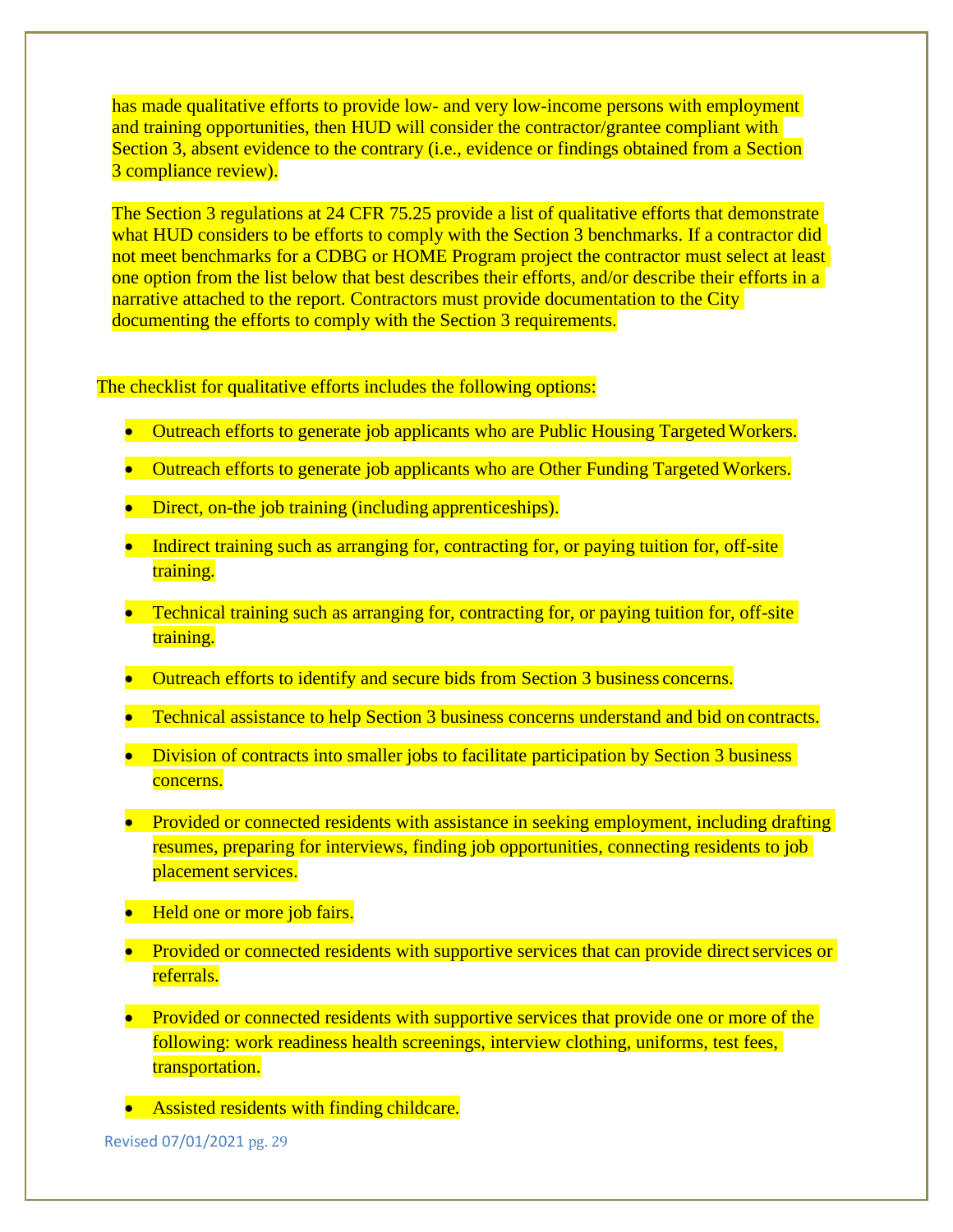- Assisted residents to apply for/or attend community college or a four-year educational institution.
- Assisted residents to apply for or attend vocational/technical training.
- Assisted residents to obtain financial literacy training and/or coaching.
- Bonding assistance, guaranties, or other efforts to support viable bids from Section 3 business concerns.
- Provided or connected residents with training on computer use or online technologies.
- Other. Specify: (Contractor is to provide narrative and documentation to support the efforts made to comply): Examples of qualitative efforts not included in the checklist are:
- Provided technical assistance to help Section 3 workers compete for jobs (e.g., resume assistance, coaching
- Promoted the use of a business registry designed to create opportunities for disadvantaged and small business.
- Outreach, engagement, or referrals with the state one-stop system as defined in Section 121(e)(2) of the Workforce Innovation and Opportunity Act.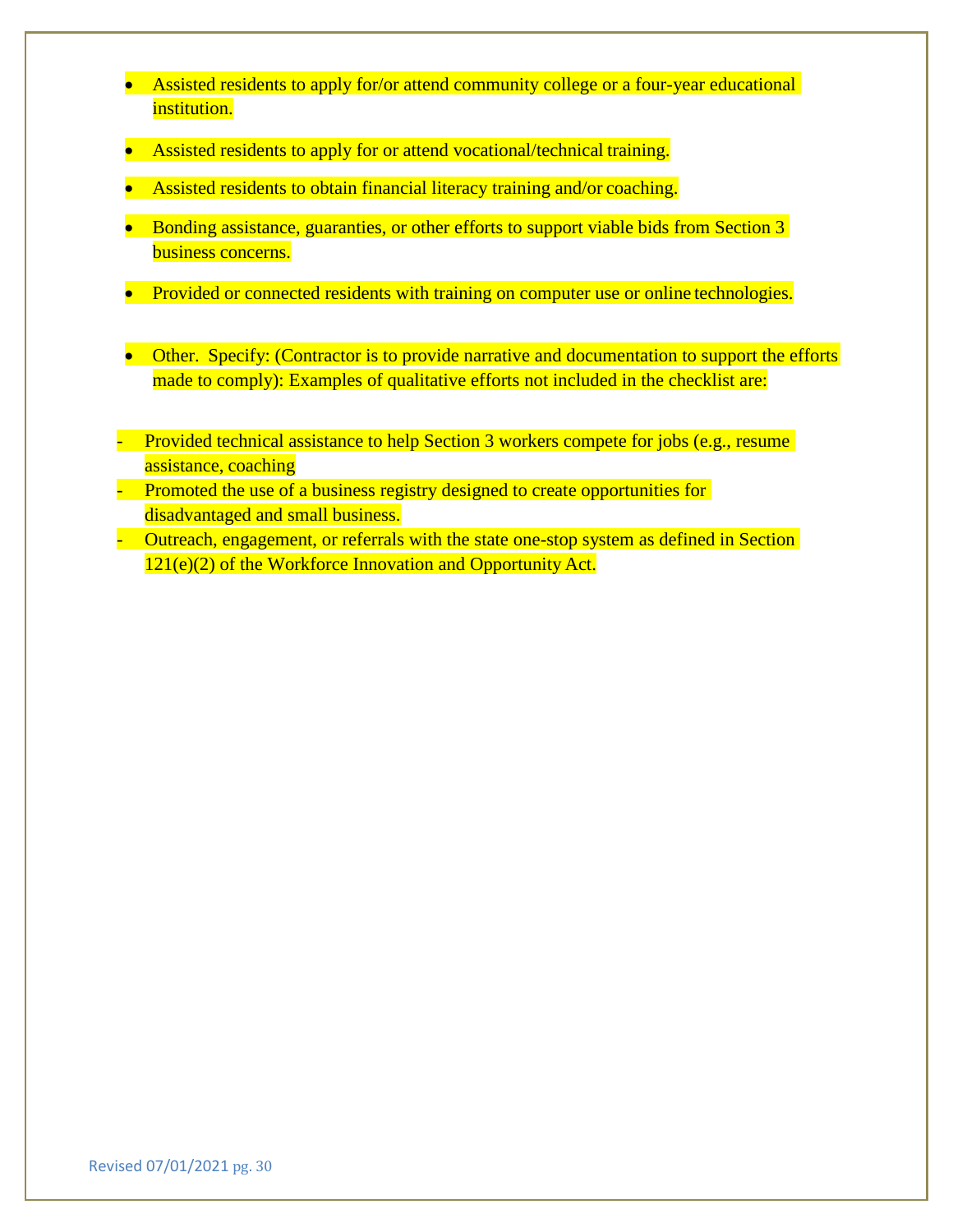# **EMPLOYEE RIGHTS UNDER THE DAVIS-BACON ACT fOR LABORERS AND MECHANICS**

# **EMPLOYED ON fEDERAL OR fEDERALLY ASSISTED CONSTRUCTION PROjECTS**

## THE UNITED STATES DEPARTMENT OF LABOR WAGE AND HOUR DIVISION

| <b>PREVAILING</b><br><b>WAGES</b> | You must be paid not less than the wage rate listed in the Davis-Bacon<br>Wage Decision posted with this Notice for the work you perform.                                                                                                                                                                                                                                                                                                                                                 |  |  |  |  |
|-----------------------------------|-------------------------------------------------------------------------------------------------------------------------------------------------------------------------------------------------------------------------------------------------------------------------------------------------------------------------------------------------------------------------------------------------------------------------------------------------------------------------------------------|--|--|--|--|
| <b>OVERTIME</b>                   | You must be paid not less than one and one-half times your basic<br>rate of pay for all hours worked over 40 in a work week. There are few<br>exceptions.                                                                                                                                                                                                                                                                                                                                 |  |  |  |  |
| <b>ENFORCEMENT</b>                | Contract payments can be withheld to ensure workers receive wages<br>and overtime pay due, and liquidated damages may apply if overtime<br>pay requirements are not met. Davis-Bacon contract clauses allow<br>contract termination and debarment of contractors from future federal<br>contracts for up to three years. A contractor who falsifies certified<br>payroll records or induces wage kickbacks may be subject to civil or<br>criminal prosecution, fines and/or imprisonment. |  |  |  |  |
| <b>APPRENTICES</b>                | Apprentice rates apply only to apprentices properly registered under<br>approved Federal or State apprenticeship programs.                                                                                                                                                                                                                                                                                                                                                                |  |  |  |  |
| <b>PROPER PAY</b>                 | If you do not receive proper pay, or require further information on the<br>applicable wages, contact the Contracting Officer listed below:<br><b>MELVA C. WALKER</b><br><b>GRANTS MANAGER</b><br><b>CITY OF LYNCHBURG</b><br><b>GRANTS ADMINISTRATION OFFICE</b>                                                                                                                                                                                                                          |  |  |  |  |

### or contact the U.S. Department of Labor's Wage and Hour Division.



U.S. Department of Labor | Employment Standards Administration | Wage and Hour Division

WH 1321(Revised April 2009)

CITY HALL

900 CHURCH STREET LYNCHBURG, VA 24504 (434)455-3916